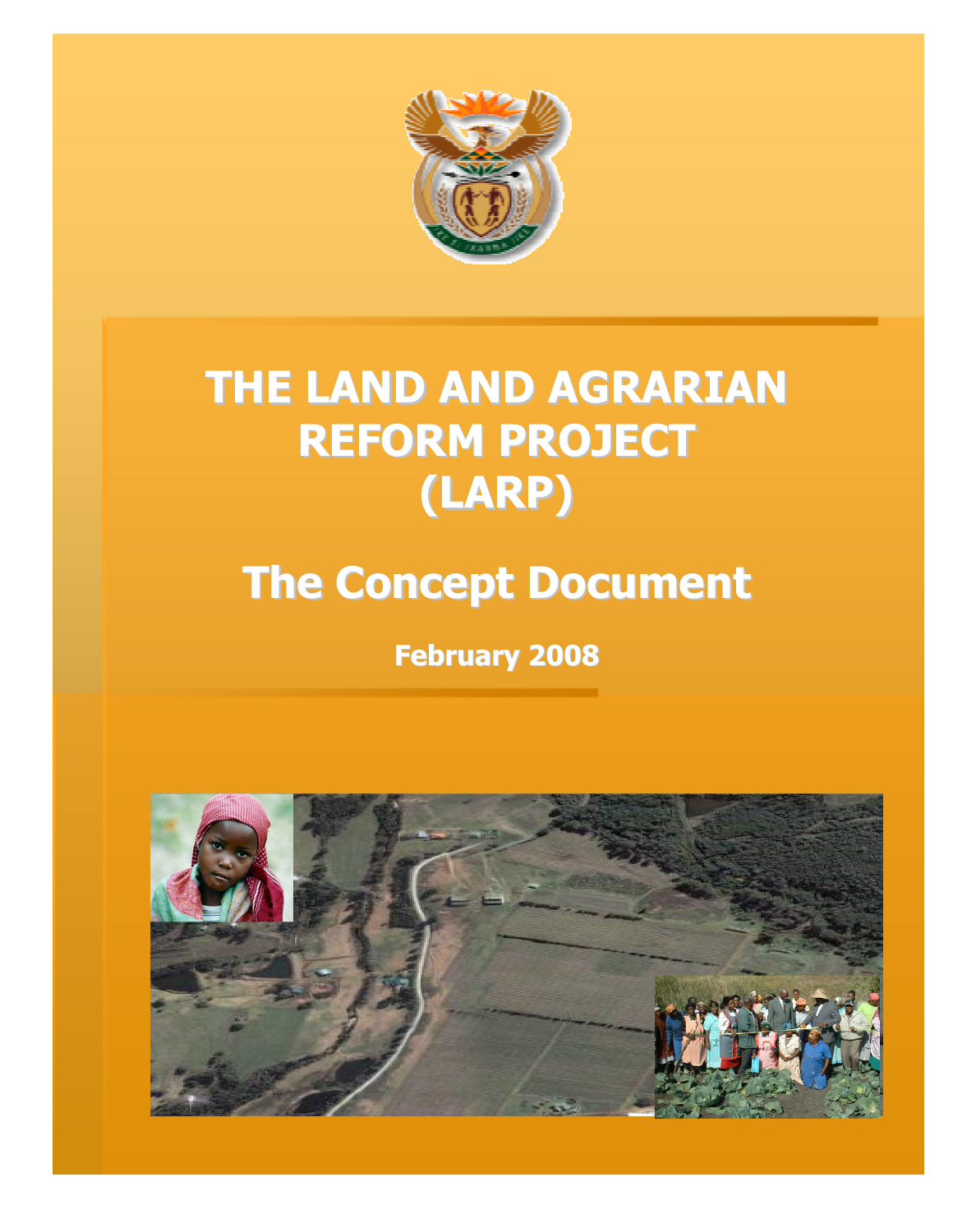#### INDEX

| 9.2 Procurement, expenditure control, accounting, financial reporting and auditing. 37<br>Priority 1: Redistribute 5 million hectares of white-owned agricultural land to 10 000<br>Priority 2: Increase Black entrepreneurs in the agribusiness industry by 10% iv<br>Priority 4: LETSEMA-ILIMA Campaign: Increase agricultural production by 10-15% vi |
|----------------------------------------------------------------------------------------------------------------------------------------------------------------------------------------------------------------------------------------------------------------------------------------------------------------------------------------------------------|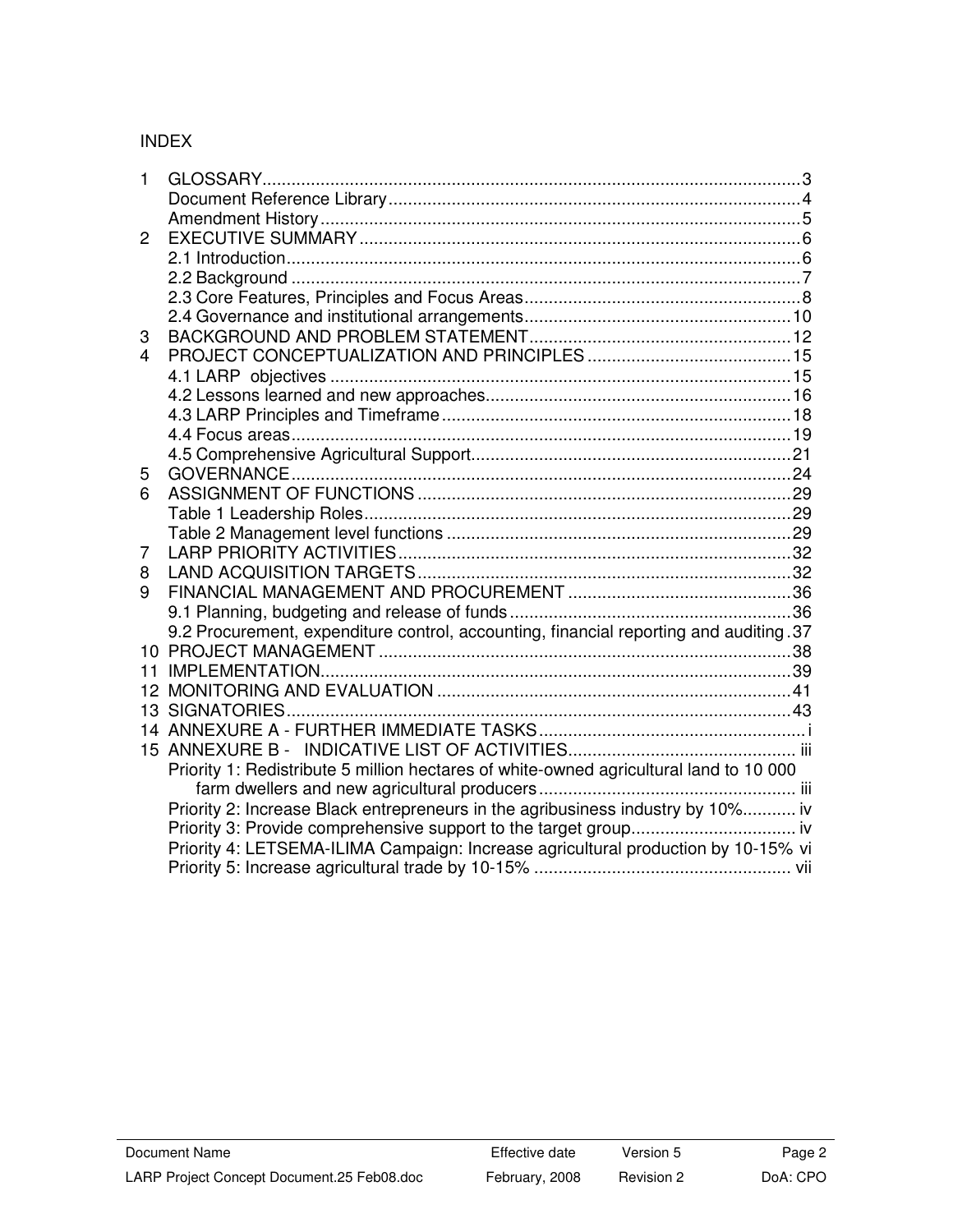# **1 GLOSSARY**

| 4x4              | <b>ITCAL Agricultural SC that deals with cost drivers for joint initiatives</b> |  |  |  |  |
|------------------|---------------------------------------------------------------------------------|--|--|--|--|
| <b>ABP</b>       | Area-based Planning                                                             |  |  |  |  |
| <b>ARC</b>       | <b>Agricultural Research Council</b>                                            |  |  |  |  |
| <b>BAS</b>       | Government Basic Accounting System                                              |  |  |  |  |
| <b>CASP</b>      | Comprehensive Agricultural Support Programme                                    |  |  |  |  |
| <b>CEO Forum</b> | Forum for Agricultural Chief Executives                                         |  |  |  |  |
| <b>CFO</b>       | <b>Chief Financial Officer</b>                                                  |  |  |  |  |
| <b>CLCC</b>      | <b>Chief Land Claims Commission</b>                                             |  |  |  |  |
| <b>COO</b>       | <b>Chief Operations Officer</b>                                                 |  |  |  |  |
| <b>CPO</b>       | <b>Chief Programmes Officer</b>                                                 |  |  |  |  |
| <b>DDG</b>       | <b>Deputy Director-General</b>                                                  |  |  |  |  |
| <b>DDGBDM</b>    | DDG Bio-security and Disaster Management (DoA)                                  |  |  |  |  |
| <b>DDGLEBD</b>   | DDG Livelihoods, Economics and Business Development (DoA)                       |  |  |  |  |
| <b>DDGLTR</b>    | DDG Land and Tenure Reform (DLA)                                                |  |  |  |  |
| <b>DDGPRM</b>    | DDG Production and Resource Management (DoA)                                    |  |  |  |  |
| <b>DDGSSP</b>    | DDG Sector Services & Partnerships (DoA)                                        |  |  |  |  |
| DFI              | Development Finance Institution                                                 |  |  |  |  |
| DG               | Director-General                                                                |  |  |  |  |
| <b>DLA</b>       | Department of Land Affairs                                                      |  |  |  |  |
| DoA              | Department of Agriculture (National)                                            |  |  |  |  |
| <b>DORA</b>      | Division of Revenue Act                                                         |  |  |  |  |
| The dplg         | Department of Provincial and Local Government                                   |  |  |  |  |
| <b>DSC</b>       | <b>District Screening Committee</b>                                             |  |  |  |  |
| EC               | <b>Eastern Cape Province</b>                                                    |  |  |  |  |
| <b>EPWP</b>      | <b>Extended Public Works Programme</b>                                          |  |  |  |  |
| <b>ESTA</b>      | <b>Extension of Security of Tenure Act</b>                                      |  |  |  |  |
| <b>EXCO</b>      | Joint DoA and DLA Executive Committee                                           |  |  |  |  |
| FS               | <b>Free State Province</b>                                                      |  |  |  |  |
| <b>GITO</b>      | Government Information Technology Officer                                       |  |  |  |  |
| <b>GP</b>        | <b>Gauteng Province</b>                                                         |  |  |  |  |
| <b>HFP</b>       | <b>Household Food Production</b>                                                |  |  |  |  |
| <b>HOD</b>       | Provincial Head of Department                                                   |  |  |  |  |
| <b>IAWP</b>      | Integrated financial Agricultural Work Plan                                     |  |  |  |  |
| <b>IGRFA</b>     | Intergovernmental Relations Framework Act, Act No 13 of 2005                    |  |  |  |  |
| <b>IDP</b>       | Integrated Municipal Development Plan                                           |  |  |  |  |
| <b>IFPRI</b>     | International Food Policy Research Institute                                    |  |  |  |  |
| ITCA(L)          | Intergovernmental Technical Committee for Agriculture (and Land)                |  |  |  |  |
| <b>KZN</b>       | <b>Kwa-Zulu Natal Province</b>                                                  |  |  |  |  |
| <b>LARP</b>      | Land and Agrarian Reform Project                                                |  |  |  |  |
| LP               | Limpopo Province                                                                |  |  |  |  |
| <b>LRAD</b>      | Land Reform for Agricultural Development Programme                              |  |  |  |  |
| M&E              | Monitoring and Evaluation                                                       |  |  |  |  |
| <b>MEC</b>       | Member of the (provincial) Executive Council                                    |  |  |  |  |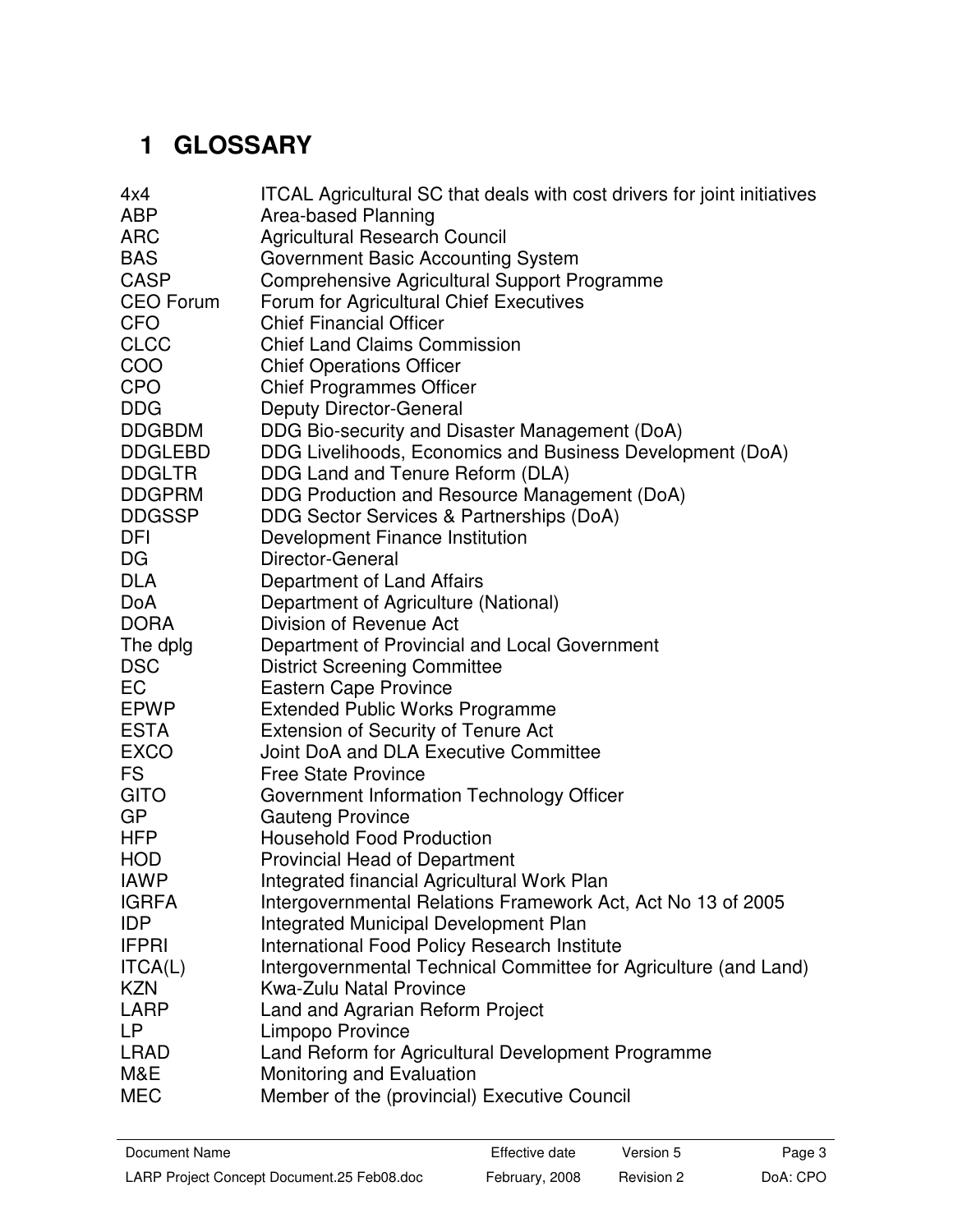| <b>MP</b>        | Mpumalanga Province                                                                         |
|------------------|---------------------------------------------------------------------------------------------|
| <b>NAMC</b>      | National Agricultural Marketing Council                                                     |
| <b>NC</b>        | <b>Northern Cape Province</b>                                                               |
| NIFAL            | National Intergovernmental Forum for Agriculture and Land                                   |
| <b>NW</b>        | <b>North West Province</b>                                                                  |
| <b>NWGA</b>      | <b>National Woolgrowers Association</b>                                                     |
| <b>PDA</b>       | <b>Provincial Department of Agriculture</b>                                                 |
| <b>PFMA</b>      | <b>Public Finance Management Act</b>                                                        |
| <b>PGAC</b>      | Provincial Grant Approval Committee                                                         |
| <b>PIG</b>       | <b>Provincial Infrastructure Grant</b>                                                      |
| <b>PLAS</b>      | <b>Proactive Land Acquisition Strategy</b>                                                  |
| <b>RDP</b>       | Reconstruction and Development Programme                                                    |
| <b>SC</b>        | <b>ITCAL Standing Committee</b>                                                             |
| Sector Plan      | Strategic Plan for the South African Agricultural Sector                                    |
| <b>SIS</b>       | Settlement and Implementation Support Strategy                                              |
| <b>SOE</b>       | State-owned enterprise                                                                      |
| Target group     | Farm dwellers; new producers from and in rural, peri-urban and                              |
| for priority 1   | urban areas                                                                                 |
| Target groups    | New primary producers; farm dwellers; communal farmers; new and                             |
| for priority 2-5 | existing Black agribusiness entrepreneurs from and in rural, peri-<br>urban and urban areas |
| WARD             | Women in Agriculture and Rural Development (Association)                                    |
| <b>WC</b>        | <b>Western Cape Province</b>                                                                |
|                  |                                                                                             |

# **Document Reference Library**

| <b>Document File Name</b>                                                                                        | <b>Context and Relevance</b>                                                                                                          |
|------------------------------------------------------------------------------------------------------------------|---------------------------------------------------------------------------------------------------------------------------------------|
| The Constitution, Act 108 of 1996                                                                                | Concurrence of agriculture function; relationship of<br>three tiers of government                                                     |
| Intergovernmental Relations Framework Act, Act No 13<br>of 2005                                                  | Legislative imperatives for joint programmes                                                                                          |
| Guidelines on Managing Joint Programmes, the dplg                                                                | Key reference for LARP Institutional model                                                                                            |
| Settlement and Implementation Support (SIS) Strategy,<br>Sustainable Development Consortium, 2007                | Evidence based support for LARP concept, alignment<br>imperative and institutional model. DLA responsible<br>for settlement.          |
| Working Together for Development- Understanding<br>Intergovernmental Relations, the dplg, ISBN 0-621-<br>37001-0 | Reference for LARP Institutional model                                                                                                |
| Contribution of the departments five priorities 01 doc,<br>31 May 2007                                           | Document submitted to the Presidency constituting<br>the DoA & DLA commitments in terms of the<br><b>Presidential APEX Priorities</b> |
| EXECUTIVE SUMMARY.doc, 21 Nov 2007                                                                               | Executive summary by DGs DoA and DLA presenting<br>LARP principles and key features                                                   |
| Project Charter document - version 4 (24 August)<br>2007).doc                                                    | Initial Charter developed by Bigen Africa based on<br>discussions in the Project Management Unit<br>Workshops                         |
| Project Charter 31 August 2007.doc, Project<br>Management Unit                                                   | Submission to the DGs DoA & DLA                                                                                                       |
| PMU - Consolidated Provincial Report v2(12-10-                                                                   | Consolidated inputs from provincial Land Reform                                                                                       |

| Document Name                              | Effective date | Version 5  | Page 4   |
|--------------------------------------------|----------------|------------|----------|
| LARP Project Concept Document.25 Feb08.doc | February, 2008 | Revision 2 | DoA: CPO |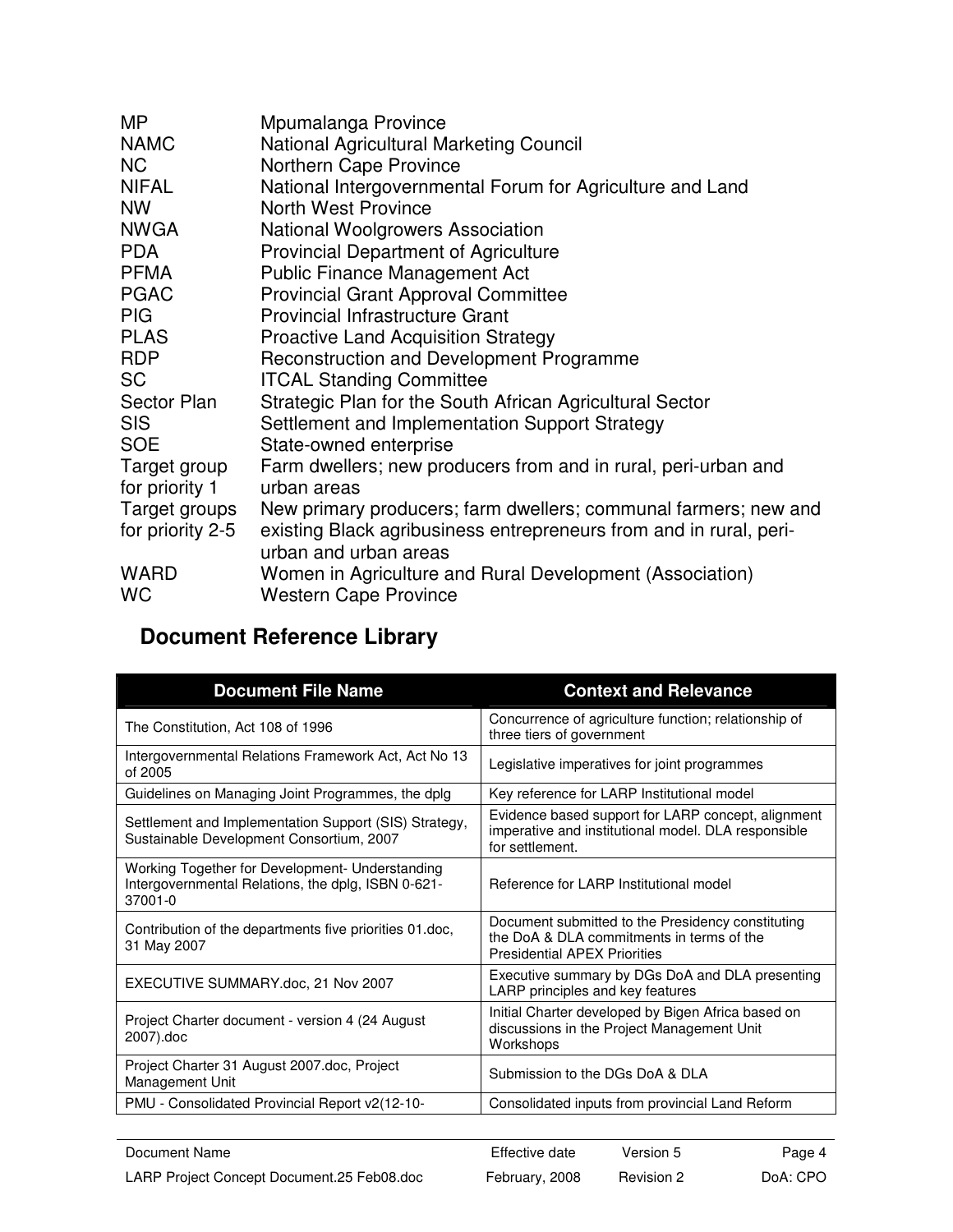| 2007).doc                                      | Officials in the Project Management Unit based on<br>Priority 1 of LARP                                                                                        |
|------------------------------------------------|----------------------------------------------------------------------------------------------------------------------------------------------------------------|
| NIFAL MINUTES (6-7 SEPTEMBER 2007)1 (2).doc    | Presentation of LARP model and request for PDA<br>inputs                                                                                                       |
| ITCA Minutes, 31 Oct 2007                      | Establishment of Standing Committees to drive each<br>of the 5 LARP Pillars                                                                                    |
| Joint planning inputs from PDAs, November 2007 | Joint DLA and PDA provincial plans for LARP<br>implementation                                                                                                  |
| EXCO decisions, 16 Aug 2007                    | Recognition as a joint project, branding as LARP and<br>that Implementation of LARP will remain within<br>existing structures and budgets, not a separate unit |

## **Amendment History**

| Version        | <b>Release Date</b> | <b>Description of Amendment</b>                                                                                                                               | <b>Amended By</b> |
|----------------|---------------------|---------------------------------------------------------------------------------------------------------------------------------------------------------------|-------------------|
|                | 26 Nov 2007         | Consolidation of inputs from PMU and Executive<br>Summary and Incorporation of Financing model<br>from World Bank                                             | CPO               |
| $\overline{c}$ | 12 Dec 2007         | For DLA consideration                                                                                                                                         | CPO               |
| 3              | 18 Jan 2008         | Incorporation of DEXCO & DLA Comments,<br>SIS implications, and<br>Refinement of institutional model according to<br>Guidelines for Managing Joint Programmes | CPO               |
| 4              | 31 Jan 2008         | Incorporation of Final DEXCO comments and<br>broadening the context to include social services<br>and IFPRI convergence Conference conclusions                | CPO               |
| 5              | 8 February 08       | Lekgotla comments and 52 <sup>nd</sup> ANC Conference<br>Resolutions                                                                                          | <b>CPO</b>        |
| 5.2            | 25 February 08      | Following comments from SIS/LARP workshop.<br>Inclusion of DLA members in Standing<br>Committees; Inclusion of Champions                                      | CPO               |

#### **QUALITY REVIEW**

I have personally quality checked this document. If you have any queries, please contact me on 012 319 7947

**Name**: P J A Swart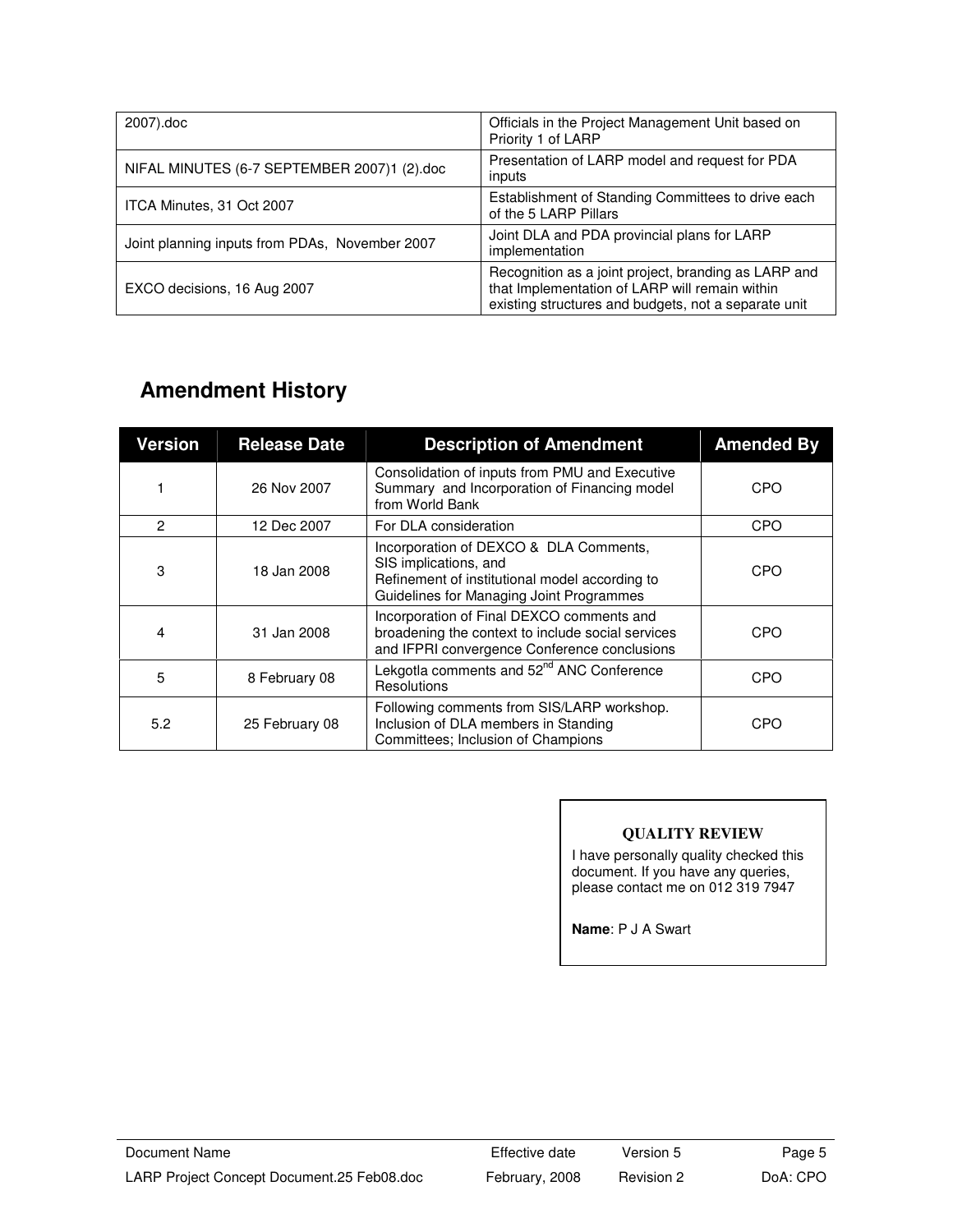# **2 EXECUTIVE SUMMARY**

#### **2.1 Introduction**

In 1994, the new democratic Government of South Africa inherited a racially highly skewed land distribution: whites owned 87 and blacks 13 percent of agricultural land. Undoing the legacy of apartheid's unequal land distribution and ensuring the continued productive use of agricultural land transferred to Black ownership is a national priority.

While different policies and programmes have supported land and agrarian reform in the last twelve years the rate of transfer of land has been slow and the general sustainability of projects in question. The provision of settlement support has not aligned adequately to the transfer of land.

A review by Government of its performance in implementing its policies in the land, agriculture and rural sector has revealed that whilst visible gains have been made in some areas, considerably more still needs to be done by Government with its sector partners to ensure a vibrant agricultural and rural sector.

It is an imperative that the pace of land reform be accelerated and the sustainability of individual emerging farming enterprises dramatically improved. International evidence and Government policy suggests that this will require a comprehensive approach addressing the full spectrum of human and physical needs of rural and farm dwellers. Health, housing, education and social service circumstances impact on the productivity of rural and farm dwellers, while agricultural, water, and environmental services and rural infrastructure contribute substantively to the viability and stability of rural South Africa.

The Land and Agrarian Reform Project (LARP) provides a new Framework for delivery and collaboration on land reform and agricultural support to accelerate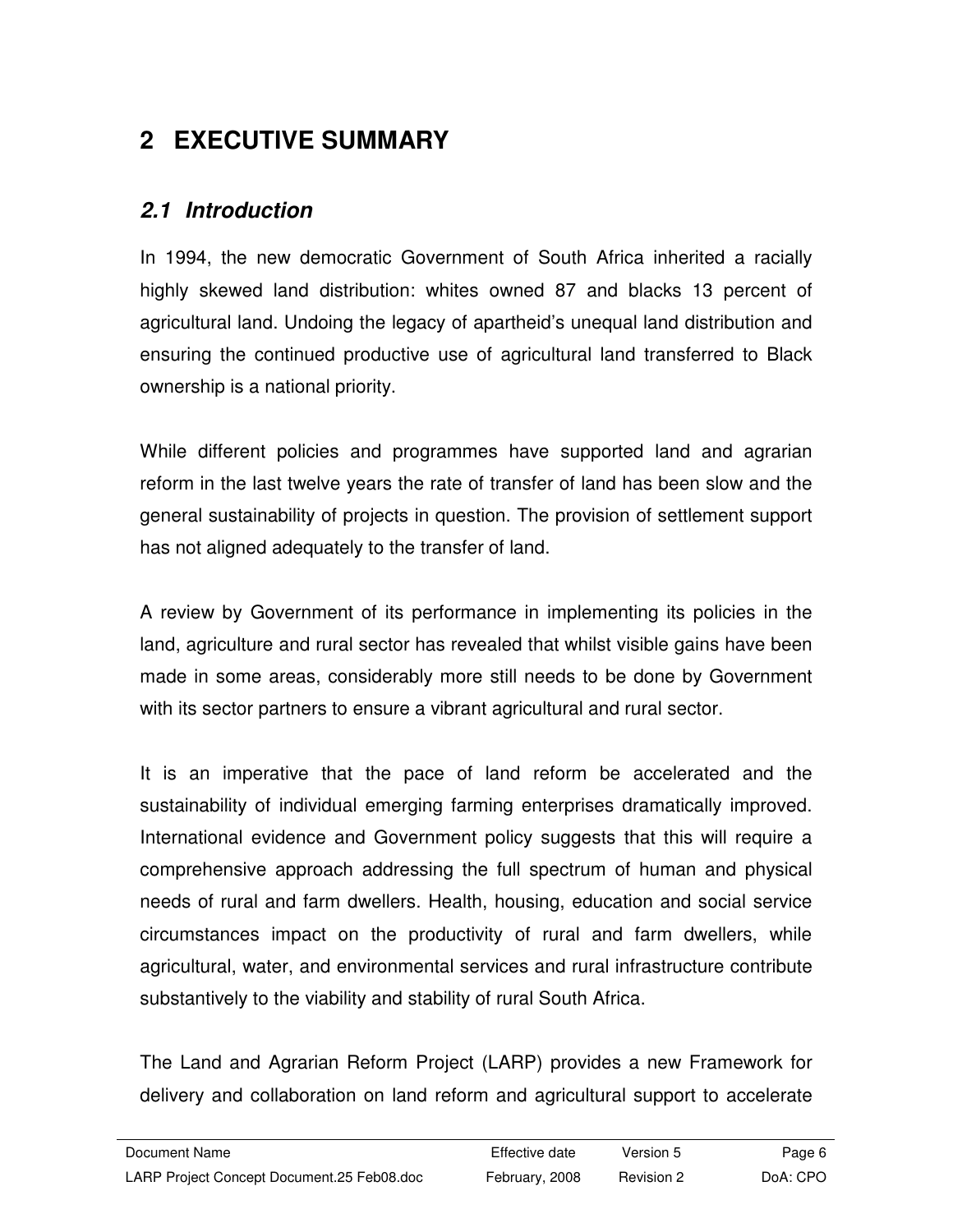the rate and sustainability of transformation through aligned and joint action by all involved stakeholders. It creates a delivery paradigm for agricultural and other support services based upon the concept of "One-Stop Shop" service centres located close to farming and rural beneficiaries.

## **2.2 Background**

In February 2007, the Presidency challenged Directors-General to devise projects that would have maximum impact on the eradication of poverty, job creation, and economic growth in the next two years, with special focus on vulnerable groups, e.g. women and youth. The importance of cooperative government, integration and coordination between departments was emphasised.

The Directors-General of the Department of Agriculture and of Land Affairs responded by proposing an accelerated land and agrarian reform project, to be managed as a joint project of the Department of Land Affairs (DLA), the national Department of Agriculture (DoA), provincial Departments of Agriculture (PDAs), agricultural State-owned enterprises (SOEs) and sector partners. The project was submitted and accepted by the Presidency as one of 24 Presidential priorities commonly known as the Apex Priorities.

The objectives of Apex Priority 7, namely the Land and Agrarian Reform Project (LARP) are the following:

- a) Redistribute 5 million hectares of white-owned agricultural land to 10 000 new agricultural producers<sup>1</sup>
- b) Increase Black entrepreneurs in the agribusiness industry by 10 %.
- c) Provide universal access to agricultural support services to the target groups $^{\rm 1}.$

 $\overline{\phantom{a}}$ 1 See glossary for target groups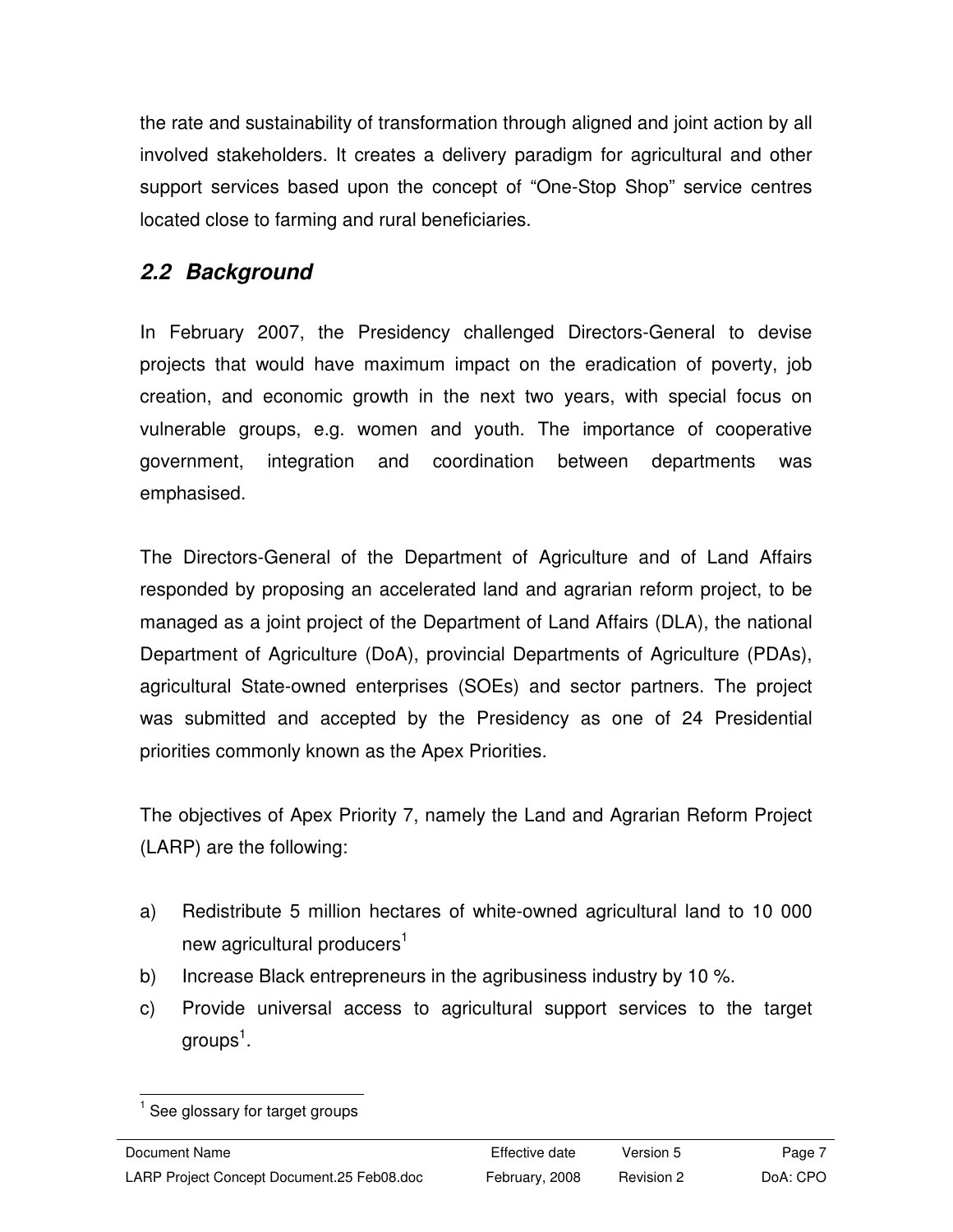- d) Increase agricultural production by 10-15% for the target groups, under the LETSEMA-ILIMA Campaign<sup>2</sup>.
- e) Increase agricultural trade by 10-15% for the target groups.

By redistributing land, increasing tenure security and black entrepreneurship, improving access to support services, and increasing production and trade, LARP will directly contribute to the overall goals of the Agricultural Sector Plan, namely participation, global competitiveness and sustainability, and to the White Paper on South African Land Policy.

### **2.3 Core Features, Principles and Focus Areas**

LARP builds on key lessons that have emerged from the implementation of previous land reform instruments, various internal and external reviews, the Land Summit, on-going implementation reform and alignment processes within the national Departments of Agriculture and of Land Affairs and through the Intergovernmental Technical Committee on Agriculture and Land, with Provincial Departments of Agriculture.

One of the most important lessons learned is the need for government to be more pro-active and integrated in its approach. Blazing a trail for the implementation of a more pro-active approach—known as Operation Gijima— LARP is based on a number of key principles to fast-track land and agrarian reform. These principles are:

- a) The use of *focus areas* to concentrate service delivery in order to better exploit synergies between land redistribution, agricultural production and agri-business development;
- b) An aligned comprehensive support package to cater for the inherently multisectoral requirements to make sustainable agricultural production and agri-

<sup>&</sup>lt;u>2</u><br><sup>2</sup> This campaign aims to bring about an increase in production by unlocking the potential of currently ""dead" land and other assets, in particular in communal areas.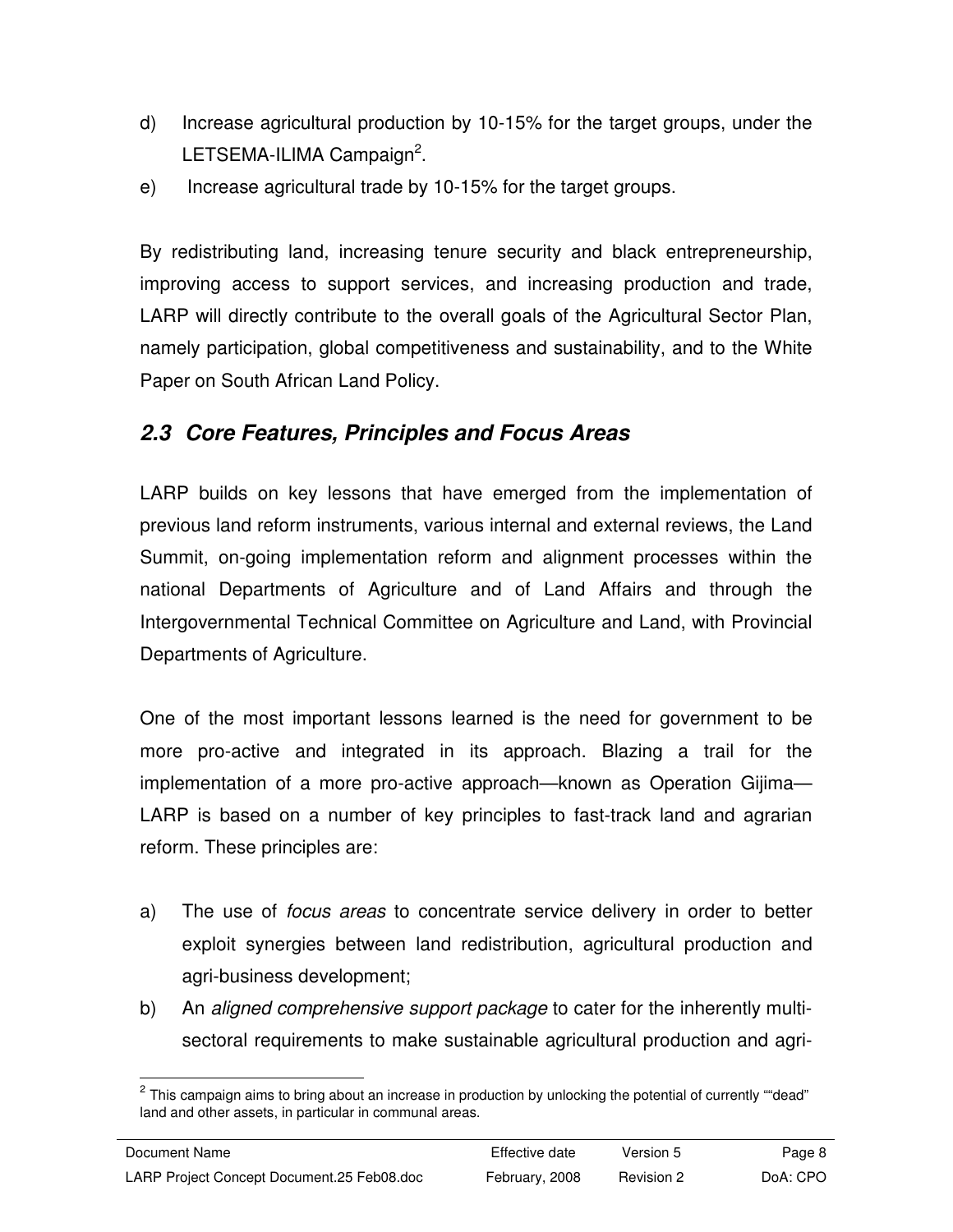business development a success (will also encompass social and other economic services);

- c) The application of *cooperative government* by establishing joint planning, budgeting, approval and implementation procedures between various government departments and programmes;
- d) The full *utilisation of partnerships* in order to exploit the relative strengths and capacities of the key non-governmental stakeholders;
- e) Subsidiarity: The decentralisation of decision-making and implementation to the lowest practical level depending on the specific activity; and
- f) The success and sustainability of individual settlement projects will be the measure of success of LARP.

Focus areas will be defined in each province based on existing surveys of opportunities, agricultural comparative advantage, and the needs of the target populations to be served. Such focus areas could include:

- o Agricultural corridors (high-potential production areas close to national roads)
- $\circ$  Location of large concentrations of farm dwellers
- o Areas of high farm dweller eviction rates
- o Local Municipalities with strong unsatisfied demands for restitution, redistribution, labour tenant reform, and/or farm employment by people living on farms, in communal areas or in informal settlements.
- $\circ$  Identified market opportunities
- $\circ$  Women and youth as priority beneficiaries

The strength and success of LARP will be derived from a well co-ordinated, aligned bottom-up approach based on joint planning at the local settlement project level and coordinated implementation within government and between government and its sector partners. The role of provincial and district approval institutions will be strengthened to take full operational responsibility for driving the implementation of LARP.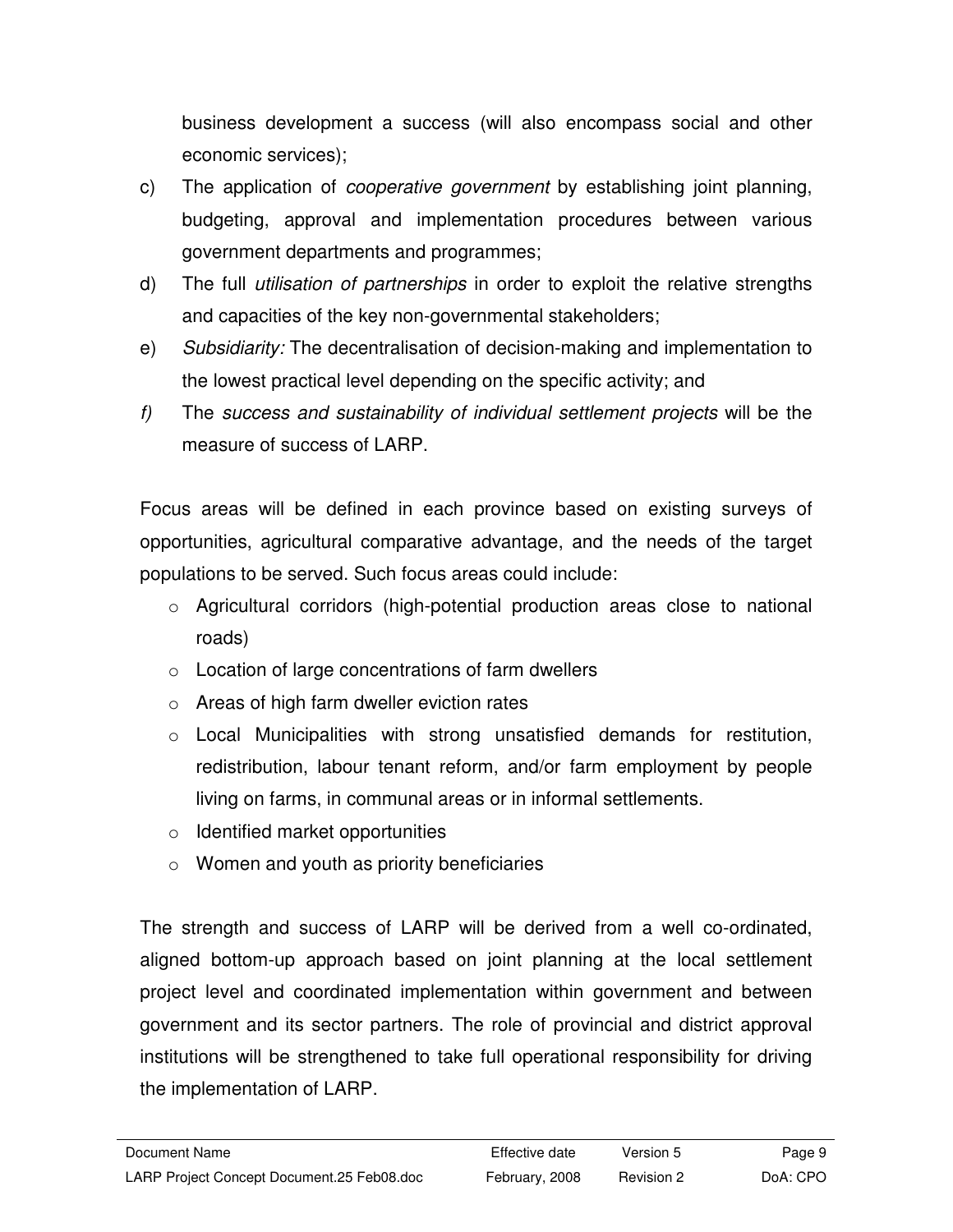As the success of LARP will be measured by the viability and sustainable success of the individual enterprises, comprehensive business planning and monitoring at the individual project level will form the basis of LARP.

The service offerings and financing of LARP will be provided through the regular mandates and budgets of the individual stakeholders. LARP activities, including advocacy for additional resources, will be jointly planned and implemented in an integrated process, including sector partner offerings, from the district level upwards.

LARP services will be provided via One-stop Shops to its targeted beneficiary clients. The One-stop Shop concept places all relevant services from the different service providers, public or private and whether for business planning, financing for land, fixed or movable assets, farm development, production inputs, value addition or agri-business, in one venue in close proximity to the beneficiaries. The housing, health and other social service requirements of the beneficiaries will be addressed in the local planning process, which will include these relevant service institutions at the local level.

## **2.4 Governance and institutional arrangements**

LARP is a joint project between different spheres of government. The proposed institutional structure has two components, an implementation arm and an arm for joint strategic content and guidance. LARP will be managed in accordance with the Intergovernmental Relations Framework Act, Act No 13 of 2005 and the Department of Provincial and Local Government "Guidelines on Managing Joint Programmes".

The Guidelines indicate that a Joint Steering Committee should implement a joint project. A National Intergovernmental Forum for Agriculture and Land (NIFAL) and an Intergovernmental Technical Committee for Agriculture and Land (ITCAL)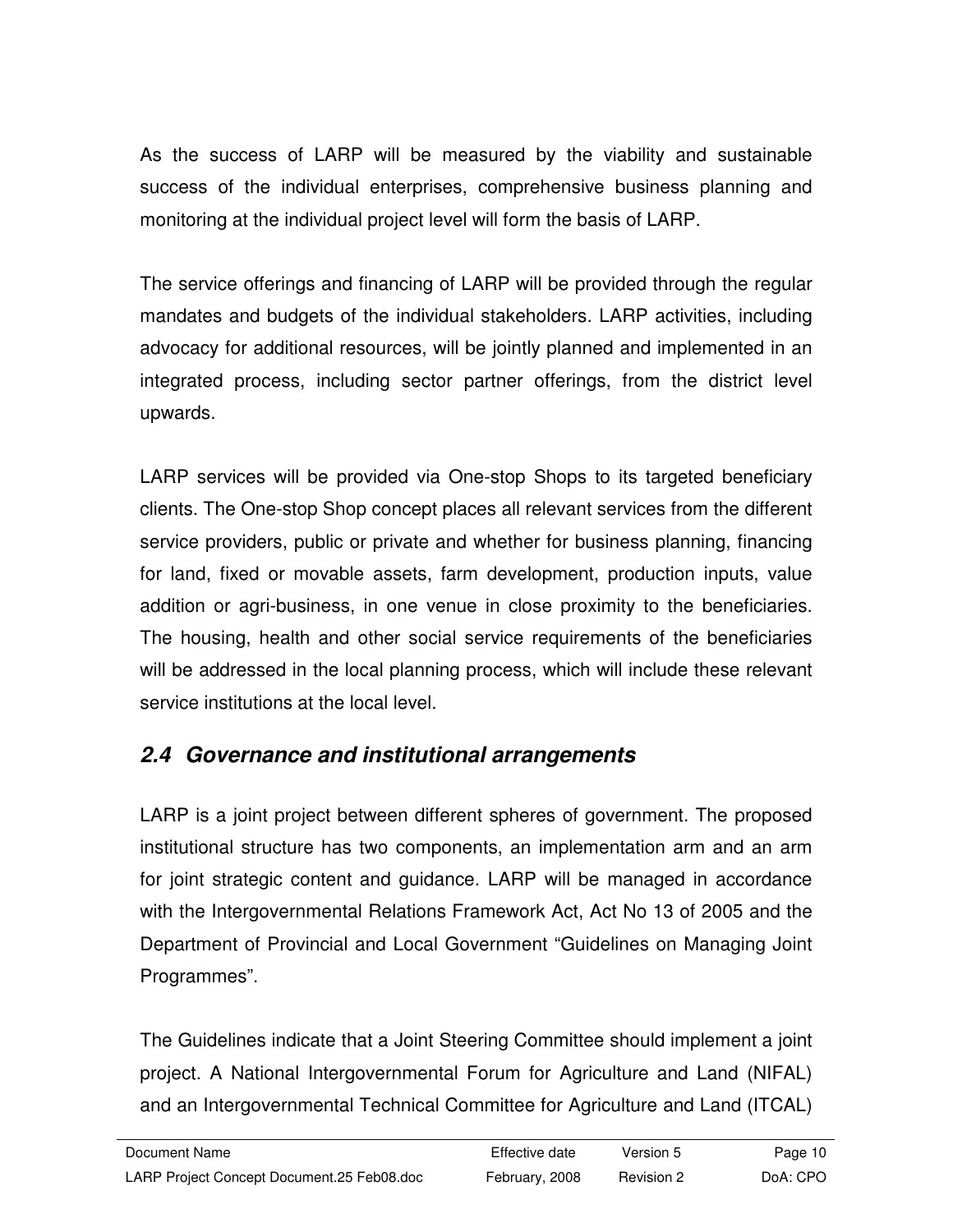have been formalised in the agricultural sector in terms of the Intergovernmental Relations Framework Act and these bodies will take overall responsibility for LARP with the Ministry and MECs assuming the role of key champions. Standing Committees have been established within ITCAL to drive the strategic direction of each of the LARP priorities.

Provincial Forum of relevant stakeholders will be established in each province to oversee joint annual provincial land and agrarian reform planning and implementation of LARP while District Committees will assume all planning and decision-making responsibilities regarding individual LARP projects in a province. Existing Provincial Grant Approval Committees (PGACs) and District Screening Committees (DSCs) should be restructured to assume these roles.

These implementation structures at provincial and district level will have the responsibility of ensuring that LARP settlement projects are viable and sustainable over a 5-year incubation period.

A National LARP project manager will assume overall coordinating responsibility for the planning and implementation of LARP under the direction of ITCAL.

All programmes of the DoA, DLA and PDAs are involved with LARP and will provide line function support and resources towards LARP objectives.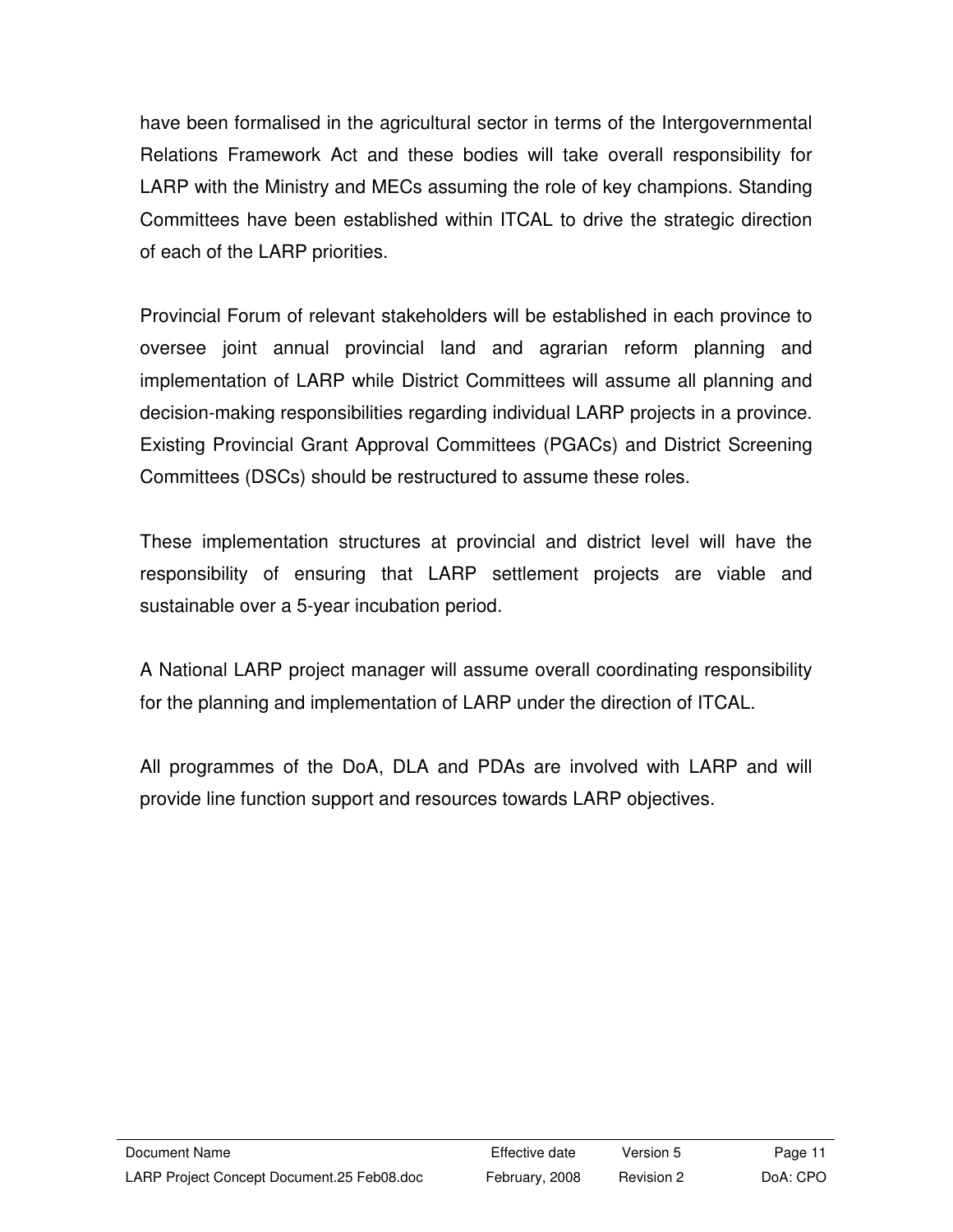## **3 BACKGROUND AND PROBLEM STATEMENT**

The triumph in 1994 of national democracy over the apartheid system left the new Government with an inheritance that would take years to reconstruct in order to develop South Africa into the international community of normal societies.

In the land, agriculture and the rural sector, South Africa inherited arguably the worst racially skewed land distribution in the world; whites who constitute about 10% of the total population owned nearly 90% of the land whilst blacks, who constitute nearly 90% of the population, owned about 10% of the land: whites owned most of commercial farms and agribusinesses whilst their black counterparts were predominantly confined to subsistence and small farms and micro agribusinesses, and lived largely by selling labour to commercial farms and agribusinesses.

Rural whites and commercial farmers enjoyed universal access to modern services and infrastructure whilst their black counterparts lived in remote and underserved rural areas with rudimentary services and infrastructure. Whereas rural whites and commercial farmers were well endowed with financial and capital assets, their black counterparts suffered from high unemployment, poverty, hunger and dependency on social welfare. Whereas rural whites and commercial farmers were organised into active and vocal formations, their black counterparts were poorly organised and were less represented in the key public fora. Whereas agricultural sector policies and services together with macroeconomic and trade policies were favourable to rural white areas, white commercial farmers and agribusiness, the same policies were biased and discriminated against rural black areas, subsistence and small farmers.

The democratic government therefore set itself the goal of reconstructing and developing the land, rural and agriculture sector through the land and agrarian programme to undo the legacy of apartheid. Reducing the highly unequal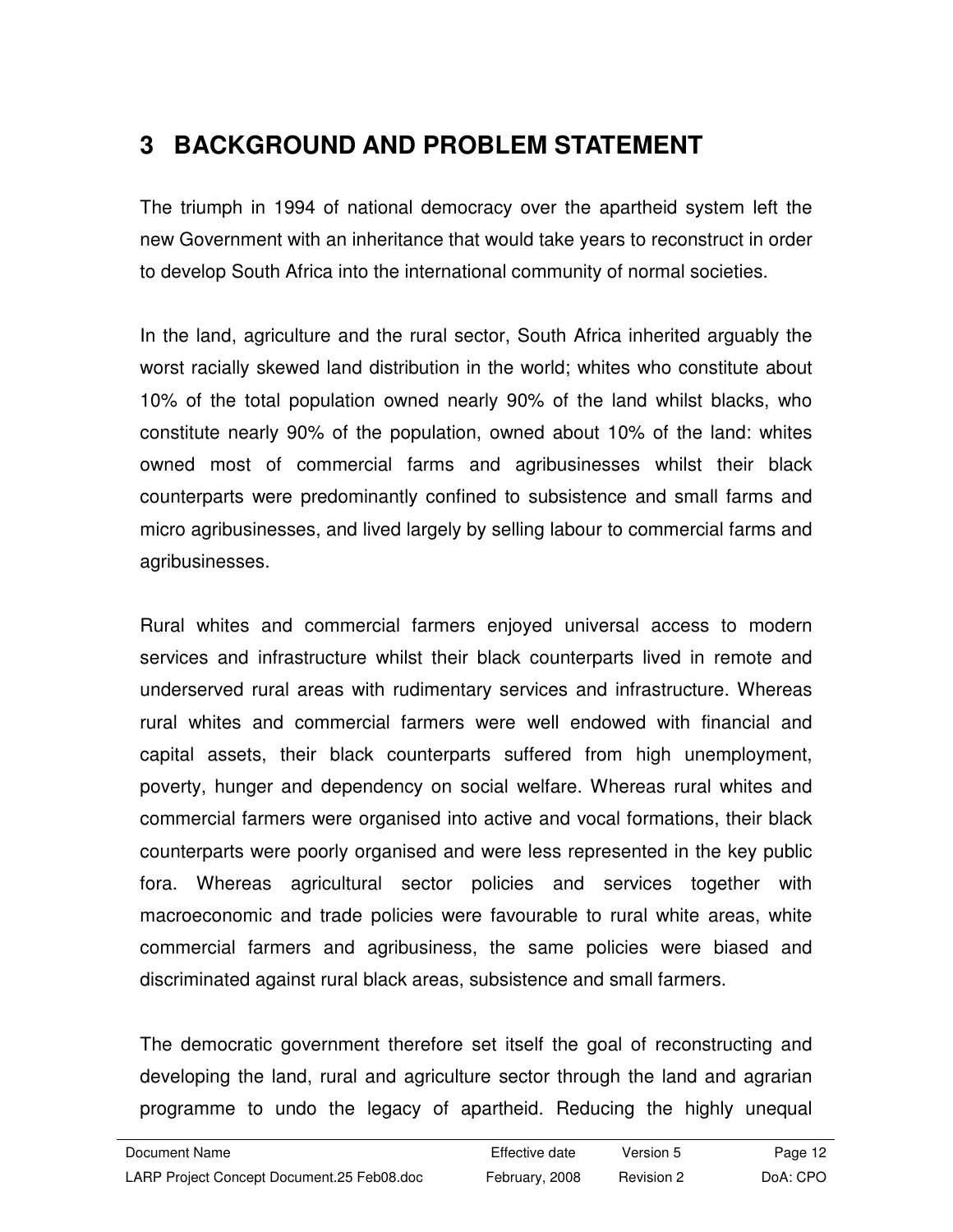distribution of land ownership became a priority as international evidence confirms that an unresolved land question of this magnitude often results in conflict. Another priority was to facilitate greater access and participation by Black people in agriculture and to enhance the productivity of assets that were already in their hands

The introduction of the Reconstruction and Development Programme was a major early milestone in streamlining development of poor communities and in particular its goal and objective to redistribute 30% of agricultural land by 2014 has shaped land reform strategies. A rights-based programme has been undertaken for the restitution of land to persons dispossessed by government action since 1913.

The introduction of the Growth Employment and Redistribution Strategy (GEAR) further strengthened and consolidated the government focus on sustainable agricultural development while the AgriBEE charter confirms the stakeholders' commitment to transforming the sector and inclusion of historically disadvantaged groups in the agricultural economy.

These policies provided the framework for an orderly land and agrarian reform programme which has included a number of schemes including the Settlement and Land Acquisition Grant and Land for Agricultural Development Grant.

In 2001 Government and sector partners developed a Strategic Plan for the South African Agriculture Sector which addressed three core interrelated pillars, namely greater and more equitable participation in the sector, global competitiveness and sustainable resource use. This provided a joint vision of unity and prosperity to the Sector.

However, various reviews by the democratic Government of its performance in implementing its policies in the land, agriculture and rural sector have revealed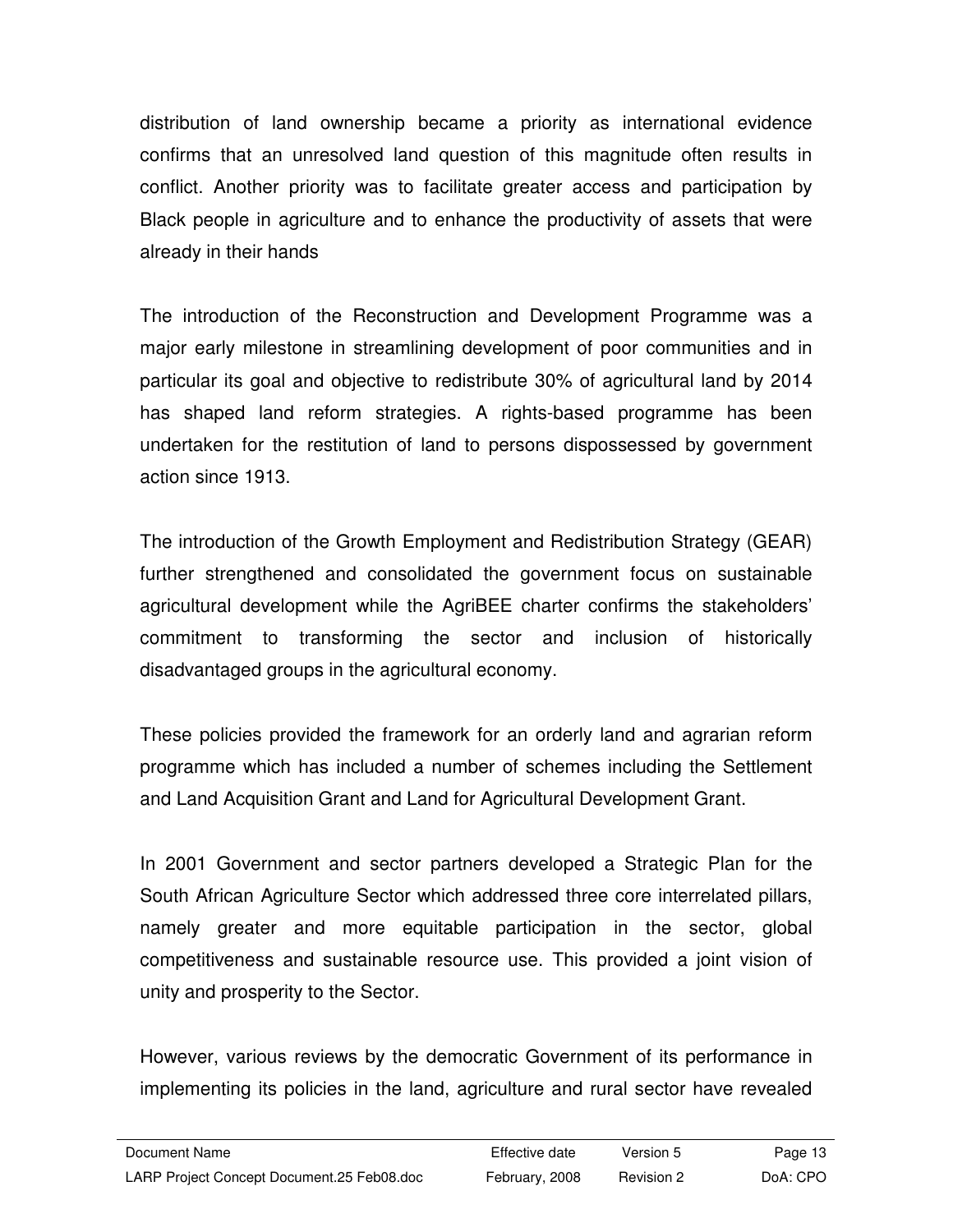that while visible gains have been made in some areas, considerably more still needs to be done to ensure a vibrant agricultural and rural sector providing sustainable livelihoods.

In the priority area of land reform it has been shown that while most urban and non-rural land restitution cases have been settled, the few outstanding cases of predominantly rural and agriculture nature are complicated, complex and prone to slow resolution. Facts also reveal that the pace of land redistribution has been slow and its quantum inadequate to the extent that the target of completing the transfer of 30% of land to Black people by 2014 is under the threat. Tenure reform has been delayed by protracted court and administrative cases.

In the area of agricultural reform, a review revealed that the removal of marketing control boards coupled with the liberalisation of agricultural trade had generally a beneficial outcome for the commercial sector but had not served the interests of the emerging sector.

The Land Summit held in July 2005 attested to the general frustration that exists around the slow pace of land reform. The Summit called for a review of the willing-buyer, willing-seller principle and called for a much more pro-active approach by the government to land reform. Such an approach, according to the Summit participants, would include inter alia more decentralized and integrated delivery systems relying on greater participation and decision-making by beneficiaries themselves; land acquisition by the state through expropriation, negotiation or the market; making land reform part of integrated local and rural development plans, scrapping sub-division restrictions and imposing a progressive land tax.

In conclusion, while land and agrarian reform has brought some positive results in the past twelve years, land transfer has been slower than expected. Moreover, many agricultural settlement projects are of questionable quality and sustainability. These are deficiencies relating to features of the current agrarian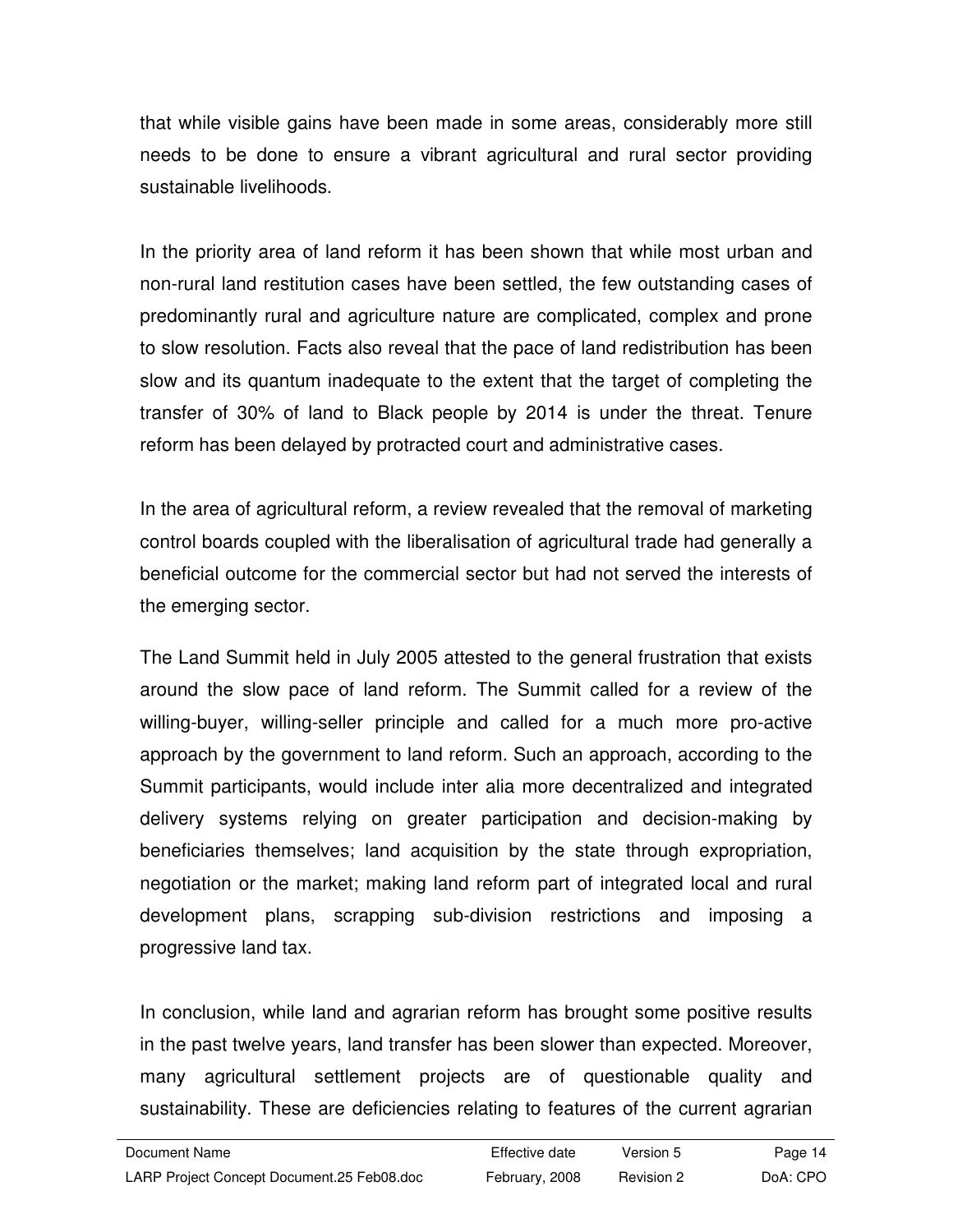reform policy/programmes and the disjuncture in planning and implementation of land acquisition and transfer and support services to beneficiaries.

# **4 PROJECT CONCEPTUALIZATION AND PRINCIPLES**

## **4.1 LARP objectives**

Against the background stated above the Minister for Agriculture and Land Affairs during a Lekgotla in November 2006 highlighted the need to dramatically accelerate the pace of service delivery. As a result, Operation Gijima was adopted to fast track land delivery and agrarian reform. The President in his State of the Nation address in February 2007, underscored its importance by highlighting the acceleration of land redistribution as one of the key action points for the government.

Furthermore, the President challenged all Directors-General to innovatively and urgently in the following two years address poverty, job creation, and economic growth, with special focus on vulnerable groups, e.g. women and youth. The President emphasised cooperative government, integration and coordination between departments and the utilisation of partnerships as implementation modalities.

The Directors-General of the Departments of Agriculture and of Land Affairs responded by proposing an accelerated land and agrarian reform project, (LARP) to be managed as a joint and aligned project by the national Department of Agriculture (DoA), provincial Departments of Agriculture (PDAs), the Department of Land Affairs (DLA), agricultural State-owned enterprises (SOEs) and sector partners. The project was submitted and accepted as one of 24 Presidential priorities commonly known as the Apex Priorities. The short term objectives of Apex Priority 7, namely for land and agrarian reform are the following: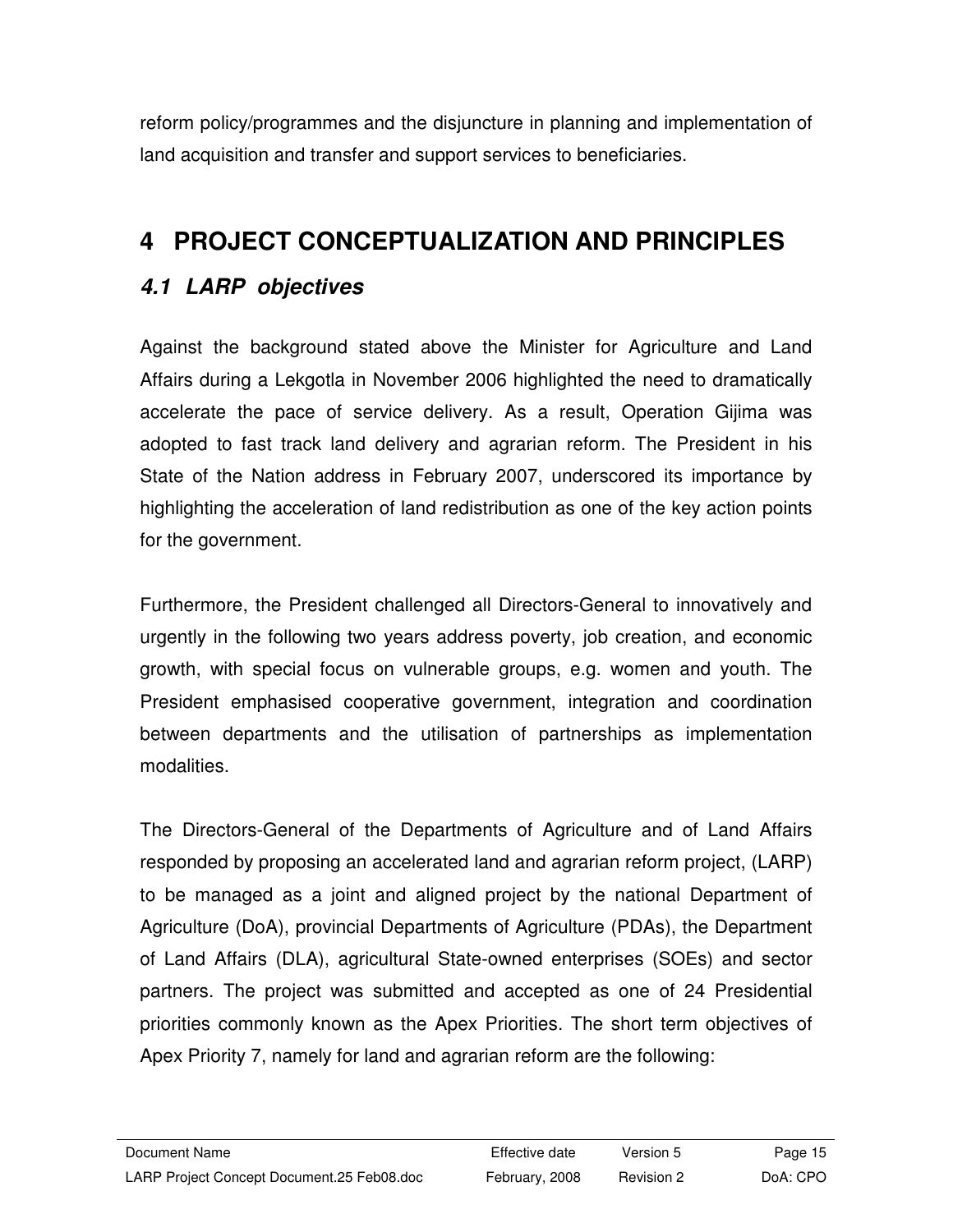- a) Redistribute 5 million hectares of white-owned agricultural land to 10 000 new agricultural producers<sup>3</sup>
- b) Increase Black entrepreneurs in the agribusiness industry by 10 %.
- c) Provide universal access to agricultural support services to the target groups<sup>1</sup>.
- d) Increase agricultural production by 10-15% for the target groups, under the LETSEMA-ILIMA Campaign<sup>4</sup>.
- e) Increase agricultural trade by 10-15% for the target groups.

### **4.2 Lessons learned and new approaches**

The LARP approach builds on a number of lessons emerging from various internal and external reviews, and on-going reform processes within Government to fast-track existing and new initiatives, the Land Summit, and a sound policy and legal framework for land reform and agriculture as well as for intergovernmental relations which sets out strong programme principles, but also provides the necessary flexibility.

One of the most important lessons learned is the need for integrated service delivery. LARP aims to reverse a fragmented approach and pro-actively intervene to accelerate land reform and improve agrarian outcomes.

Alongside the need for integration of land and agricultural services it has become evident that a comprehensive approach that addresses the entire spectrum of social and physical needs of farm and rural dwellers is required in planning and implementation of land reform, agrarian and rural projects. IFPRI provides evidence that convergence of health, education and social services are important contributors to productivity in farming and rural sustainability. The objective of improving the sustainability and viability of individual emerging farming enterprises consequently requires a comprehensive approach with all services

 3 See glossary for target groups

<sup>&</sup>lt;sup>4</sup> This campaign aims to bring about an increase in production by unlocking the potential of currently ""dead" land and other assets, in particular in communal areas.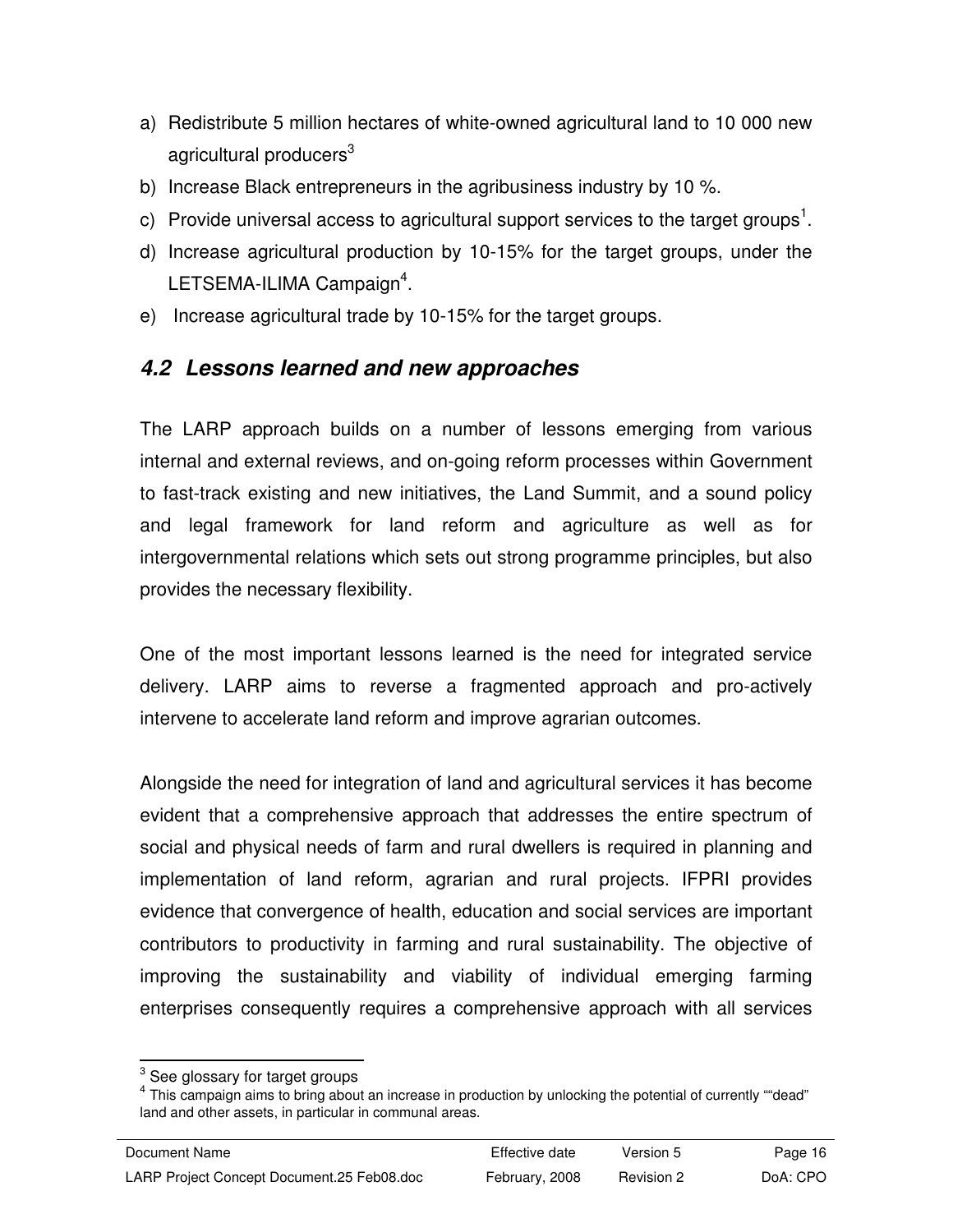inclusively considered at the planning stage and serviced in an integrated manner at the local level. LARP has been conceived to provide such an integrated planning and one-stop local delivery framework.

Other key lessons learned include those emerging from the experience of the main land redistribution and agricultural support sub-programme: the Land Redistribution for Agricultural Development Programme (LRAD). The program was originally designed as a Land Redistribution and Agricultural Support Program jointly implemented and funded by the two Departments of Agriculture and of Land Affairs, with decision-making decentralized to Provincial Grant Approval Committees with coordinated comprehensive agricultural support jointly implemented and co-funded.

The integrated implementation of the two programmes as envisaged however did not materialise and the Comprehensive Agricultural Support Programme (CASP) which was instituted as a conditional grant to provincial Departments of Agriculture for support under six pillars was not synchronised with LRAD. The implementation of CASP initially focused on only one pillar, namely on and off farm infrastructure and thus support under CASP was not comprehensive. A recent review of the implementation of CASP has confirmed these deficiencies.

An internal review of LRAD also identified a number of key improvements needed to heighten the impact of the program, including de-emphasizing collective farming, further decentralizing to districts and municipalities and embedding land reform into the Integrated Development Plans, integrating all existing land reform and agricultural products into a unified grant and a single approval process, and increasing the participation of the beneficiaries. The CASP Review came to similar conclusions.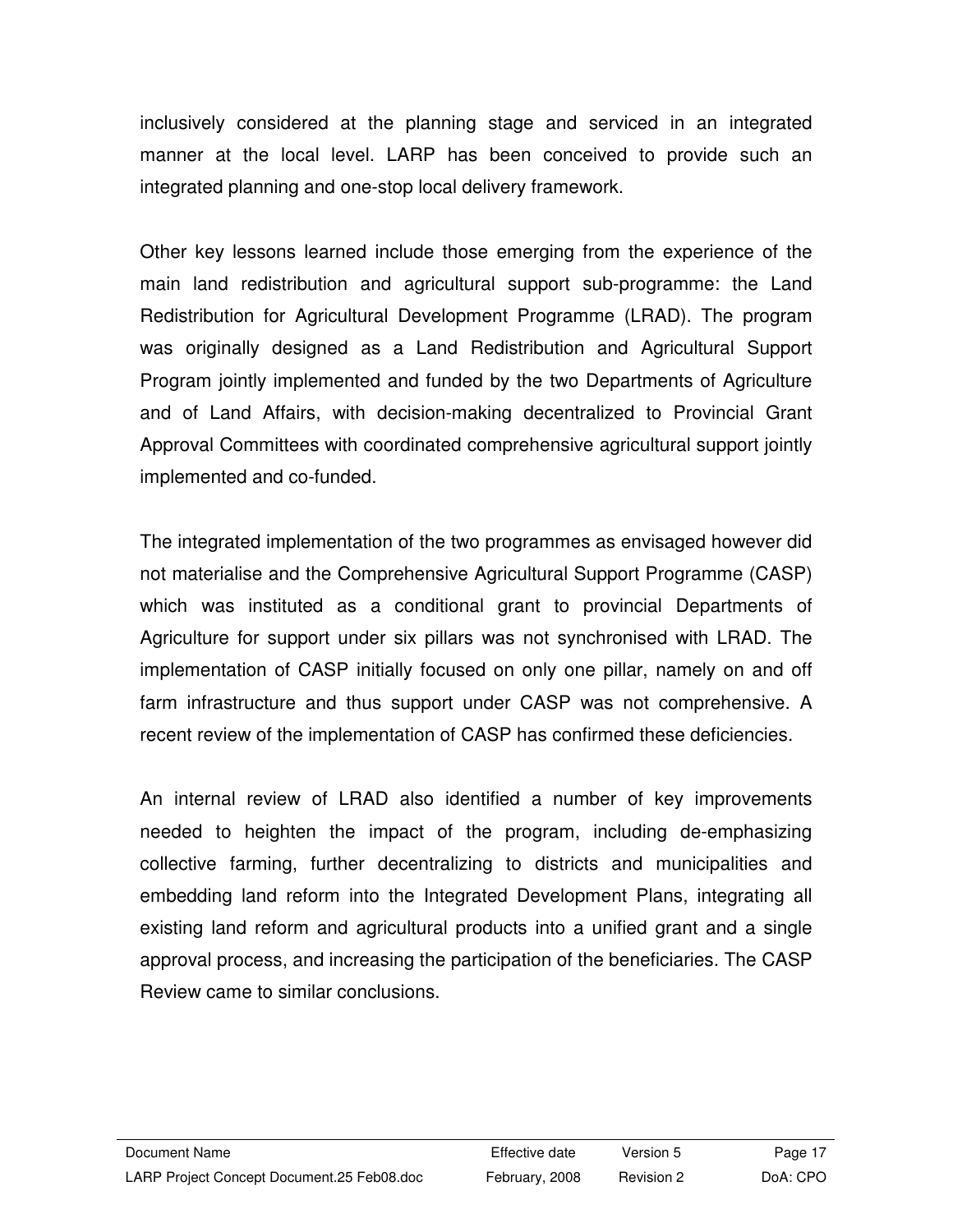The Settlement and Implementation Support Strategy for Land and Agrarian Reform  $(SIS)^5$  calls for integration, alignment and delegation of planning and implementation to local levels. Furthermore it proposes that DLA should retain leadership and responsibility for settlement support.

The DoA and DLA in 2006 articulated a need for and launched a fundamental alignment process of all related services and products in the two departments. This alignment has resulted in a broadening of and improvement in collaboration, decisions to improve service delivery and the institution of a joint management committee (EXCO) of the chief managements of the two departments. Core recommendations of the alignment task team to EXCO were that the processes of land acquisition and support planning and delivery, including services of provincial Departments of Agriculture, should be aligned and that land reform data should be consolidated and improved.

Distilling from the lessons learned LARP responds to the need for Government act in a more integrated and aligned manner to:

- improve the rate and quality of land and agrarian reform;
- provide pro-active leadership for land reform and agricultural support;
- streamline and accelerate administrative processes;
- devolve decision-making to the closest operational level practical;
- involve beneficiaries in planning and oversight; and
- improve information for decision-making

#### **4.3 LARP Principles and Timeframe**

LARP will be based on a number of key principles to fast-track land and agrarian reform. These principles are:

 $\overline{a}$ <sup>5</sup> Settlement and Implementation Support Strategy for Land and Agrarian Reform, Commission for the Restitution of Land Rights in the Department of Land Affairs, Pretoria, Sep 2007.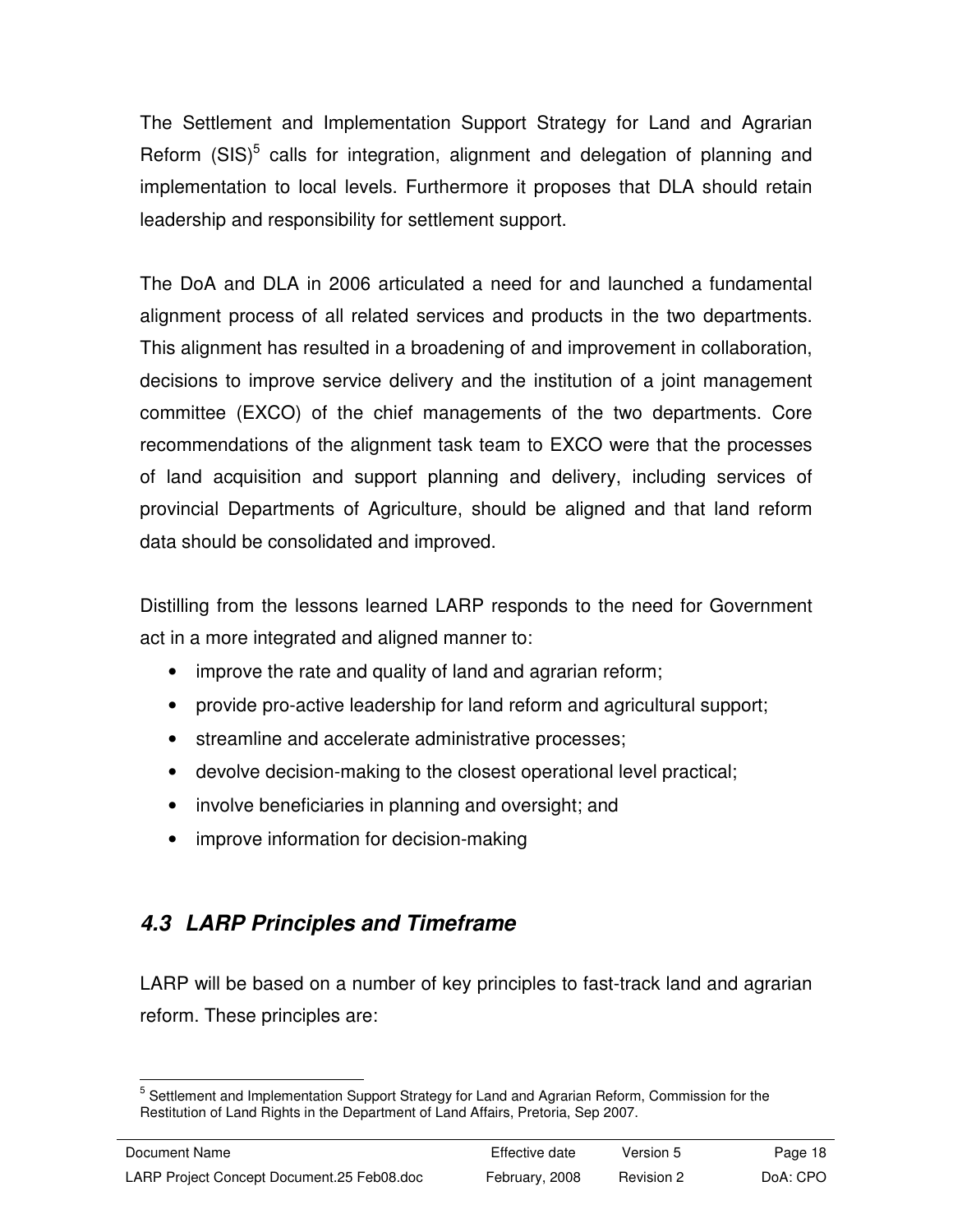- a) The use of focus areas to concentrate service delivery in order to better exploit synergies between land redistribution, agricultural production and agribusiness development;
- b) An aligned comprehensive support package to cater for the inherently multisectoral requirements to make sustainable agricultural production and agribusiness development a success (will also encompass social and other economic services);
- c) The application of *cooperative government* by establishing joint planning, budgeting, approval and implementation procedures between various government departments and programmes;
- d) The full utilisation of partnerships in order to exploit the relative strengths and capacities of the key non-governmental stakeholders;
- e) Subsidiarity: The decentralisation of decision-making and implementation to the lowest practical level depending on the specific activity; and
- f) The success and sustainability of individual settlement projects will be the measure of success of LARP.

While the short term targets for LARP are limited to March 2009, the project lifecycle is envisaged for a five year period, with revisions as agreed by ITCAL/NIFAL.

#### **4.4 Focus areas**

In South Africa, as elsewhere in the world, agricultural growth has high multipliers, both in terms of incomes and jobs. Hence, fostering agricultural growth directly and indirectly benefits many of the rural poor. Due to the linkages and multipliers, many poor people will benefit from the second and third rounds of local expenditure, as opportunities for local employment increase and demand for local services rises.

Local economic development in the rural context includes diversifying the economic base, building backward and forward linkages, ensuring basic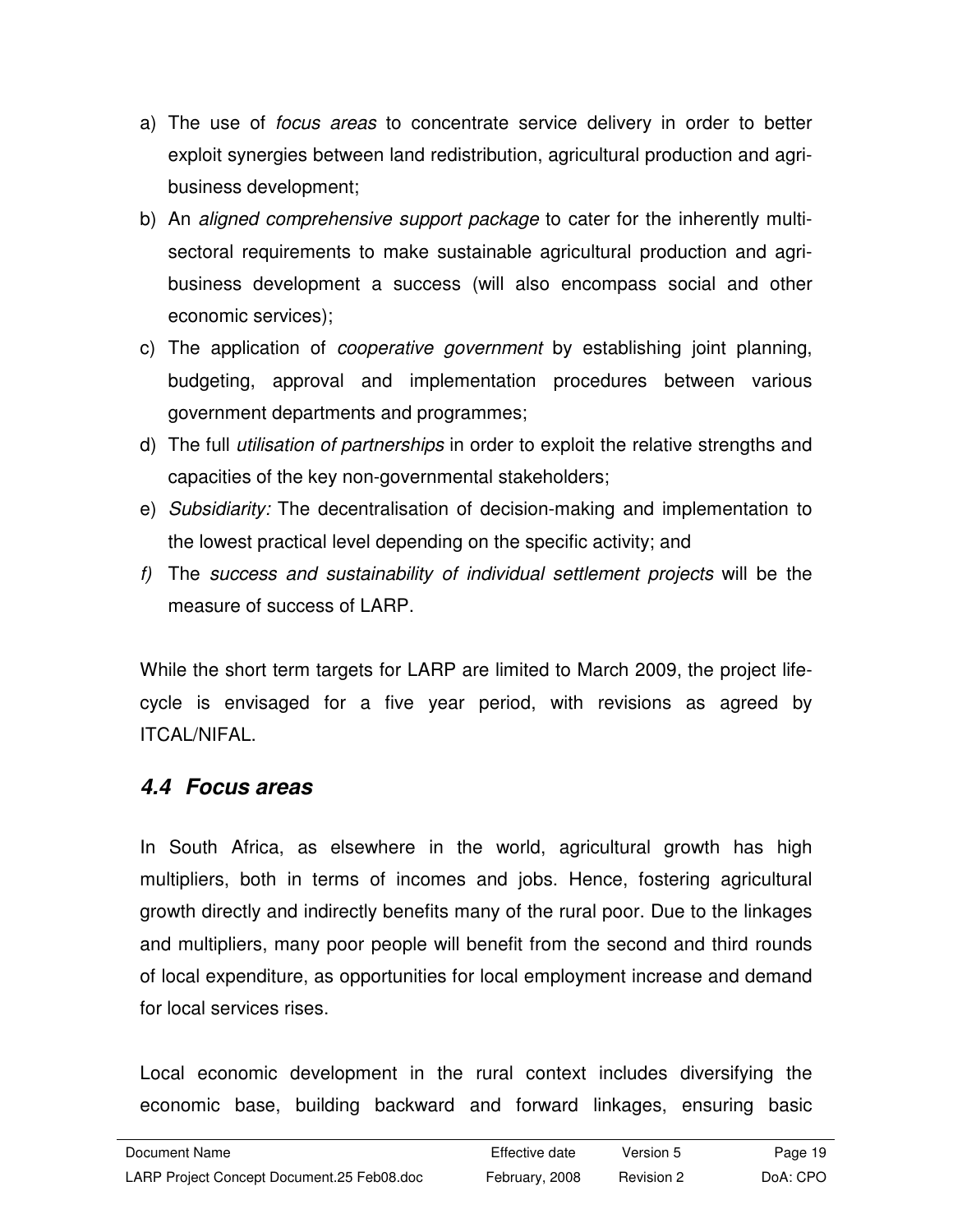standards of health, housing and safety through provision of basic infrastructure and services, maximizing job creation and building on the inherent potential of local areas.

To create and capture the full benefits of these linkages and synergies it is necessary to concentrate efforts on particular focus areas. These could be agricultural corridors (high-potential production areas close to national roads), the location of large concentrations of farm dwellers and areas of high farm dweller eviction rates, particular market or agricultural conditions or geographic location.

A particular focus could emanate from commodities which have been shown to be attractive, competitive and which have the size to make meaningful contribution to income through production, business development and export the impact of scarce resources can be maximised. Commodities so identified in a report by the Monitor Group will be further analysed and promoted through collaboration with the NAMC which will recommend a limited number of key commodities per province. The Harvard Group of economic advisors to the Presidency advised that there should be a focus on tradeable and exportable goods, including in agriculture.

The choice of focus areas could furthermore derive from and align with existing initiatives within the provinces including the Provincial Growth and Development Strategies, Agricultural Growth Strategies, Local Economic Development, and Integrated Development Plans.

Agricultural villages allow households to form communities. The construction or composition of an individual agricultural village will be derived in response to the identified needs and opportunities. Each agricultural village will contain a hierarchy of settlements that are bound together through institutional or economic linkages.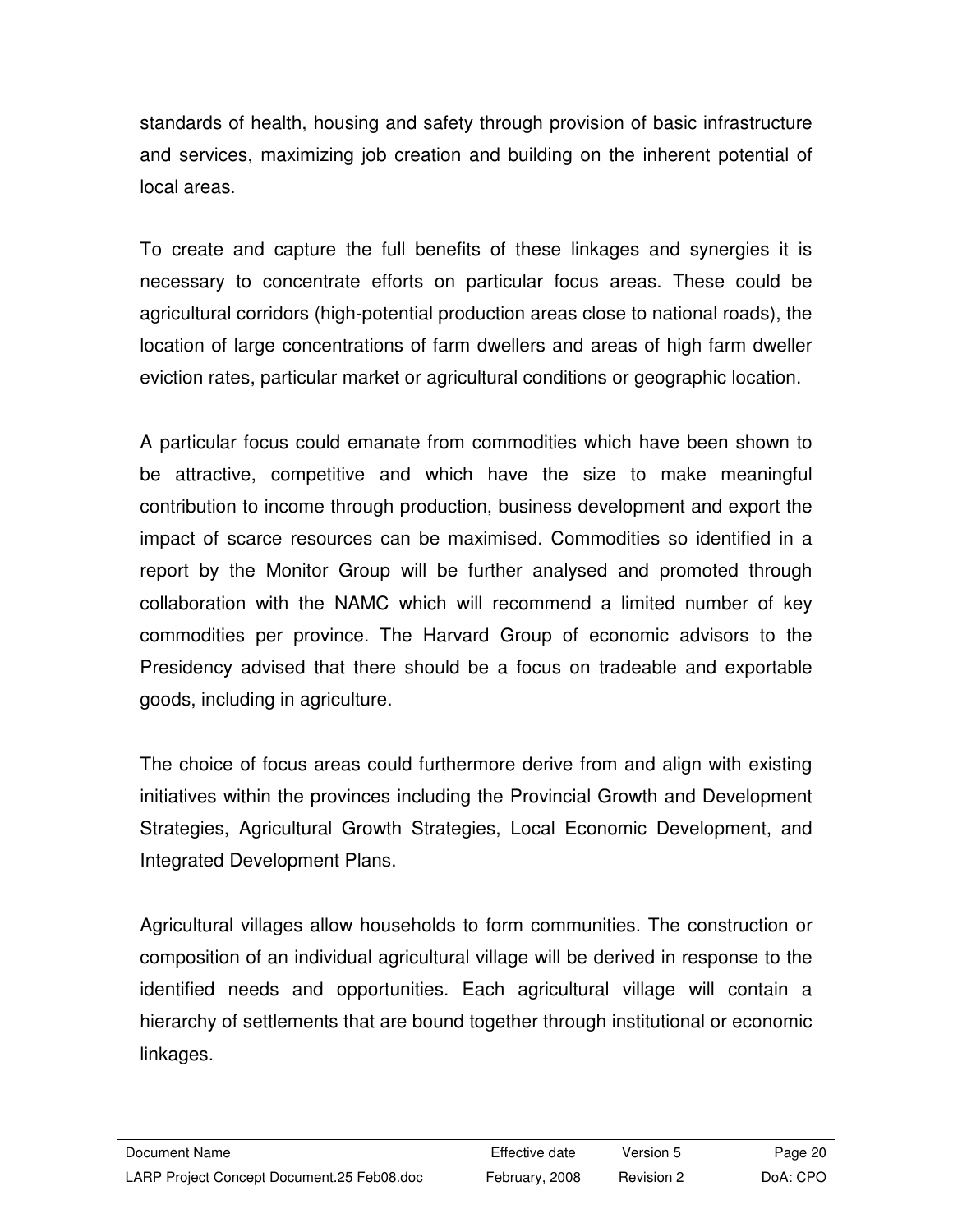Successful integrated rural development includes vibrant, rural towns and villages that serve their hinterlands and add value to the production that takes place there. Provision of key services in rural towns increases the multiplier for incremental incomes, since rural people can spend more of it closer to home. Much of the infrastructure and service industry (transport, banking, trade, communications, and other) that allows agricultural producers to capture the value of their primary products is located in rural towns. A responsibility exists for investing in social and productive rural infrastructure in order to address poverty alleviation and local economic development.

## **4.5 Comprehensive Agricultural Support**

Experience on land reform in South Africa has shown that access to land is essential, but insufficient to bring about agrarian reform. When beneficiaries do not gain access to markets, credit, technology, labour and training they soon find themselves either indebted or in a state of deepened poverty. Giving land to poor beneficiaries may allow them to produce food or cash crops, but only if they are healthy and have the required entrepreneurial skills and expertise.

Consequently, aside from accelerating the pace of land redistribution, it is vital that the linkage between land redistribution and agrarian reform and rural services be emphasised. The support to small scale and emerging farmers and agri-businesses has been weak and inappropriately designed and not integrated with land reform. The bottom up integrated approach of LARP, including One-Stop Shop delivery and information centres, is intended to address this shortcoming.

LARP will be managed at the individual new settlement or business enterprise level. Each such project will be coherently planned and supported for a five year incubation period with the objective of achieving sustainability over this period. This support will be articulated in individual business plans which will be utilised for monitoring progress. Land will only be transferred to beneficiaries who have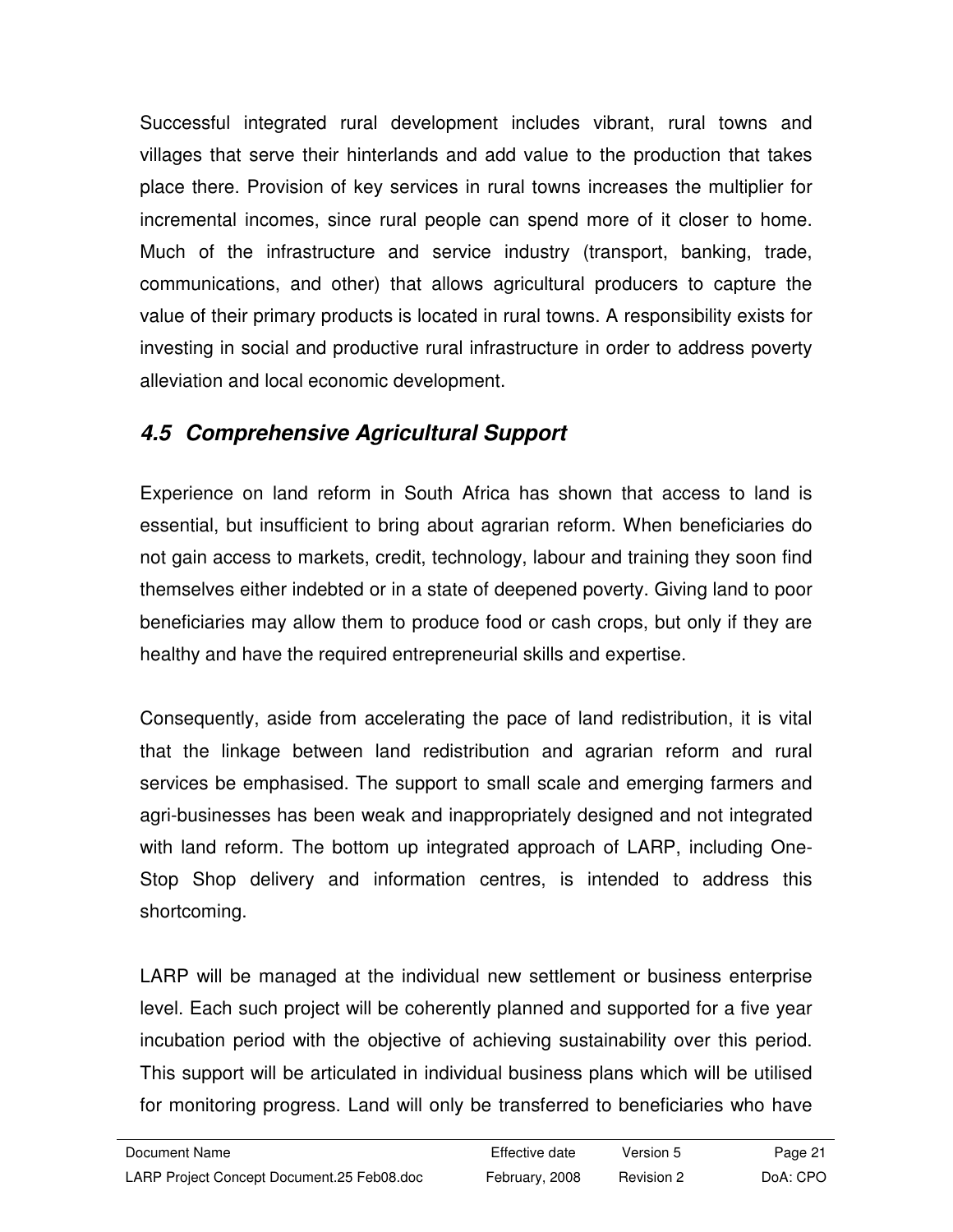the required entrepreneurial and other skills to farm and have thus received appropriate training and/or passed a skills test. Criteria for this will be determined by the Land Reform SC.

Furthermore, Government support under LARP will be provided to an individual project on condition that the beneficiary is a member of a local farming or business association/or formally constituted study group for the duration of that project and that enterprise and physical data regarding the farm is provided to and maintained by the Government for the duration of the project.

The Comprehensive Agricultural Support Programme (CASP) has since its inception contributed mainly to on- and off farm infrastructure and training. It has not yet addressed the universal support needs required by LARP and the promise of its six pillars, namely information and knowledge management, technical and advisory assistance, and regulatory services, training and capacity building, marketing and business development, on-farm and off-farm infrastructure and production inputs, and financial assistance. Therefore ITCA has re-branded CASP from its previous Division of Revenue Act (DORA) conditional grant characterisation to a comprehensive agricultural support programme that will address the LARP universal access priority. This will require further attention to the supportive role to be played in LARP by the different CASP pillars and the related resource requirements, which for settlement support will be funded by the DLA. The ITCAL Standing Committee on Agricultural Support is tasked to address norms and standards and the unpacking of the CASP pillars. Taking into account the delegation of project decision-making responsibilities to district level and the need to synchronise grant funding for land acquisition and support, the SC will be tasked to investigate and recommend an appropriate procedure and criteria for the management of CASP conditional grants in future. The SC will collaborate with the ITCAL Land Reform Standing Committee in this regard.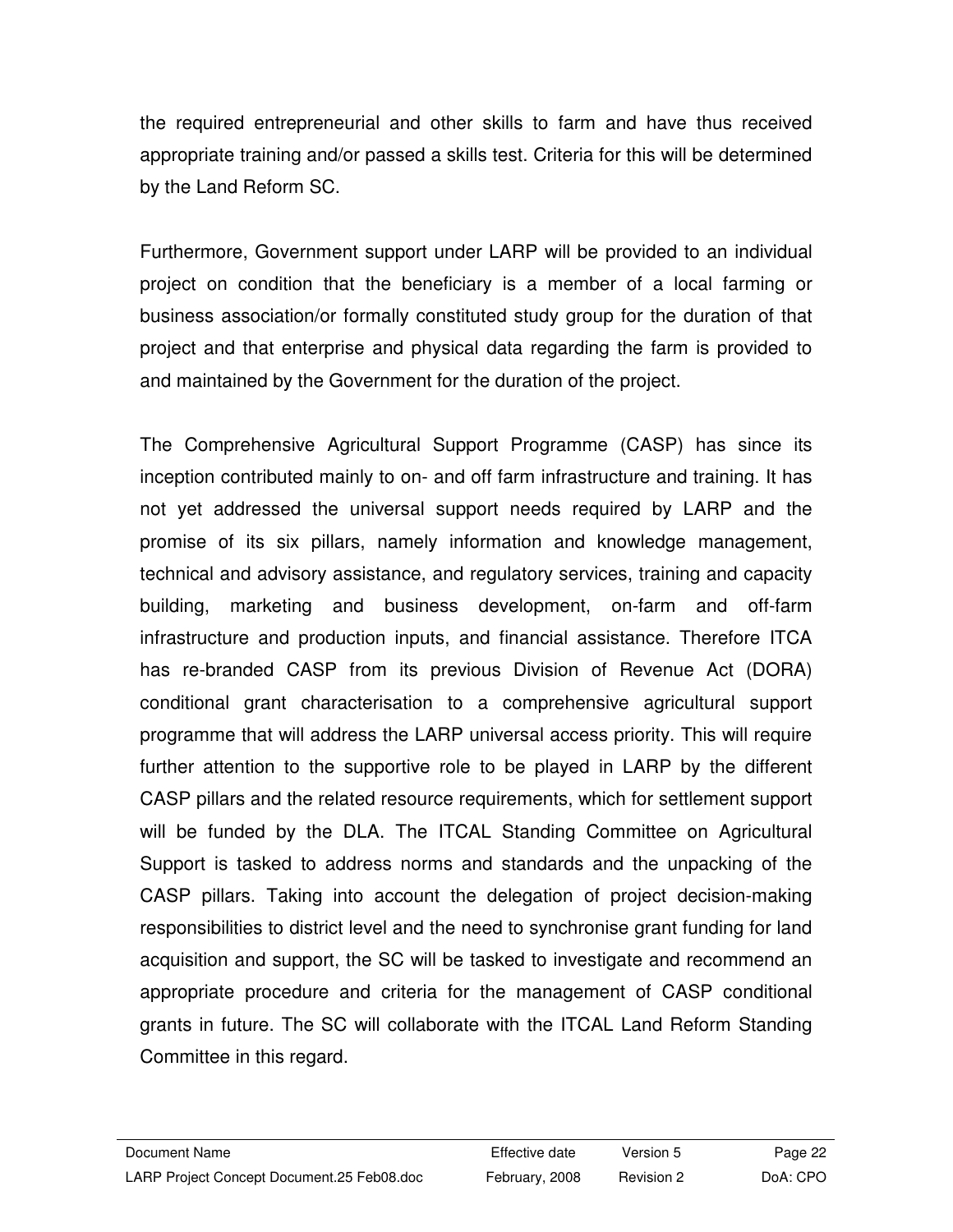The DoA and PDAs recognise the crucial role to be played by extension in the provision of support services and the implementation of the universal access pillar of LARP. A benchmarked extension profiling study undertaken by ITCA has provided objective data on current extension capacity in South Africa and led to the establishment of national norms for extension. The profiling exposed that South Africa has approximately one-third of the required number of extension officers to meet its development targets and that 80% of the current extension staff are not adequately trained. ITCA has endorsed, as part of the CASP technical advisory service pillar, a joint Extension Recovery Plan which will extend over a number of years and for which funding has been approved by National Treasury for the MTEF period.

The NAMC will identify opportunities for 2-3 key commodities for each province, linking agricultural production, processing activities, input suppliers, consumer interests and local and international markets. This will require strengthening the role of extension services and training in these areas and linkages to commodity organizations.

The integration of all product and service offerings from national, provincial, local government and sector partners during local planning and implementation of individual settlement projects and new enterprises as applied to the focus areas is crucial to the success and sustainability of those projects and hence the achievement of LARP objectives.

Hence LARP will facilitate alignment and coordination of agricultural support services available at national, provincial and local level and in the private sector. A One-Stop Shop concept is envisaged to be developed under LARP which consists of service delivery and information centres close to the beneficiaries where initially all financing options and services, both grants and loans, private and public, will be made available to new farmers and where a farm business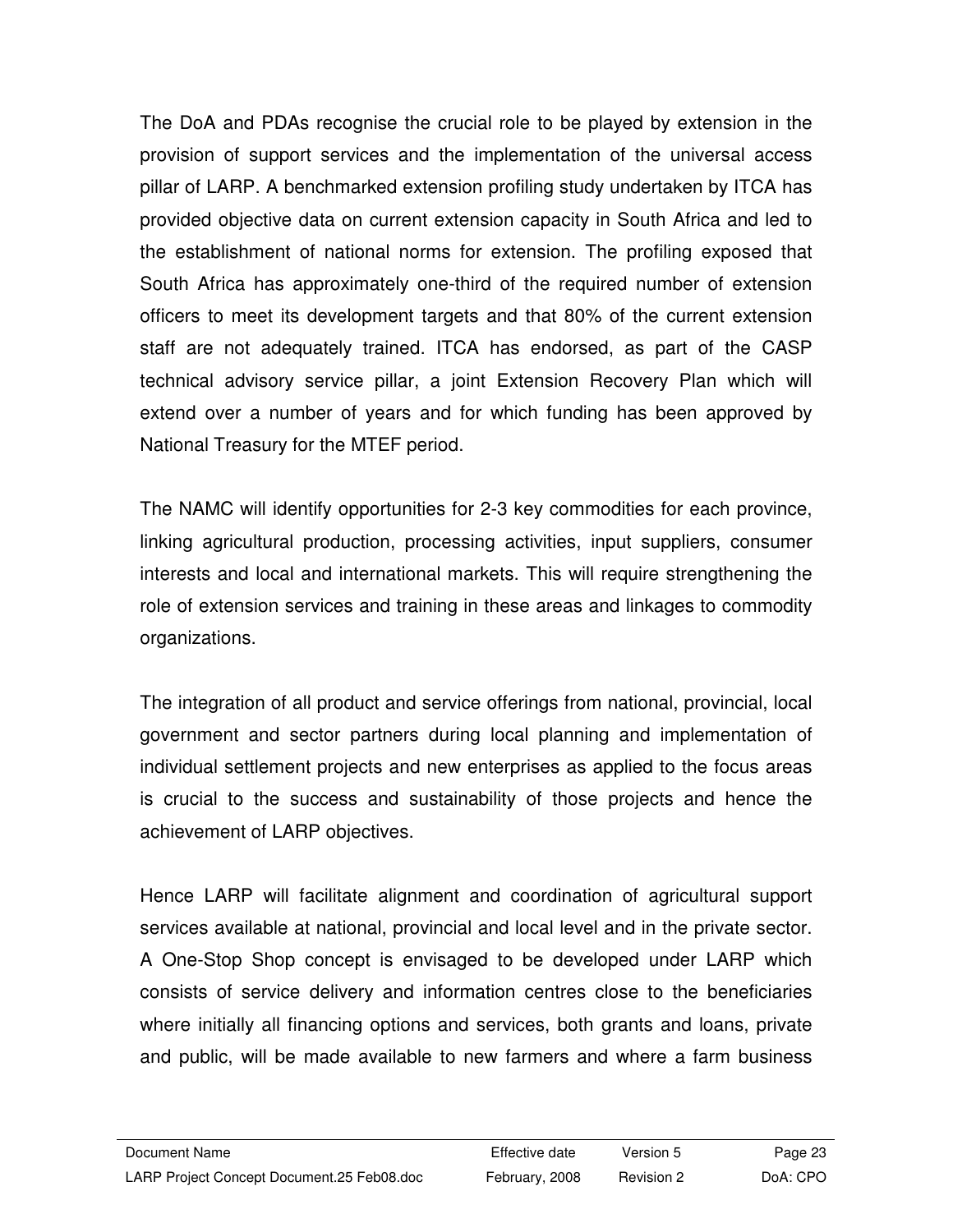planning service can be accessed. Other social and economic services to farmers will be added to the service portfolio.

## **5 GOVERNANCE**

LARP is a joint project between different spheres of government. The proposed institutional structure has two components, namely an implementation arm based on provincial an district structures and an arm for joint strategic content and guidance, namely ITCAL.

LARP has two co-ordinating Departments, namely the DLA and the DoA. This Concept Document represents the project Scope of Work and is the basis of the LARP Project Plan that is to be developed

LARP has been designed as a joint project between different spheres of government and therefore will be managed in accordance with the Intergovernmental Relations Framework Act, Act No 13 of 2005 and the Department of Provincial and Local Government "Guidelines on Managing Joint Programmes".

The guidelines indicate that a Joint Steering Committee be established by the Executive Authority of the co-ordinating Department for implementation of a joint project. The National Intergovernmental Forum for Agriculture and Land (NIFAL) and the Intergovernmental Technical Committee for Agriculture and Land (ITCAL) have been established respectively at the political and technical leadership levels in terms of the IGRFA and these bodies take overall responsibility for leadership, championing, oversight and management of LARP.

ITCAL Standing Committees have been established to be take responsibility for each of the LARP priorities, namely:

o A **Land Reform** Standing Committee chaired by a DLA DDG Land & Tenure Reform (LTR) with Head of Agriculture Department (HOD) Free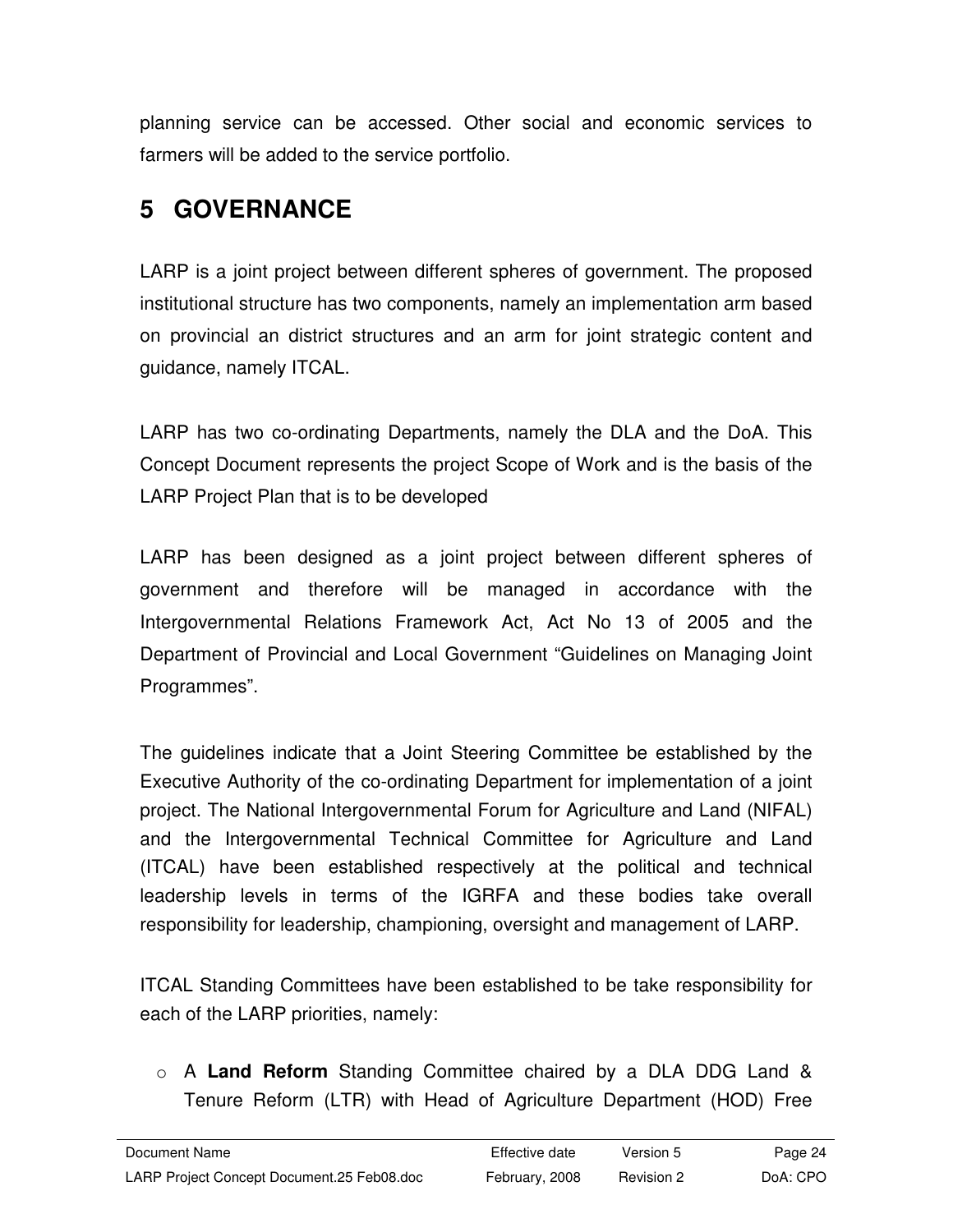State, CEO Land Bank, DoA DDGLEBD, and Deputy CLCC as lead members.

- o The **Business** Standing Committee, dealing with both entrepreneurial development and exports, chaired by HOD Limpopo Department of Agriculture with DDGLEBD, CEO National Agricultural Marketing Council (NAMC), CEO Land Bank and Deputy CLCC as lead members.
- o The **Agricultural Support** Standing Committee chaired by HOD Western Cape Department of Agriculture and DDG Sector Services and Partnerships (SSP) and DLA DDGLTR as lead members.
- o The **Production** Standing Committee (Letsema) chaired by HOD Northern Cape Department of Agriculture with DDG Production and Resource Management (PRM), Deputy CLCC and the President of the Agricultural Research Council (ARC) as lead members.
- o An **Agriculture 4x4 Joint Budget** Standing Committee, chaired by DDGSSP and with HODs and CFOs as members, elaborates and articulates spending pressures for joint initiatives identified by the Standing Committees for implementation across provinces.

The Standing Committees report to ITCAL. The Land Reform Standing Committee will oversee the joint planning and implementation of LARP within the provinces and districts and will as demandeur of agricultural support services indicate its requirements to the Agricultural Support Standing Committee. Given DLA's responsibility for settlement support it will provide guidelines on DLA compensation for agricultural services provided by PDAs and other services in the context of settlement support.

The Agricultural Support SC will develop norms, standards, models and criteria for project sustainability and viability which will include *inter alia* a secured market, efficient operational decision-making and a concrete commitment of support to the project by the relevant government and/or private sector service providers. Furthermore that the project has adequate funding, both grant and loan, to ensure viability and sustainability over a five year incubation period. The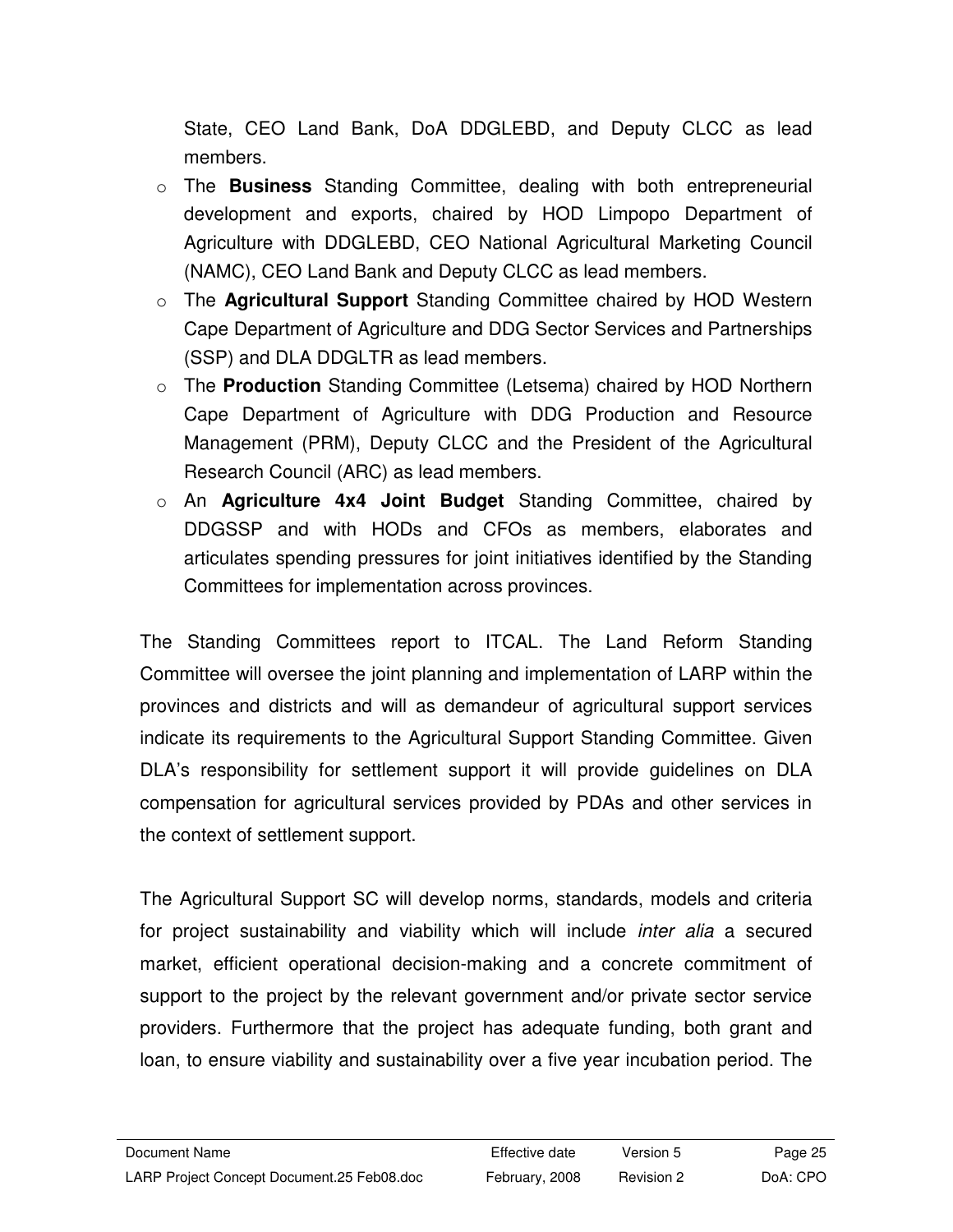debt/equity ratio of projects shall not exceed that which the project can reasonably carry, with a guideline of 30%.

ITCAL will address overall future resource requirements for LARP on the recommendation of the Land Reform and 4x4 Joint Budget Standing Committees and with the benefit of an Integrated Annual Work Plan developed by the National LARP Project Manager. ITCAL will through CFOs engage with Treasuries at national and provincial level to advocate for adequate financing of planned LARP activities. Executive authority for the provision of national resources for LARP resides in EXCO, which will report to ITCAL in this regard.

In the light of the principle of subsidiarity, namely that planning and decisions regarding settlement projects should be taken as close to the project as possible, District Committees will assume all planning, decision-making and implementation responsibilities regarding individual LARP projects in a province. District committees will include representatives of DLA, the PDA, DFIs, local government, local agricultural and community associations, and any other sector stakeholder who can contribute to the planning, implementation, monitoring and sustainability of individual projects.

A Provincial Forum for Land and Agrarian Reform will develop and oversee joint annual provincial LARP implementation plans in each province for approval by the MEC. These will be forwarded to the LARP project manager for integration in the LARP Integrated Annual Work Plan. Each provincial forum will annually publish guidelines, explicit criteria and procedures for the allocation of all national or provincial government grants available for land reform projects (incl. LRAD, CASP, planning grants, PIG etc). The Provincial forums will include representatives of DLA, the PDA, the national CASP manager, participating DFIs and all other sector partners (e.g. provincial farmers unions, housing, health and water departments, community development workers, WARD) that impact on or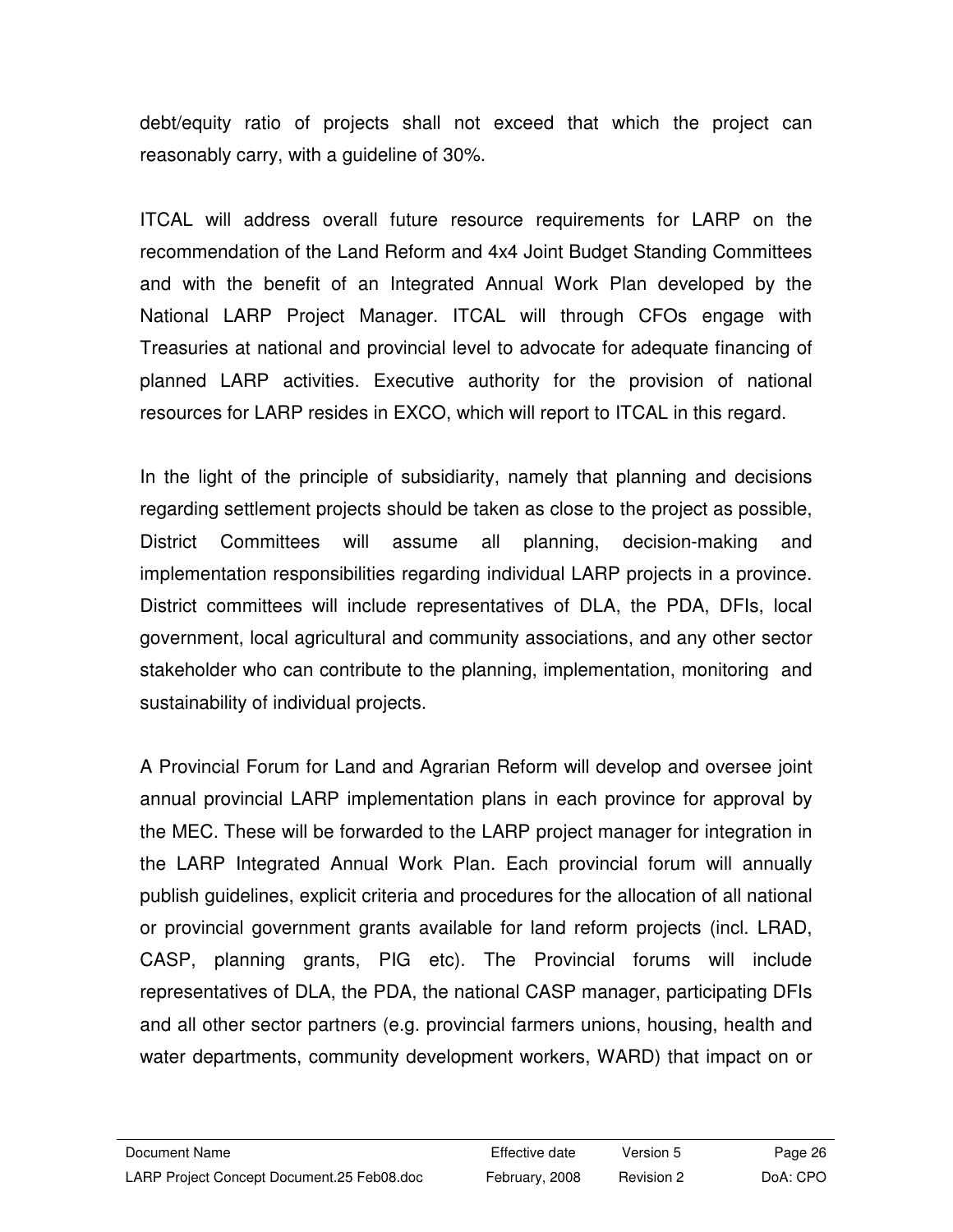have a stake in land and agrarian reform planning and implementation in the province.

These structures at provincial and district level have the responsibility of ensuring that LARP settlement projects are viable and sustainable over a 5-year incubation period. Existing District Screening Committees and Provincial Grant Approval Committees should be restructured to assume these roles.

The Guidelines on Managing Joint Programmes indicate that the executive authority of the coordinating department should appoint a joint project manager who should together with the joint steering committee be responsible for overseeing the planning and implementation of the joint project.

A LARP National Project Manager, appointed in accordance with the Guidelines by the Minister, will have the responsibility of coordinating LARP as directed by ITCAL; coordinating a LARP Integrated Annual Work Plan; developing for approval by ITCAL a Project Plan representing targets, milestones and timeframes for the implementation of LARP; developing operational manuals, implementation tools and templates; ensuring that joint planning and alignment takes place at all levels; reporting to and assisting ITCAL Standing Committees, coordinating the implementation of the One-stop Shop concept; reporting on the adequacy and the effectiveness of the provincial and district institutional structure as a critical building block of planning and LARP implementation; resolving resource or other issues with stakeholders, EXCO and ITCAL; and planning for the mitigation of risks to the success of LARP.

The LARP project manager will not assume the responsibilities of any of the stakeholders but has a mandate to facilitate alignment of the different structures, ensure joint planning and coordinate relevant activities in accordance with the LARP project plan.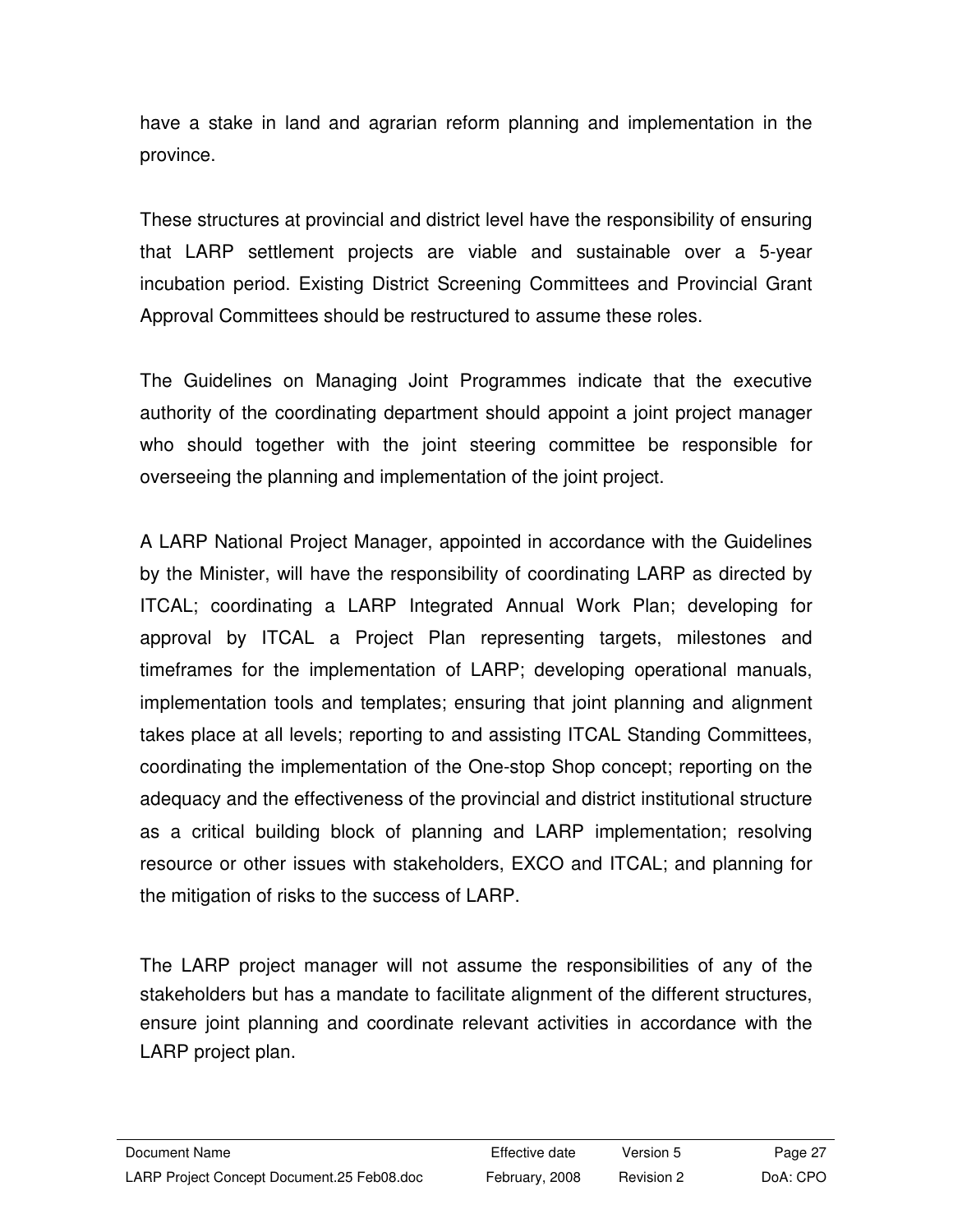

The lines of authority and reporting are depicted in the figure below:

All programmes of the DoA, DLA and PDAs are in some or another way involved with LARP and will provide line function support and resources to LARP in accordance with the LARP project plan. These services along with those provided by SOEs and sector partners will be rolled out to LARP clients in an integrated manner, by way of a one-stop delivery mechanism and on the basis of agreed individual project business plans.

Partnership arrangements with commodity groups and other sector partners at an operational level will be formalised through Memoranda of Agreement.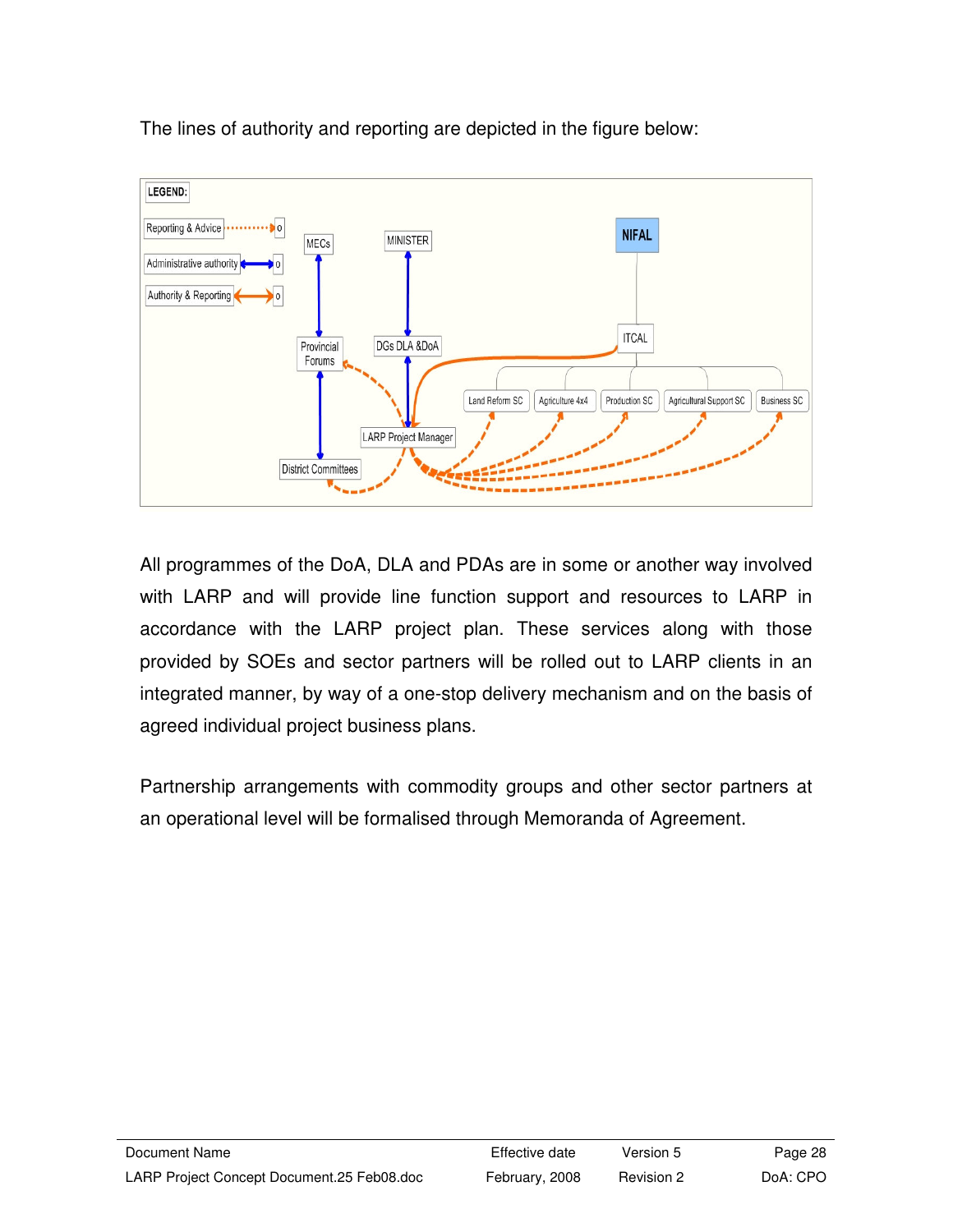# **6 ASSIGNMENT OF FUNCTIONS**

In order to avoid duplication functions and authorities are allocated below to each of the levels, but should be reviewed periodically in the light of experience.

| <b>Political</b>         | <b>Functions</b>                                                               |
|--------------------------|--------------------------------------------------------------------------------|
| leadership               |                                                                                |
| <b>National Ministry</b> | Overall national political coordination of LARP and leadership in terms of the |
| of Land and              | Intergovernmental Relations Framework Act                                      |
| Agriculture              | Coordinate and Chair NIFAL                                                     |
|                          | Champion LARP and its principles                                               |
| Provincial               | Overall Provincial leadership and coordination of LARP                         |
| Members of the           | Champion LARP and its principles                                               |
| Executive Council        | Account to NIFAL on Provincial implementation of LARP                          |
| (Agriculture &           | Account to NIFAL on the implementation of the coordinated five pillars of      |
| Land)                    | LARP                                                                           |
| <b>NIFAL</b>             | Overall accountability for LARP                                                |
|                          | Sets targets and criteria for LARP outcomes                                    |

## **Table 1 Leadership Roles**

#### **Table 2 Management level functions**

| Management<br>level                      | <b>Functions</b>                                                                                                                                                                                                                                                                                                                                                                                                                                              |
|------------------------------------------|---------------------------------------------------------------------------------------------------------------------------------------------------------------------------------------------------------------------------------------------------------------------------------------------------------------------------------------------------------------------------------------------------------------------------------------------------------------|
| Department of<br><b>Land Affairs</b>     | Undertake all land reform planning and implementation in collaboration with<br><b>Provincial Forums and District Committees</b><br>Provide human and financial resources to LARP activities via its own<br>mandate and budgetary process in accordance with the IAWP and LARP<br>Project Plan<br>Fund settlement support activities provided by service providers, including<br><b>PDAs</b><br>Provide leadership to the ITCAL Land Reform Standing Committee |
| National<br>Department of<br>Agriculture | Provide Leadership and the secretariat to ITCAL and relevant Standing<br>Committees<br>Set standards, norms and criteria for agricultural support services<br>Administer the CASP DORA funding in accordance with guidelines provided<br>by the Agricultural Support Standing Committee<br>Provide human and financial resources to LARP activities via its own<br>mandate and budgetary process in accordance with the IAWP and LARP<br>Project Plan         |
| <b>LARP National</b><br>Project Manager  | Coordinates LARP and its key principles<br>Reports to ITCAL and DGs of DLA and DoA<br>Prepare a LARP Project Plan for the implementation of the project<br>Collate inputs from provinces and ITCAL SCs and develop the Integrated<br>Annual Work Plan (IAWP) for ITCAL<br>Report on the IAWP implementation<br>Leadership and assistance in setting up provincial forums & district                                                                           |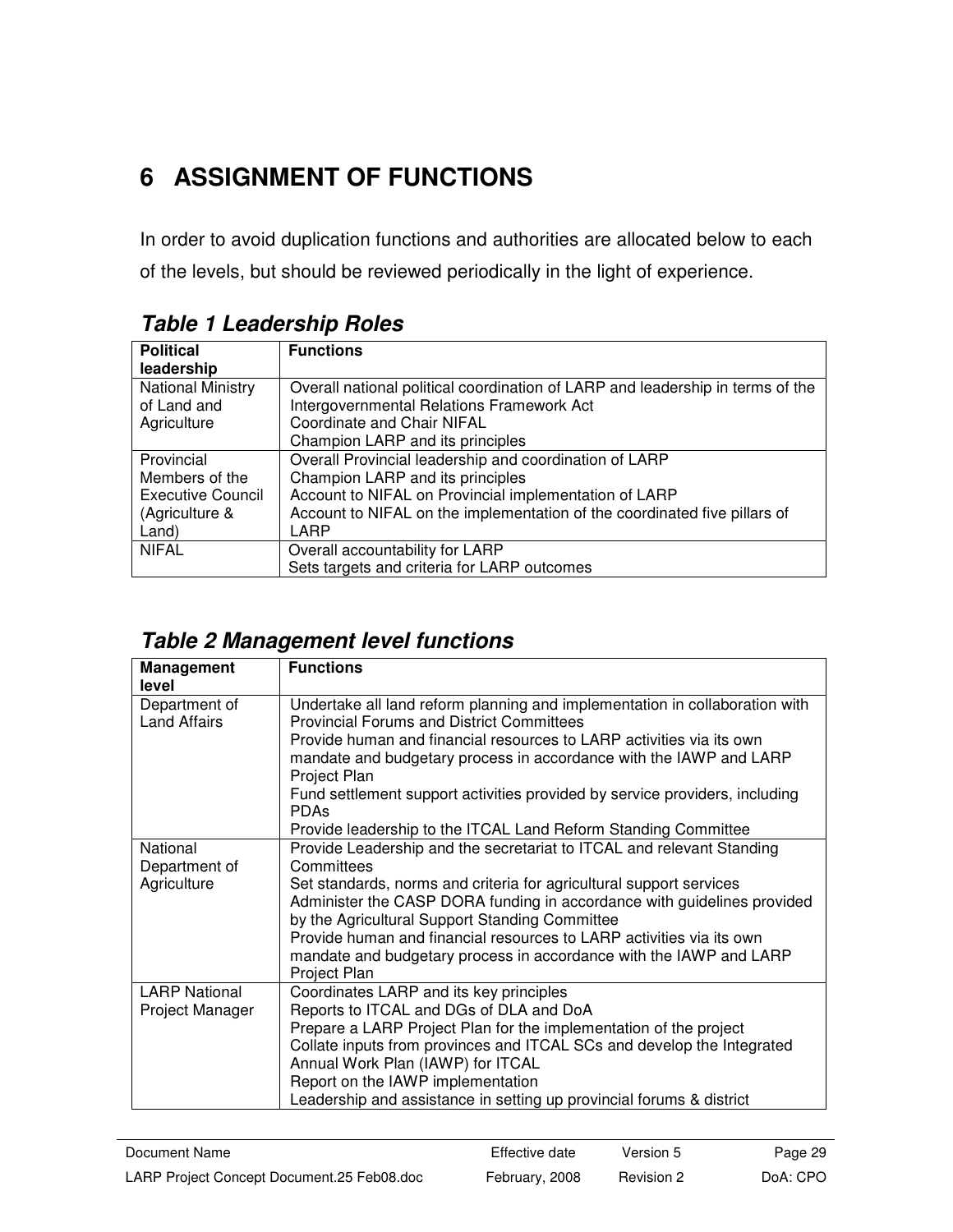| Project management assistance to Provincial Forums and District<br>Committees<br>Design, with the approval of ITCAL, standardised planning, approval and<br>implementation procedures, manuals and tools for the above structures<br>Report on the implementation and efficiency of the new single virtual land<br>reform database<br>Guidance and coordination regarding the institution of One-Stop Shops<br>Register all individual projects approved by District Committees<br>Develop and maintain an electronic repository/database of key data on<br>individual projects, including their business plans and make available to<br>District Committees and Provincial Forums.<br>Ensure monitoring and evaluation of LARP<br>Reporting on LARP progress<br>Alerting ITCAL of risks to LARP<br>Managing an operational budget for the LARP National Project manager and<br>staff<br>Other functions assigned by ITCAL<br><b>Core Implementation Agency</b><br>Provincial<br>Act as the principal provider of all agricultural support services to farmers,<br>Departments of<br>Agriculture<br>including focused support to new producers under LARP<br>Establish and provide leadership to the LARP Provincial Forum<br>Ensure the representation on the Provincial Forum and District Committees<br>of all relevant stakeholders, including beneficiaries, for the joint planning,<br>oversight and implementation of respectively joint provincial LARP plans and<br>individual settlement projects<br><b>Establish District Committees</b><br>Establish or align with One-Stop Shop service delivery centres<br>Alignment of joint LARP provincial plans and implementation with Provincial<br><b>LARP Provincial</b><br>Growth and Development Strategies, IDPs and other line departments<br>Forums<br>Identify focus areas for LARP in the province<br>Advocacy for provincial LARP-enabling rural infrastructure<br>Develop a joint provincial annual work plan, including milestones and<br>targets, for inclusion in the IAWP<br>Report to principals and to ITCAL on provincial LARP targets and milestones<br>Collaborate with ITCAL Standing Committees<br>360 degree consulting, communicating and reporting in the province<br>Facilitate and set up District Committees and assign responsibilities<br>Approve and oversee provincial and national funding allocations to its<br><b>District Committees</b><br>Facilitate a provincial data base, per district, of potential beneficiaries and<br>land coming on the market<br>Monitor LARP implementation in the province against criteria determined by<br><b>ITCAL</b><br>Identify and appoint facilitators/service providers for provincial projects<br>Approve provincial projects through normal departmental procedures and<br>delegations<br>Undertake ex-post audit of selected projects<br>Core coal-face Implementation Agency<br><b>District</b><br>Approve individual LARP projects<br>Committees<br>Advocacy for required human and financial resources<br>Ensure that all stakeholders and service providers are represented in<br>planning and oversight of individual business plans | committees                                                                 |
|----------------------------------------------------------------------------------------------------------------------------------------------------------------------------------------------------------------------------------------------------------------------------------------------------------------------------------------------------------------------------------------------------------------------------------------------------------------------------------------------------------------------------------------------------------------------------------------------------------------------------------------------------------------------------------------------------------------------------------------------------------------------------------------------------------------------------------------------------------------------------------------------------------------------------------------------------------------------------------------------------------------------------------------------------------------------------------------------------------------------------------------------------------------------------------------------------------------------------------------------------------------------------------------------------------------------------------------------------------------------------------------------------------------------------------------------------------------------------------------------------------------------------------------------------------------------------------------------------------------------------------------------------------------------------------------------------------------------------------------------------------------------------------------------------------------------------------------------------------------------------------------------------------------------------------------------------------------------------------------------------------------------------------------------------------------------------------------------------------------------------------------------------------------------------------------------------------------------------------------------------------------------------------------------------------------------------------------------------------------------------------------------------------------------------------------------------------------------------------------------------------------------------------------------------------------------------------------------------------------------------------------------------------------------------------------------------------------------------------------------------------------------------------------------------------------------------------------------------------------------------------------------------------------------------------------------------------------------------------------------------------------------------------------------------------------------------------------------------------------------------------------------------------------------------|----------------------------------------------------------------------------|
|                                                                                                                                                                                                                                                                                                                                                                                                                                                                                                                                                                                                                                                                                                                                                                                                                                                                                                                                                                                                                                                                                                                                                                                                                                                                                                                                                                                                                                                                                                                                                                                                                                                                                                                                                                                                                                                                                                                                                                                                                                                                                                                                                                                                                                                                                                                                                                                                                                                                                                                                                                                                                                                                                                                                                                                                                                                                                                                                                                                                                                                                                                                                                                            |                                                                            |
|                                                                                                                                                                                                                                                                                                                                                                                                                                                                                                                                                                                                                                                                                                                                                                                                                                                                                                                                                                                                                                                                                                                                                                                                                                                                                                                                                                                                                                                                                                                                                                                                                                                                                                                                                                                                                                                                                                                                                                                                                                                                                                                                                                                                                                                                                                                                                                                                                                                                                                                                                                                                                                                                                                                                                                                                                                                                                                                                                                                                                                                                                                                                                                            |                                                                            |
|                                                                                                                                                                                                                                                                                                                                                                                                                                                                                                                                                                                                                                                                                                                                                                                                                                                                                                                                                                                                                                                                                                                                                                                                                                                                                                                                                                                                                                                                                                                                                                                                                                                                                                                                                                                                                                                                                                                                                                                                                                                                                                                                                                                                                                                                                                                                                                                                                                                                                                                                                                                                                                                                                                                                                                                                                                                                                                                                                                                                                                                                                                                                                                            |                                                                            |
|                                                                                                                                                                                                                                                                                                                                                                                                                                                                                                                                                                                                                                                                                                                                                                                                                                                                                                                                                                                                                                                                                                                                                                                                                                                                                                                                                                                                                                                                                                                                                                                                                                                                                                                                                                                                                                                                                                                                                                                                                                                                                                                                                                                                                                                                                                                                                                                                                                                                                                                                                                                                                                                                                                                                                                                                                                                                                                                                                                                                                                                                                                                                                                            |                                                                            |
|                                                                                                                                                                                                                                                                                                                                                                                                                                                                                                                                                                                                                                                                                                                                                                                                                                                                                                                                                                                                                                                                                                                                                                                                                                                                                                                                                                                                                                                                                                                                                                                                                                                                                                                                                                                                                                                                                                                                                                                                                                                                                                                                                                                                                                                                                                                                                                                                                                                                                                                                                                                                                                                                                                                                                                                                                                                                                                                                                                                                                                                                                                                                                                            |                                                                            |
|                                                                                                                                                                                                                                                                                                                                                                                                                                                                                                                                                                                                                                                                                                                                                                                                                                                                                                                                                                                                                                                                                                                                                                                                                                                                                                                                                                                                                                                                                                                                                                                                                                                                                                                                                                                                                                                                                                                                                                                                                                                                                                                                                                                                                                                                                                                                                                                                                                                                                                                                                                                                                                                                                                                                                                                                                                                                                                                                                                                                                                                                                                                                                                            |                                                                            |
|                                                                                                                                                                                                                                                                                                                                                                                                                                                                                                                                                                                                                                                                                                                                                                                                                                                                                                                                                                                                                                                                                                                                                                                                                                                                                                                                                                                                                                                                                                                                                                                                                                                                                                                                                                                                                                                                                                                                                                                                                                                                                                                                                                                                                                                                                                                                                                                                                                                                                                                                                                                                                                                                                                                                                                                                                                                                                                                                                                                                                                                                                                                                                                            |                                                                            |
|                                                                                                                                                                                                                                                                                                                                                                                                                                                                                                                                                                                                                                                                                                                                                                                                                                                                                                                                                                                                                                                                                                                                                                                                                                                                                                                                                                                                                                                                                                                                                                                                                                                                                                                                                                                                                                                                                                                                                                                                                                                                                                                                                                                                                                                                                                                                                                                                                                                                                                                                                                                                                                                                                                                                                                                                                                                                                                                                                                                                                                                                                                                                                                            |                                                                            |
|                                                                                                                                                                                                                                                                                                                                                                                                                                                                                                                                                                                                                                                                                                                                                                                                                                                                                                                                                                                                                                                                                                                                                                                                                                                                                                                                                                                                                                                                                                                                                                                                                                                                                                                                                                                                                                                                                                                                                                                                                                                                                                                                                                                                                                                                                                                                                                                                                                                                                                                                                                                                                                                                                                                                                                                                                                                                                                                                                                                                                                                                                                                                                                            |                                                                            |
|                                                                                                                                                                                                                                                                                                                                                                                                                                                                                                                                                                                                                                                                                                                                                                                                                                                                                                                                                                                                                                                                                                                                                                                                                                                                                                                                                                                                                                                                                                                                                                                                                                                                                                                                                                                                                                                                                                                                                                                                                                                                                                                                                                                                                                                                                                                                                                                                                                                                                                                                                                                                                                                                                                                                                                                                                                                                                                                                                                                                                                                                                                                                                                            |                                                                            |
|                                                                                                                                                                                                                                                                                                                                                                                                                                                                                                                                                                                                                                                                                                                                                                                                                                                                                                                                                                                                                                                                                                                                                                                                                                                                                                                                                                                                                                                                                                                                                                                                                                                                                                                                                                                                                                                                                                                                                                                                                                                                                                                                                                                                                                                                                                                                                                                                                                                                                                                                                                                                                                                                                                                                                                                                                                                                                                                                                                                                                                                                                                                                                                            |                                                                            |
|                                                                                                                                                                                                                                                                                                                                                                                                                                                                                                                                                                                                                                                                                                                                                                                                                                                                                                                                                                                                                                                                                                                                                                                                                                                                                                                                                                                                                                                                                                                                                                                                                                                                                                                                                                                                                                                                                                                                                                                                                                                                                                                                                                                                                                                                                                                                                                                                                                                                                                                                                                                                                                                                                                                                                                                                                                                                                                                                                                                                                                                                                                                                                                            |                                                                            |
|                                                                                                                                                                                                                                                                                                                                                                                                                                                                                                                                                                                                                                                                                                                                                                                                                                                                                                                                                                                                                                                                                                                                                                                                                                                                                                                                                                                                                                                                                                                                                                                                                                                                                                                                                                                                                                                                                                                                                                                                                                                                                                                                                                                                                                                                                                                                                                                                                                                                                                                                                                                                                                                                                                                                                                                                                                                                                                                                                                                                                                                                                                                                                                            |                                                                            |
|                                                                                                                                                                                                                                                                                                                                                                                                                                                                                                                                                                                                                                                                                                                                                                                                                                                                                                                                                                                                                                                                                                                                                                                                                                                                                                                                                                                                                                                                                                                                                                                                                                                                                                                                                                                                                                                                                                                                                                                                                                                                                                                                                                                                                                                                                                                                                                                                                                                                                                                                                                                                                                                                                                                                                                                                                                                                                                                                                                                                                                                                                                                                                                            |                                                                            |
|                                                                                                                                                                                                                                                                                                                                                                                                                                                                                                                                                                                                                                                                                                                                                                                                                                                                                                                                                                                                                                                                                                                                                                                                                                                                                                                                                                                                                                                                                                                                                                                                                                                                                                                                                                                                                                                                                                                                                                                                                                                                                                                                                                                                                                                                                                                                                                                                                                                                                                                                                                                                                                                                                                                                                                                                                                                                                                                                                                                                                                                                                                                                                                            |                                                                            |
|                                                                                                                                                                                                                                                                                                                                                                                                                                                                                                                                                                                                                                                                                                                                                                                                                                                                                                                                                                                                                                                                                                                                                                                                                                                                                                                                                                                                                                                                                                                                                                                                                                                                                                                                                                                                                                                                                                                                                                                                                                                                                                                                                                                                                                                                                                                                                                                                                                                                                                                                                                                                                                                                                                                                                                                                                                                                                                                                                                                                                                                                                                                                                                            |                                                                            |
|                                                                                                                                                                                                                                                                                                                                                                                                                                                                                                                                                                                                                                                                                                                                                                                                                                                                                                                                                                                                                                                                                                                                                                                                                                                                                                                                                                                                                                                                                                                                                                                                                                                                                                                                                                                                                                                                                                                                                                                                                                                                                                                                                                                                                                                                                                                                                                                                                                                                                                                                                                                                                                                                                                                                                                                                                                                                                                                                                                                                                                                                                                                                                                            |                                                                            |
|                                                                                                                                                                                                                                                                                                                                                                                                                                                                                                                                                                                                                                                                                                                                                                                                                                                                                                                                                                                                                                                                                                                                                                                                                                                                                                                                                                                                                                                                                                                                                                                                                                                                                                                                                                                                                                                                                                                                                                                                                                                                                                                                                                                                                                                                                                                                                                                                                                                                                                                                                                                                                                                                                                                                                                                                                                                                                                                                                                                                                                                                                                                                                                            |                                                                            |
|                                                                                                                                                                                                                                                                                                                                                                                                                                                                                                                                                                                                                                                                                                                                                                                                                                                                                                                                                                                                                                                                                                                                                                                                                                                                                                                                                                                                                                                                                                                                                                                                                                                                                                                                                                                                                                                                                                                                                                                                                                                                                                                                                                                                                                                                                                                                                                                                                                                                                                                                                                                                                                                                                                                                                                                                                                                                                                                                                                                                                                                                                                                                                                            |                                                                            |
|                                                                                                                                                                                                                                                                                                                                                                                                                                                                                                                                                                                                                                                                                                                                                                                                                                                                                                                                                                                                                                                                                                                                                                                                                                                                                                                                                                                                                                                                                                                                                                                                                                                                                                                                                                                                                                                                                                                                                                                                                                                                                                                                                                                                                                                                                                                                                                                                                                                                                                                                                                                                                                                                                                                                                                                                                                                                                                                                                                                                                                                                                                                                                                            |                                                                            |
|                                                                                                                                                                                                                                                                                                                                                                                                                                                                                                                                                                                                                                                                                                                                                                                                                                                                                                                                                                                                                                                                                                                                                                                                                                                                                                                                                                                                                                                                                                                                                                                                                                                                                                                                                                                                                                                                                                                                                                                                                                                                                                                                                                                                                                                                                                                                                                                                                                                                                                                                                                                                                                                                                                                                                                                                                                                                                                                                                                                                                                                                                                                                                                            |                                                                            |
|                                                                                                                                                                                                                                                                                                                                                                                                                                                                                                                                                                                                                                                                                                                                                                                                                                                                                                                                                                                                                                                                                                                                                                                                                                                                                                                                                                                                                                                                                                                                                                                                                                                                                                                                                                                                                                                                                                                                                                                                                                                                                                                                                                                                                                                                                                                                                                                                                                                                                                                                                                                                                                                                                                                                                                                                                                                                                                                                                                                                                                                                                                                                                                            |                                                                            |
|                                                                                                                                                                                                                                                                                                                                                                                                                                                                                                                                                                                                                                                                                                                                                                                                                                                                                                                                                                                                                                                                                                                                                                                                                                                                                                                                                                                                                                                                                                                                                                                                                                                                                                                                                                                                                                                                                                                                                                                                                                                                                                                                                                                                                                                                                                                                                                                                                                                                                                                                                                                                                                                                                                                                                                                                                                                                                                                                                                                                                                                                                                                                                                            |                                                                            |
|                                                                                                                                                                                                                                                                                                                                                                                                                                                                                                                                                                                                                                                                                                                                                                                                                                                                                                                                                                                                                                                                                                                                                                                                                                                                                                                                                                                                                                                                                                                                                                                                                                                                                                                                                                                                                                                                                                                                                                                                                                                                                                                                                                                                                                                                                                                                                                                                                                                                                                                                                                                                                                                                                                                                                                                                                                                                                                                                                                                                                                                                                                                                                                            |                                                                            |
|                                                                                                                                                                                                                                                                                                                                                                                                                                                                                                                                                                                                                                                                                                                                                                                                                                                                                                                                                                                                                                                                                                                                                                                                                                                                                                                                                                                                                                                                                                                                                                                                                                                                                                                                                                                                                                                                                                                                                                                                                                                                                                                                                                                                                                                                                                                                                                                                                                                                                                                                                                                                                                                                                                                                                                                                                                                                                                                                                                                                                                                                                                                                                                            |                                                                            |
|                                                                                                                                                                                                                                                                                                                                                                                                                                                                                                                                                                                                                                                                                                                                                                                                                                                                                                                                                                                                                                                                                                                                                                                                                                                                                                                                                                                                                                                                                                                                                                                                                                                                                                                                                                                                                                                                                                                                                                                                                                                                                                                                                                                                                                                                                                                                                                                                                                                                                                                                                                                                                                                                                                                                                                                                                                                                                                                                                                                                                                                                                                                                                                            |                                                                            |
|                                                                                                                                                                                                                                                                                                                                                                                                                                                                                                                                                                                                                                                                                                                                                                                                                                                                                                                                                                                                                                                                                                                                                                                                                                                                                                                                                                                                                                                                                                                                                                                                                                                                                                                                                                                                                                                                                                                                                                                                                                                                                                                                                                                                                                                                                                                                                                                                                                                                                                                                                                                                                                                                                                                                                                                                                                                                                                                                                                                                                                                                                                                                                                            |                                                                            |
|                                                                                                                                                                                                                                                                                                                                                                                                                                                                                                                                                                                                                                                                                                                                                                                                                                                                                                                                                                                                                                                                                                                                                                                                                                                                                                                                                                                                                                                                                                                                                                                                                                                                                                                                                                                                                                                                                                                                                                                                                                                                                                                                                                                                                                                                                                                                                                                                                                                                                                                                                                                                                                                                                                                                                                                                                                                                                                                                                                                                                                                                                                                                                                            |                                                                            |
|                                                                                                                                                                                                                                                                                                                                                                                                                                                                                                                                                                                                                                                                                                                                                                                                                                                                                                                                                                                                                                                                                                                                                                                                                                                                                                                                                                                                                                                                                                                                                                                                                                                                                                                                                                                                                                                                                                                                                                                                                                                                                                                                                                                                                                                                                                                                                                                                                                                                                                                                                                                                                                                                                                                                                                                                                                                                                                                                                                                                                                                                                                                                                                            |                                                                            |
|                                                                                                                                                                                                                                                                                                                                                                                                                                                                                                                                                                                                                                                                                                                                                                                                                                                                                                                                                                                                                                                                                                                                                                                                                                                                                                                                                                                                                                                                                                                                                                                                                                                                                                                                                                                                                                                                                                                                                                                                                                                                                                                                                                                                                                                                                                                                                                                                                                                                                                                                                                                                                                                                                                                                                                                                                                                                                                                                                                                                                                                                                                                                                                            |                                                                            |
|                                                                                                                                                                                                                                                                                                                                                                                                                                                                                                                                                                                                                                                                                                                                                                                                                                                                                                                                                                                                                                                                                                                                                                                                                                                                                                                                                                                                                                                                                                                                                                                                                                                                                                                                                                                                                                                                                                                                                                                                                                                                                                                                                                                                                                                                                                                                                                                                                                                                                                                                                                                                                                                                                                                                                                                                                                                                                                                                                                                                                                                                                                                                                                            |                                                                            |
|                                                                                                                                                                                                                                                                                                                                                                                                                                                                                                                                                                                                                                                                                                                                                                                                                                                                                                                                                                                                                                                                                                                                                                                                                                                                                                                                                                                                                                                                                                                                                                                                                                                                                                                                                                                                                                                                                                                                                                                                                                                                                                                                                                                                                                                                                                                                                                                                                                                                                                                                                                                                                                                                                                                                                                                                                                                                                                                                                                                                                                                                                                                                                                            |                                                                            |
|                                                                                                                                                                                                                                                                                                                                                                                                                                                                                                                                                                                                                                                                                                                                                                                                                                                                                                                                                                                                                                                                                                                                                                                                                                                                                                                                                                                                                                                                                                                                                                                                                                                                                                                                                                                                                                                                                                                                                                                                                                                                                                                                                                                                                                                                                                                                                                                                                                                                                                                                                                                                                                                                                                                                                                                                                                                                                                                                                                                                                                                                                                                                                                            |                                                                            |
|                                                                                                                                                                                                                                                                                                                                                                                                                                                                                                                                                                                                                                                                                                                                                                                                                                                                                                                                                                                                                                                                                                                                                                                                                                                                                                                                                                                                                                                                                                                                                                                                                                                                                                                                                                                                                                                                                                                                                                                                                                                                                                                                                                                                                                                                                                                                                                                                                                                                                                                                                                                                                                                                                                                                                                                                                                                                                                                                                                                                                                                                                                                                                                            |                                                                            |
|                                                                                                                                                                                                                                                                                                                                                                                                                                                                                                                                                                                                                                                                                                                                                                                                                                                                                                                                                                                                                                                                                                                                                                                                                                                                                                                                                                                                                                                                                                                                                                                                                                                                                                                                                                                                                                                                                                                                                                                                                                                                                                                                                                                                                                                                                                                                                                                                                                                                                                                                                                                                                                                                                                                                                                                                                                                                                                                                                                                                                                                                                                                                                                            |                                                                            |
|                                                                                                                                                                                                                                                                                                                                                                                                                                                                                                                                                                                                                                                                                                                                                                                                                                                                                                                                                                                                                                                                                                                                                                                                                                                                                                                                                                                                                                                                                                                                                                                                                                                                                                                                                                                                                                                                                                                                                                                                                                                                                                                                                                                                                                                                                                                                                                                                                                                                                                                                                                                                                                                                                                                                                                                                                                                                                                                                                                                                                                                                                                                                                                            |                                                                            |
|                                                                                                                                                                                                                                                                                                                                                                                                                                                                                                                                                                                                                                                                                                                                                                                                                                                                                                                                                                                                                                                                                                                                                                                                                                                                                                                                                                                                                                                                                                                                                                                                                                                                                                                                                                                                                                                                                                                                                                                                                                                                                                                                                                                                                                                                                                                                                                                                                                                                                                                                                                                                                                                                                                                                                                                                                                                                                                                                                                                                                                                                                                                                                                            |                                                                            |
|                                                                                                                                                                                                                                                                                                                                                                                                                                                                                                                                                                                                                                                                                                                                                                                                                                                                                                                                                                                                                                                                                                                                                                                                                                                                                                                                                                                                                                                                                                                                                                                                                                                                                                                                                                                                                                                                                                                                                                                                                                                                                                                                                                                                                                                                                                                                                                                                                                                                                                                                                                                                                                                                                                                                                                                                                                                                                                                                                                                                                                                                                                                                                                            |                                                                            |
|                                                                                                                                                                                                                                                                                                                                                                                                                                                                                                                                                                                                                                                                                                                                                                                                                                                                                                                                                                                                                                                                                                                                                                                                                                                                                                                                                                                                                                                                                                                                                                                                                                                                                                                                                                                                                                                                                                                                                                                                                                                                                                                                                                                                                                                                                                                                                                                                                                                                                                                                                                                                                                                                                                                                                                                                                                                                                                                                                                                                                                                                                                                                                                            |                                                                            |
|                                                                                                                                                                                                                                                                                                                                                                                                                                                                                                                                                                                                                                                                                                                                                                                                                                                                                                                                                                                                                                                                                                                                                                                                                                                                                                                                                                                                                                                                                                                                                                                                                                                                                                                                                                                                                                                                                                                                                                                                                                                                                                                                                                                                                                                                                                                                                                                                                                                                                                                                                                                                                                                                                                                                                                                                                                                                                                                                                                                                                                                                                                                                                                            |                                                                            |
|                                                                                                                                                                                                                                                                                                                                                                                                                                                                                                                                                                                                                                                                                                                                                                                                                                                                                                                                                                                                                                                                                                                                                                                                                                                                                                                                                                                                                                                                                                                                                                                                                                                                                                                                                                                                                                                                                                                                                                                                                                                                                                                                                                                                                                                                                                                                                                                                                                                                                                                                                                                                                                                                                                                                                                                                                                                                                                                                                                                                                                                                                                                                                                            |                                                                            |
|                                                                                                                                                                                                                                                                                                                                                                                                                                                                                                                                                                                                                                                                                                                                                                                                                                                                                                                                                                                                                                                                                                                                                                                                                                                                                                                                                                                                                                                                                                                                                                                                                                                                                                                                                                                                                                                                                                                                                                                                                                                                                                                                                                                                                                                                                                                                                                                                                                                                                                                                                                                                                                                                                                                                                                                                                                                                                                                                                                                                                                                                                                                                                                            |                                                                            |
|                                                                                                                                                                                                                                                                                                                                                                                                                                                                                                                                                                                                                                                                                                                                                                                                                                                                                                                                                                                                                                                                                                                                                                                                                                                                                                                                                                                                                                                                                                                                                                                                                                                                                                                                                                                                                                                                                                                                                                                                                                                                                                                                                                                                                                                                                                                                                                                                                                                                                                                                                                                                                                                                                                                                                                                                                                                                                                                                                                                                                                                                                                                                                                            |                                                                            |
|                                                                                                                                                                                                                                                                                                                                                                                                                                                                                                                                                                                                                                                                                                                                                                                                                                                                                                                                                                                                                                                                                                                                                                                                                                                                                                                                                                                                                                                                                                                                                                                                                                                                                                                                                                                                                                                                                                                                                                                                                                                                                                                                                                                                                                                                                                                                                                                                                                                                                                                                                                                                                                                                                                                                                                                                                                                                                                                                                                                                                                                                                                                                                                            |                                                                            |
|                                                                                                                                                                                                                                                                                                                                                                                                                                                                                                                                                                                                                                                                                                                                                                                                                                                                                                                                                                                                                                                                                                                                                                                                                                                                                                                                                                                                                                                                                                                                                                                                                                                                                                                                                                                                                                                                                                                                                                                                                                                                                                                                                                                                                                                                                                                                                                                                                                                                                                                                                                                                                                                                                                                                                                                                                                                                                                                                                                                                                                                                                                                                                                            |                                                                            |
|                                                                                                                                                                                                                                                                                                                                                                                                                                                                                                                                                                                                                                                                                                                                                                                                                                                                                                                                                                                                                                                                                                                                                                                                                                                                                                                                                                                                                                                                                                                                                                                                                                                                                                                                                                                                                                                                                                                                                                                                                                                                                                                                                                                                                                                                                                                                                                                                                                                                                                                                                                                                                                                                                                                                                                                                                                                                                                                                                                                                                                                                                                                                                                            |                                                                            |
|                                                                                                                                                                                                                                                                                                                                                                                                                                                                                                                                                                                                                                                                                                                                                                                                                                                                                                                                                                                                                                                                                                                                                                                                                                                                                                                                                                                                                                                                                                                                                                                                                                                                                                                                                                                                                                                                                                                                                                                                                                                                                                                                                                                                                                                                                                                                                                                                                                                                                                                                                                                                                                                                                                                                                                                                                                                                                                                                                                                                                                                                                                                                                                            |                                                                            |
|                                                                                                                                                                                                                                                                                                                                                                                                                                                                                                                                                                                                                                                                                                                                                                                                                                                                                                                                                                                                                                                                                                                                                                                                                                                                                                                                                                                                                                                                                                                                                                                                                                                                                                                                                                                                                                                                                                                                                                                                                                                                                                                                                                                                                                                                                                                                                                                                                                                                                                                                                                                                                                                                                                                                                                                                                                                                                                                                                                                                                                                                                                                                                                            | Mobilisation & empowerment of beneficiaries to participate in planning and |
| oversight over projects and local development processes                                                                                                                                                                                                                                                                                                                                                                                                                                                                                                                                                                                                                                                                                                                                                                                                                                                                                                                                                                                                                                                                                                                                                                                                                                                                                                                                                                                                                                                                                                                                                                                                                                                                                                                                                                                                                                                                                                                                                                                                                                                                                                                                                                                                                                                                                                                                                                                                                                                                                                                                                                                                                                                                                                                                                                                                                                                                                                                                                                                                                                                                                                                    |                                                                            |
| Ensure the provision of comprehensive services to individual projects (incl                                                                                                                                                                                                                                                                                                                                                                                                                                                                                                                                                                                                                                                                                                                                                                                                                                                                                                                                                                                                                                                                                                                                                                                                                                                                                                                                                                                                                                                                                                                                                                                                                                                                                                                                                                                                                                                                                                                                                                                                                                                                                                                                                                                                                                                                                                                                                                                                                                                                                                                                                                                                                                                                                                                                                                                                                                                                                                                                                                                                                                                                                                |                                                                            |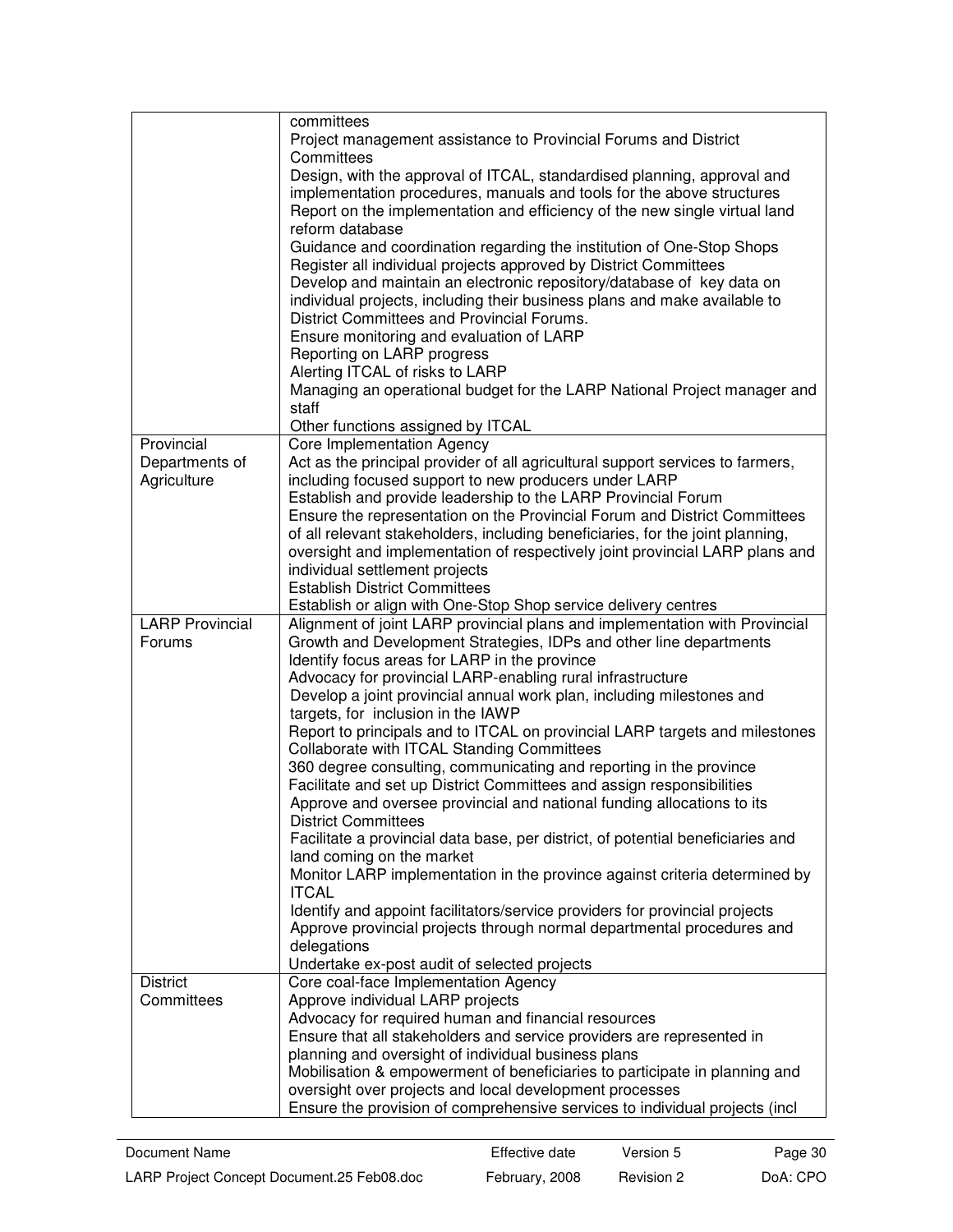|                             | water, housing, social, education and health)<br>Ensure the development of sustainable individual project business plans |
|-----------------------------|--------------------------------------------------------------------------------------------------------------------------|
|                             | Undertake due diligence on each individual project                                                                       |
|                             | 360 degree consulting, communicating and reporting in the district                                                       |
|                             | Ensure coordination/integration with municipal IDPs and with other line                                                  |
|                             | departments at district level                                                                                            |
|                             | Identify and appoint facilitators/service providers                                                                      |
|                             | Field testing of operational manuals                                                                                     |
|                             | Supervise identification, appraisal and valuation of land, and supervise                                                 |
|                             | negotiations                                                                                                             |
|                             | Supervise participatory needs assessment                                                                                 |
|                             | Ensure support is being given to individual projects as planned, effect                                                  |
|                             | improvements where required                                                                                              |
|                             | Register individual projects once approved and update individual project                                                 |
|                             | data quarterly                                                                                                           |
|                             | District project reporting, monitoring and evaluation                                                                    |
|                             | Approve projects and procurement through normal provincial procedures                                                    |
|                             | and delegations                                                                                                          |
|                             | Advocate for project funding                                                                                             |
|                             | Facilitate ex-post audit of selected facilitators/service providers and                                                  |
|                             | beneficiary enterprises                                                                                                  |
|                             | Mediate in disputes that cannot be handled at lower levels                                                               |
| <b>ITCAL &amp; Standing</b> | Provides strategic leadership for and oversight over LARP                                                                |
| Committees                  | Recommends norms, standards and criteria for LARP related processes                                                      |
|                             | Directs the LARP National Project Manager                                                                                |
| Sector partners             | 360 degree consulting, communicating and reporting among owners and                                                      |
|                             | surrounding communities                                                                                                  |
|                             | Assist in planning individual projects, including due diligence                                                          |
|                             | Provide support services during implementation                                                                           |
|                             | Participate in identification of land, appraisal, valuation, negotiations, sub-                                          |
|                             | division, etc.                                                                                                           |
|                             | Contract loans and ensure repayment                                                                                      |
|                             | Participate in provincial Forums and in planning and oversight over joint                                                |
|                             | LARP provincial plans                                                                                                    |
|                             | Participate in and assist District Committees in the planning, development                                               |
|                             | and management of individual projects and supporting initiatives, including                                              |
|                             |                                                                                                                          |
|                             | agri-villages                                                                                                            |
|                             | Manage and account for grant and loan resources to members and                                                           |
|                             | facilitators/service providers                                                                                           |
|                             | Develop agricultural villages (resettlement, sub-division, housing and                                                   |
|                             |                                                                                                                          |
|                             | infrastructure development)<br>Enlist service providers and contractors as needed                                        |
|                             | Disburse and account for loan and grant monies to beneficiaries and service                                              |
|                             | providers and contractors                                                                                                |
|                             | Comply to any financial control, reporting and auditing requirements                                                     |
|                             | associated with loan and grant monies                                                                                    |
|                             | Produce, process and/or market agricultural outputs                                                                      |
|                             | Make savings and investment decisions and distribute residual profits                                                    |
|                             | Resolve disputes among owners and with sub-contractors<br>Provide peer support systems                                   |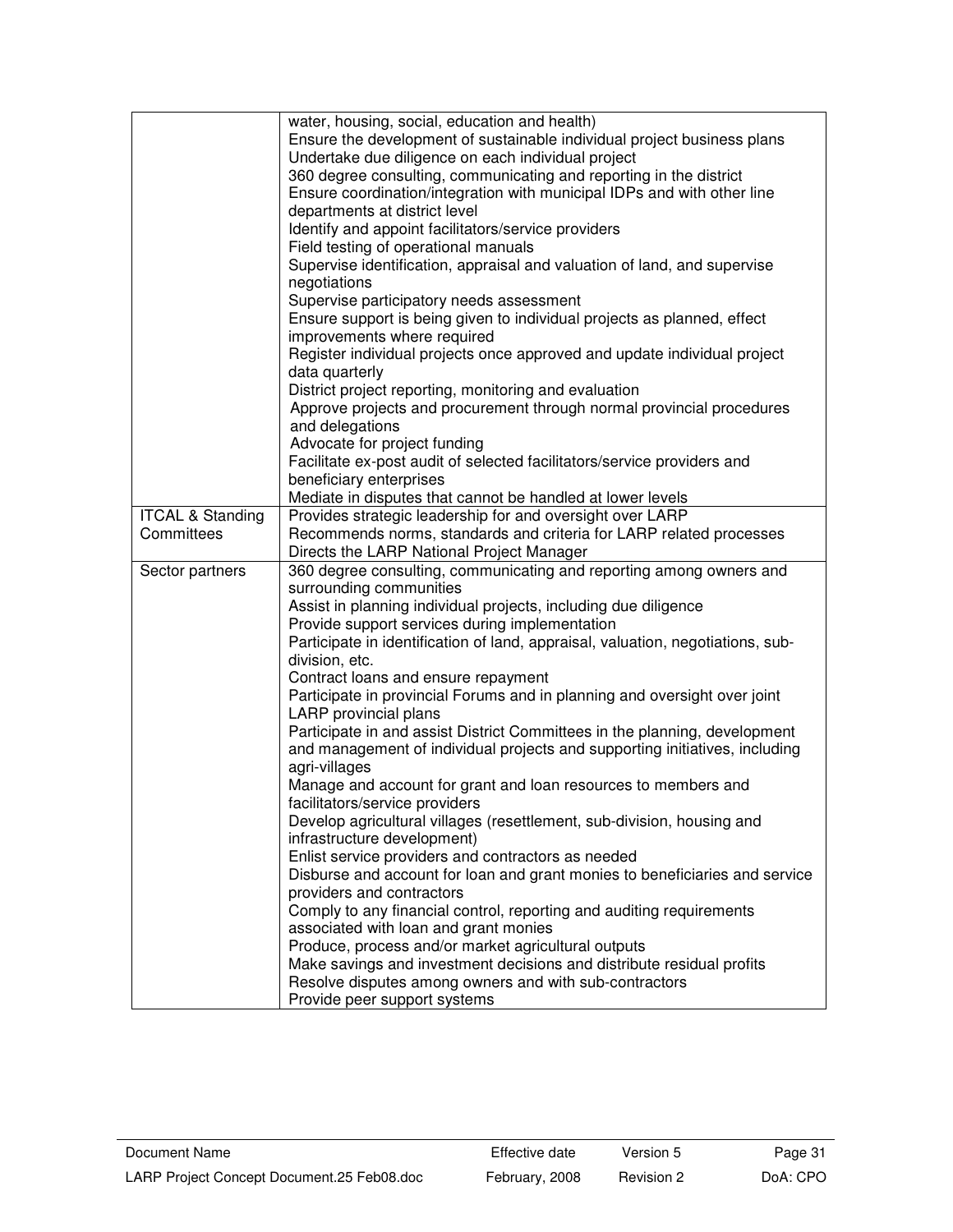# **7 LARP PRIORITY ACTIVITIES**

ITCAL Standing Committees have been instructed to review, refine and develop costed business plans by July 2008 for undertaking a series of relevant agreed activities to achieve the LARP priorities. An indicative list of such priorities appears in Appendix B. Standing Committees should assess these activities, factor in provincial priorities, refine, focus and prioritise them to no more than 6 and together with M&E staff develop indicators for these.

## **8 LAND ACQUISITION TARGETS**

The provisional allocation of the priority 1 target hectares per province is as follows:

| <b>Province</b> | 2008/09 (ha) | 2009/10 (ha) | <b>Total</b> |
|-----------------|--------------|--------------|--------------|
|                 |              |              |              |
| <b>EC</b>       | 184,107      | 368,214      | 552,321      |
| <b>FS</b>       | 178,677      | 288,577      | 467,254      |
| <b>GP</b>       | 48,565       | 60,000       | 108,565      |
| <b>KZN</b>      | 180,000      | 360,000      | 540,000      |
| <b>LP</b>       | 94,093       | 94,093       | 188,186      |
| <b>MP</b>       | 189,237      | 378,474      | 567,711      |
| <b>NC</b>       | 329,107      | 658,214      | 987,321      |
| <b>NW</b>       | 142,107      | 284,214      | 426,321      |
| <b>WC</b>       | 154,107      | 308,214      | 462,321      |
| <b>Subtotal</b> | 1,500,000    | 2,800,000    | 4,300,000    |
|                 |              |              |              |
| <b>CLCC</b>     | 1,000,000    |              | 1,000,000    |
| <b>Total</b>    |              |              | 5,300,000    |

Given budgetary allocations for 2007/08 and 2008/09 and current land prices these targets are not achievable. An additional budgetary allocation from National Treasury of R2.3 billion for 2008/09 and R7.1 billion for 2009/10 subject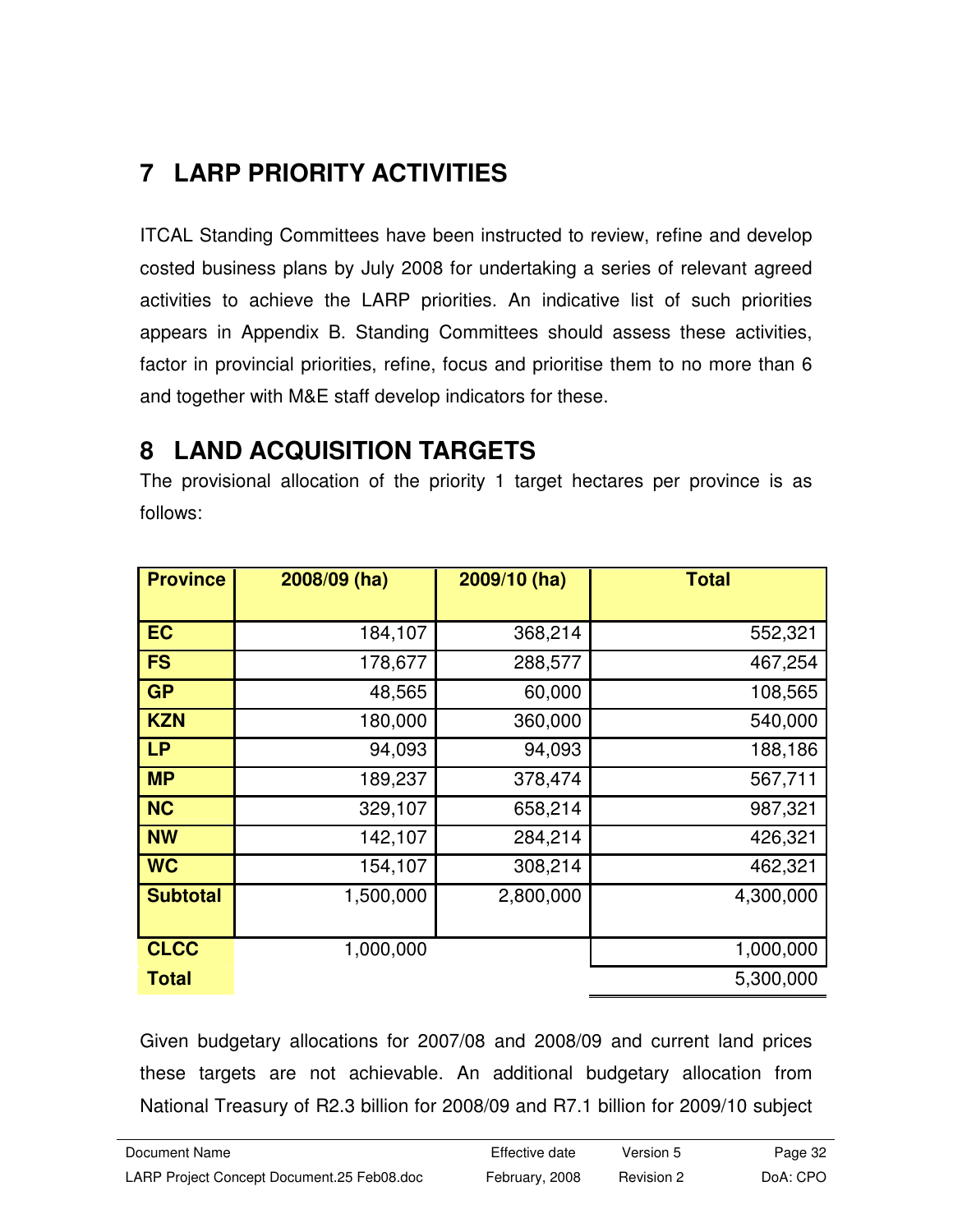to a contribution of 1 million hectares by the Commission on Restitution of Land Rights would be required to meet these acquisition targets. Furthermore the current capacity constraints would need to be rectified by the approval and implementation of the new DLA structure with an additional operational budget of R2.1 billion.

The table below sets out the achievable scenario in terms of current budget allocation of R2.6 billion and capacity in PLROs, namely the delivery of 608 060ha in 2008/09.

| <b>Province</b> | <b>Hectares achievable</b> | 2008/09 LARP target hectares |
|-----------------|----------------------------|------------------------------|
| <b>EC</b>       | 75 000                     | 184 107                      |
| <b>FS</b>       | 74 285                     | 178 677                      |
| <b>GP</b>       | 16 000                     | 48 565                       |
| <b>KZN</b>      | 72 975                     | 180 000                      |
| <b>LP</b>       | 40 800                     | 94 093                       |
| <b>MP</b>       | 75 000                     | 189 237                      |
| <b>NC</b>       | 140 000                    | 329 107                      |
| <b>NW</b>       | 54 000                     | 142 107                      |
| <b>WC</b>       | 60 000                     | 154 107                      |
| <b>Subtotal</b> | 608 060                    | 1 500 000                    |

The longer term outlook and requirements for achieving the 30% and reform delivery target by 2014 is set out in the table below.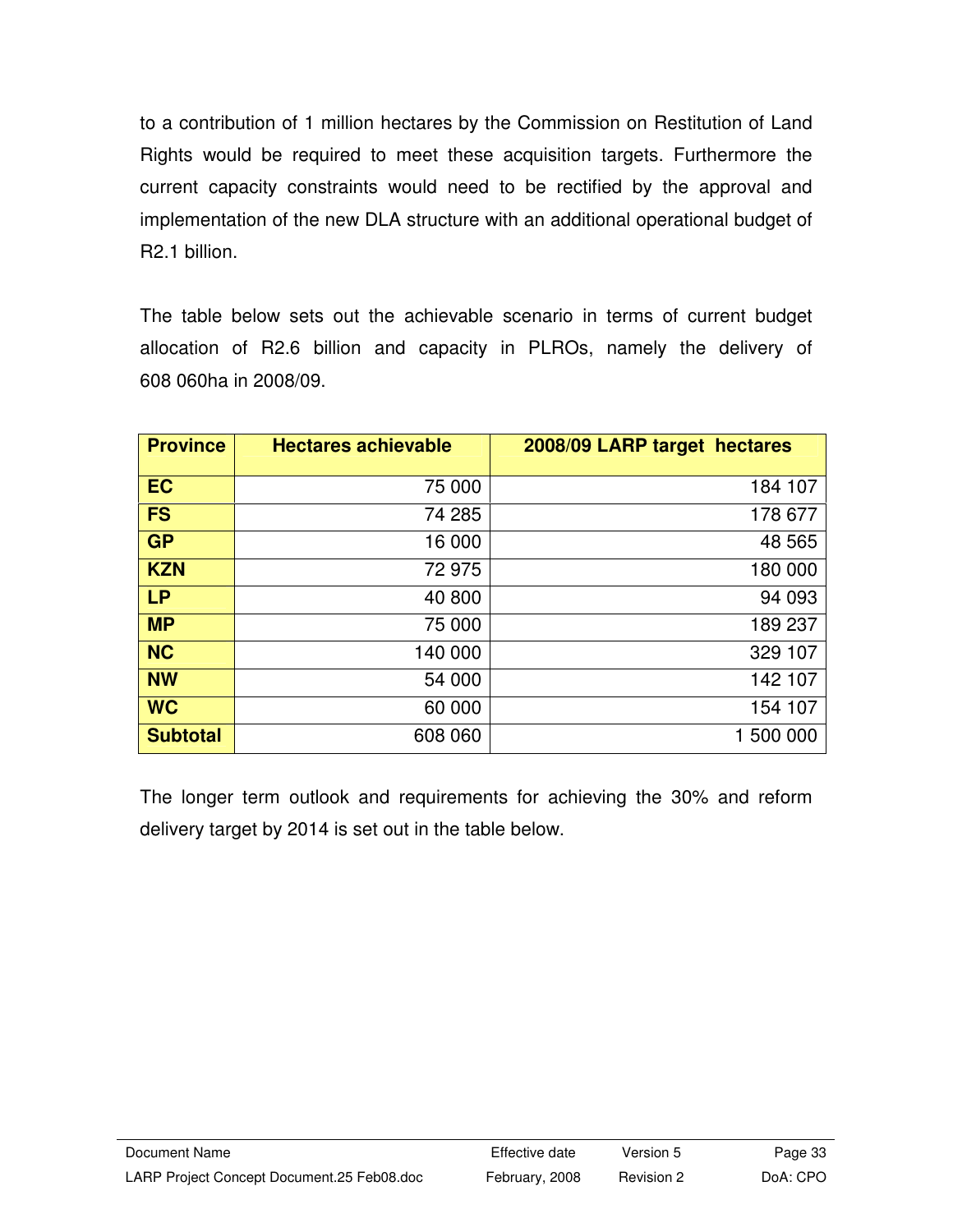| Incremental Approach for 30% target by 2014 |         |         |         |         |         |         |              |  |  |
|---------------------------------------------|---------|---------|---------|---------|---------|---------|--------------|--|--|
|                                             | 2008/09 | 2009/10 | 2010/11 | 2011/12 | 2012/13 | 2013/14 | <b>Total</b> |  |  |
| <b>Estimated</b><br>per                     |         |         |         |         |         |         |              |  |  |
| annum<br>(Mil ha)                           | 1.500   | 2.800   | 3.800   | 4.411   | 4.600   | 4.300   | $21.411^6$   |  |  |
| <b>Ave Price</b><br>per ha                  | 3 2 9 4 | 3617    | 3971    | 4 3 6 0 | 4788    | 5 2 5 7 |              |  |  |
| <b>Total</b><br><b>Estimated</b>            |         |         |         |         |         |         |              |  |  |
| <b>Funding</b><br>required<br>(Rbil)        | 4.941   | 10.128  | 15.090  | 19.231  | 22.025  | 22.606  | 94.021       |  |  |
| <b>Current</b><br>baseline<br>(Rbil)        | 2.616   | 3.008   | 3.189   | 3.380   | 3.583   | 3.798   | 19.574       |  |  |
| <b>Shortfall</b><br>(Rbil)                  | 2.325   | 7.120   | 11.901  | 15.851  | 7.441   | 18.808  | $74.447^7$   |  |  |

However, a different scenario running to 2025 and that the Fiscus may be in a position to support is presented on the next page. This is based on a budget allocation that stays within the current baseline and increases by 6% annually. The linear scenario below provides an indication of the time factor that should be taken into account to realistically reach the 30% target.

<sup>&</sup>lt;u>e</u><br>Excluding the 1 million ha from restitution

 $7$  Taking the 1m hectares from Restitution into consideration, the required budget will be approximately R72 billion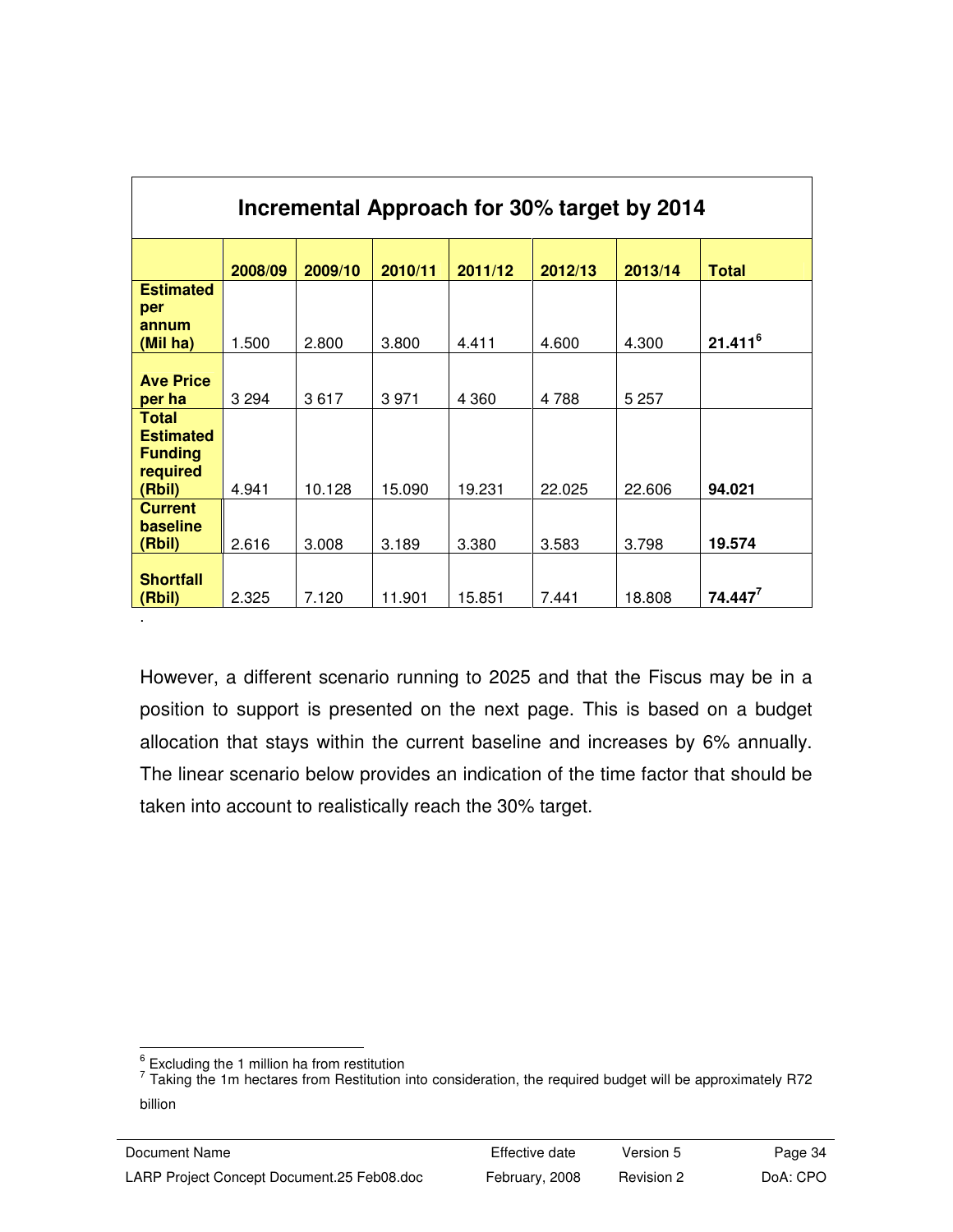|                                    | 2008/09 | 2009/10 | 2010/11 | 2011/12  | 2012/13 | 2013/14 | 2014/15 | 2015/16 | 2016/1 | 2017/18 | 2018/19 | 2019/20 | 2020/21 | 2021/22 | 2022/23 | 2023/24 | 2024/25 | <b>Total</b> |
|------------------------------------|---------|---------|---------|----------|---------|---------|---------|---------|--------|---------|---------|---------|---------|---------|---------|---------|---------|--------------|
| <b>Estimated ha</b>                |         |         |         |          |         |         |         |         |        |         |         |         |         |         |         |         |         |              |
| per annum<br>(Mil)                 | .259    | .259    | .259    | . 259، ، | .259    | 1.259   | . 259   | .259    | 1.259  | .259    | .259    | 1.259   | .259    | .259    | .259    | .259    | .259    | 21.411       |
| <b>Average Price</b>               |         |         |         |          |         |         |         |         |        |         |         |         |         |         |         |         |         |              |
| per ha (Rbil) **                   | 3.294   | 3.617   | 3.971   | 4.360    | 4.788   | 5.257   | 5.773   | 6.339   | 6.96   | 7.642   | 8.390   | 9.212   | 10.114  | 11.105  | 12.193  | 13.388  | 14.700  |              |
| Total                              |         |         |         |          |         |         |         |         |        |         |         |         |         |         |         |         |         |              |
| <b>Estimated</b><br><b>Funding</b> |         |         |         |          |         |         |         |         |        |         |         |         |         |         |         |         |         |              |
| required (Rbil)                    | 4.148   | 4.553   | 4.999   | 5.490    | 6.029   | 6.619   | 7.269   | 7.980   | 8.762  | 9.621   | 10.563  | 1.598   | 12.733  | 13.981  | 15.350  | 16.856  | 18.508  | 165.06       |
| Current<br>baseline (Rbil)         |         |         |         |          |         |         |         |         |        |         |         |         |         |         |         |         |         |              |
|                                    | 2.616   | 3.008   | 3.189   | 3.380    | 3.583   | 3.798   | 4.026   | 4.268   | 4.523  | 4.794   | 5.081   | 5.386   | 5.710   | 6.052   | 6.416   | 6.800   | 208     | 79.838       |
| <b>Shortfall (Rbil)</b>            | .532    | .545    | .810    | 2.110    | 2.446   | 2.821   | 3.243   | 3.712   | 4.239  | 4.827   | 5.482   | 6.212   | 7.023   | 7.929   | 8.934   | 10.056  | 1.300   | 85.221       |

## **30% Target by 2025 - linear approach**

\* Based on an assumption of 6% increase in baseline for outer years of MTEF

\*\* Based on linear increase of 9.8%

| Document Name                              | Effective date | Version 5  | Page 35  |
|--------------------------------------------|----------------|------------|----------|
| LARP Project Concept Document.25 Feb08.doc | February, 2008 | Revision 2 | DoA: CPO |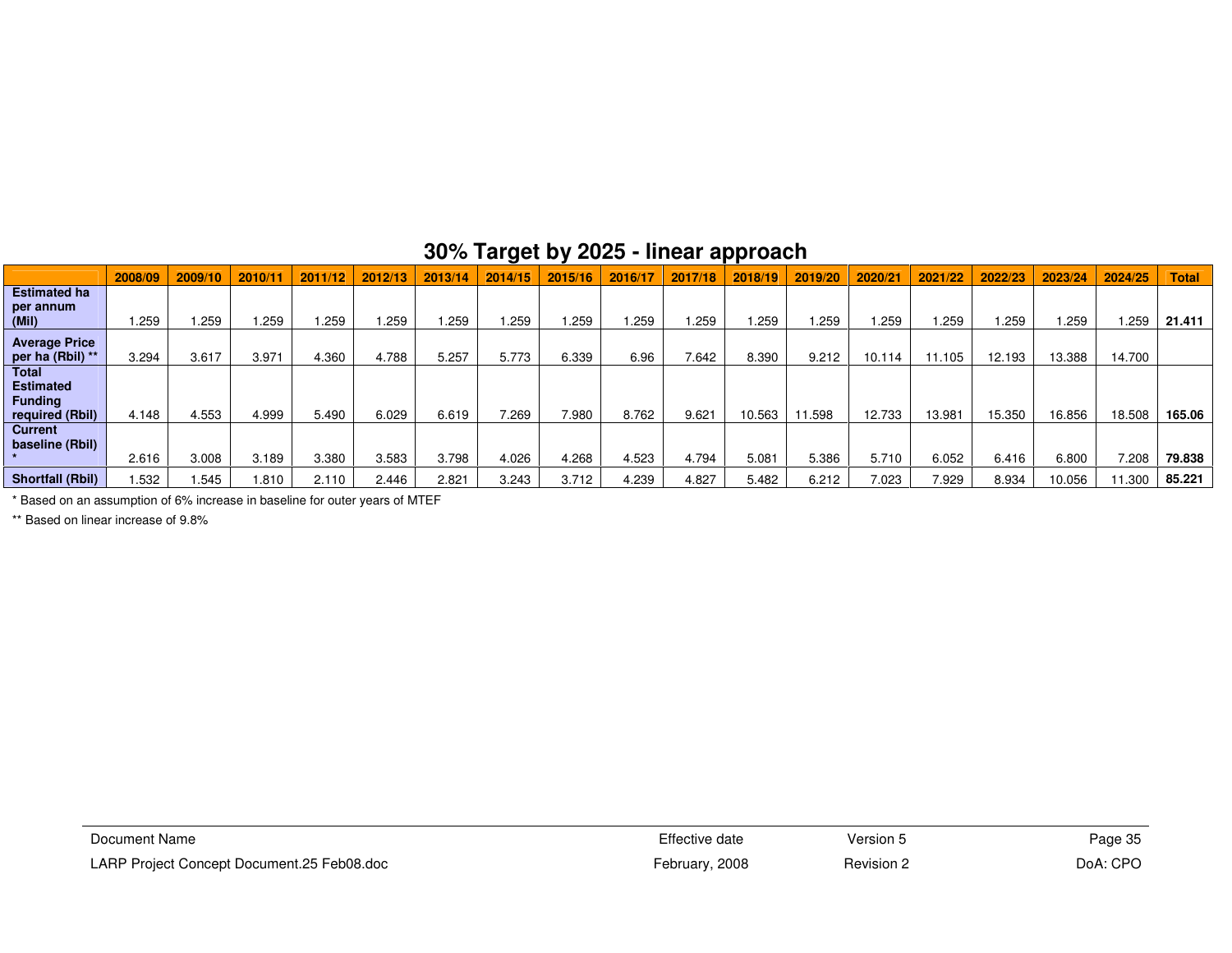# **9 FINANCIAL MANAGEMENT AND PROCUREMENT**

It is recognised that the implementation arrangements need to be conducive to rapid delivery, transparency and accountability. At the same time the implementation arrangements also need to strengthen and integrate, rather than duplicate or bypass, existing departmental mandates and functions. This includes planning, budgeting, funds flow, procurement and expenditure control, financial reporting and auditing arrangements at the different spheres of Government, as embodied in the Public Finance Management Act, Act 1 of 1999 (as amended), the Municipal Finance Management Act, Act 56 of 2003 (as amended), the annual Division of Revenue Act and others.

#### **9.1 Planning, budgeting and release of funds**

It is the intent that beneficiaries will receive unified assistance and / or grants to finance any of the costs of farm and enterprise development, including planning, land acquisition, housing, agricultural infrastructure, inputs, equipment, animals, relocation costs, training, etc.

The key mechanism to plan, budget and coordinate implementation will be an "Integrated Annual Work Plan" (IAWP), which is to be compiled under auspices of ITCAL by the LARP National Project Manager, based on national and provincial plans and inputs from the ITCAL SCs. The individual joint provincial implementation plans should be sanctioned by the MEC to ensure alignment with Provincial planning. The IAWP will cost the authorised sub-projects/ activities under LARP, and proportionally identify the funding required for each sub-project/ activity from the different departments/ sponsors involved. This funding requirement needs to be integrated into the normal MTEF planning and budgetary processes and structures of the respective national and provincial departments.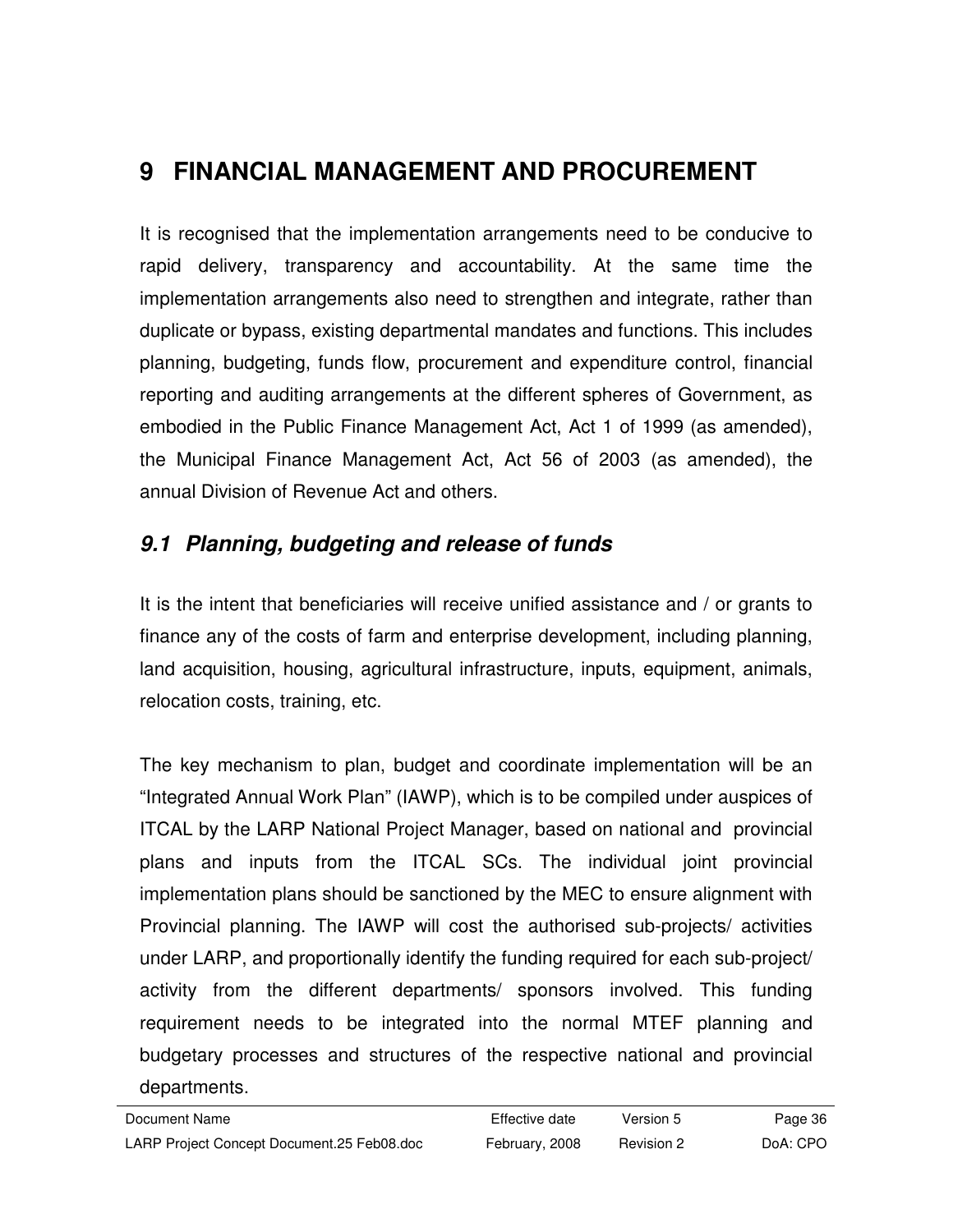ITCAL has the responsibility of approving the IAWP for advocating for appropriate funding through the Offices of their CFOs with national and provincial Treasuries, and with donors. Advocacy is not limited to the DORA, but also should be deployed for improving the equitable share allocations to agriculture and donor contributions where appropriate.

The portion of funding appropriated in the National Estimates as transfers to support implementation at the Provincial and Local Government levels will be released by the respective departments as "conditional grants" under the annual Division of Revenue Act.

#### **9.2 Procurement, expenditure control, accounting, financial reporting and auditing**

- Normal departmental spending authorities, procurement and expenditure control procedures and accountability arrangements will apply to all funds appropriated to support implementation of the IAWP at the different spheres of government.
- For activities related to each approved project in the IAWP, the contributing departments would budget for financial needs according to their normal responsibility and budget structures. Expenditure will therefore be accounted for against the appropriated budget of each department.
- The Office of the CFO should consult with the National Treasury to implement a project coding structure in the Basic Accounting System (BAS) to facilitate the electronic extraction of expenditure information related to the IAWP across the different national and provincial departments.
- Where funds are transferred either to facilitators/agents or directly to enterprises to implement an approved project, the regulations contained in Section 38(1)(j) of the PFMA, Act 1 of 1999 (as amended), or Section 67 Municipal Finance Management Act No. 56, 2003 will apply.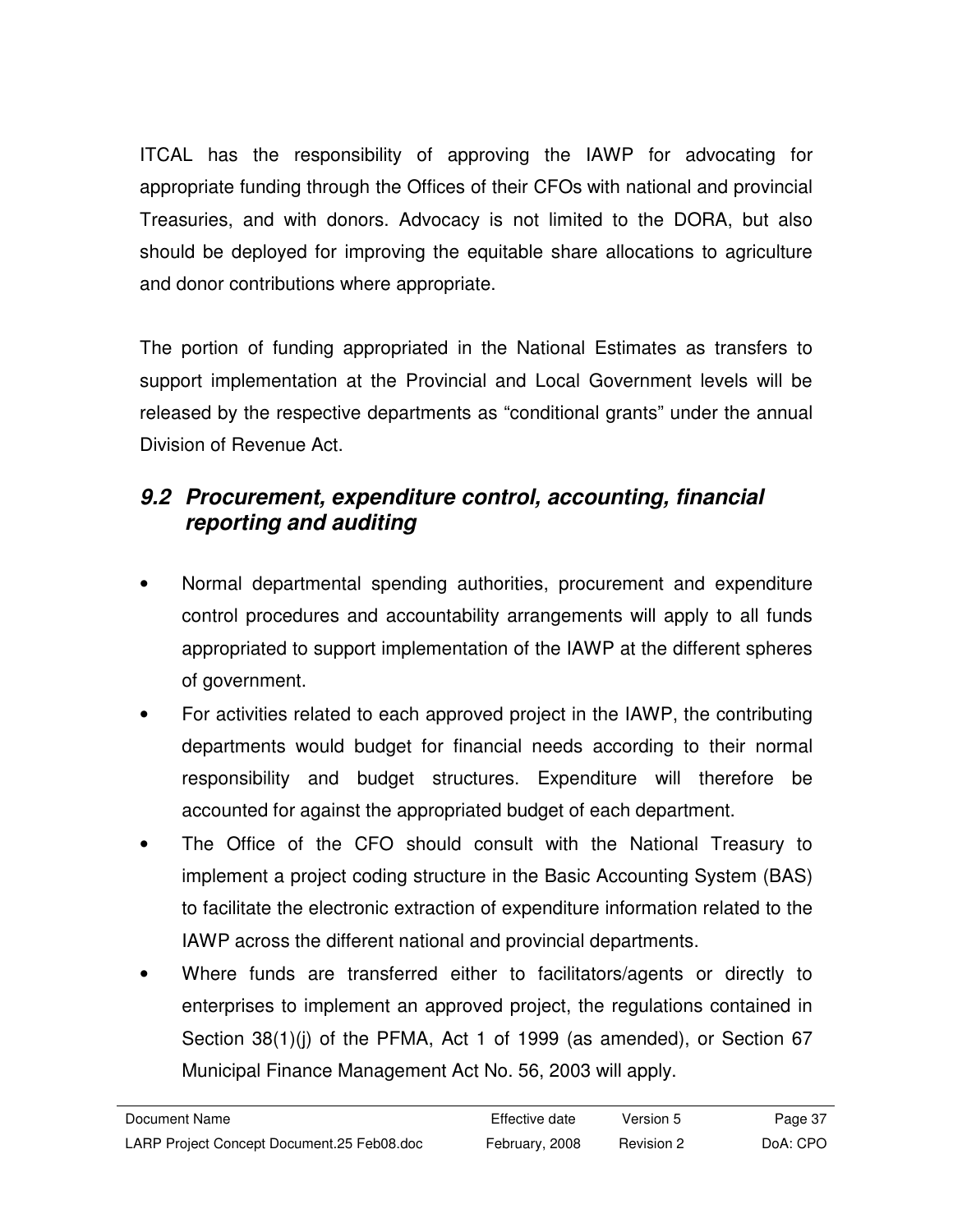• The normal in-year and annual financial reporting requirements for all spheres of government will apply. In addition, the LARP National Project Manager needs to annually compile, with the assistance of the departments and provincial forums, a progress report on the implementation of the previous IAWP.

The normal internal and external audit arrangements that apply to the national, provincial and local spheres of Government will apply.

## **10 PROJECT MANAGEMENT**

International project management experience shows that the top 5 factors for successful projects are: executive sponsorship, thorough planning, clear requirements (Scope), quality assurance (Process) and super human effort. All of these elements are required to ensure that a project will succeed. LARP has been identified as the "flagship interdepartmental alignment project". Once the first four requirements above have been met its successful implementation will require "super human effort" by all concerned.

LARP will be managed as a large joint project applying best project management practice, strict project management discipline, including monitoring and control over agreed milestones and targets. These milestones and targets will be set in the LARP project plan.

The LARP National Project Manager, appointed by the Minister and reporting to ITCAL and the DGs of DLA and DoA, will have the responsibility of coordinating LARP in accordance with this Concept Document and as directed by ITCAL

The LARP National Project Manager will not assume the responsibilities of any of the stakeholders but has the mandate to facilitate alignment, promote joint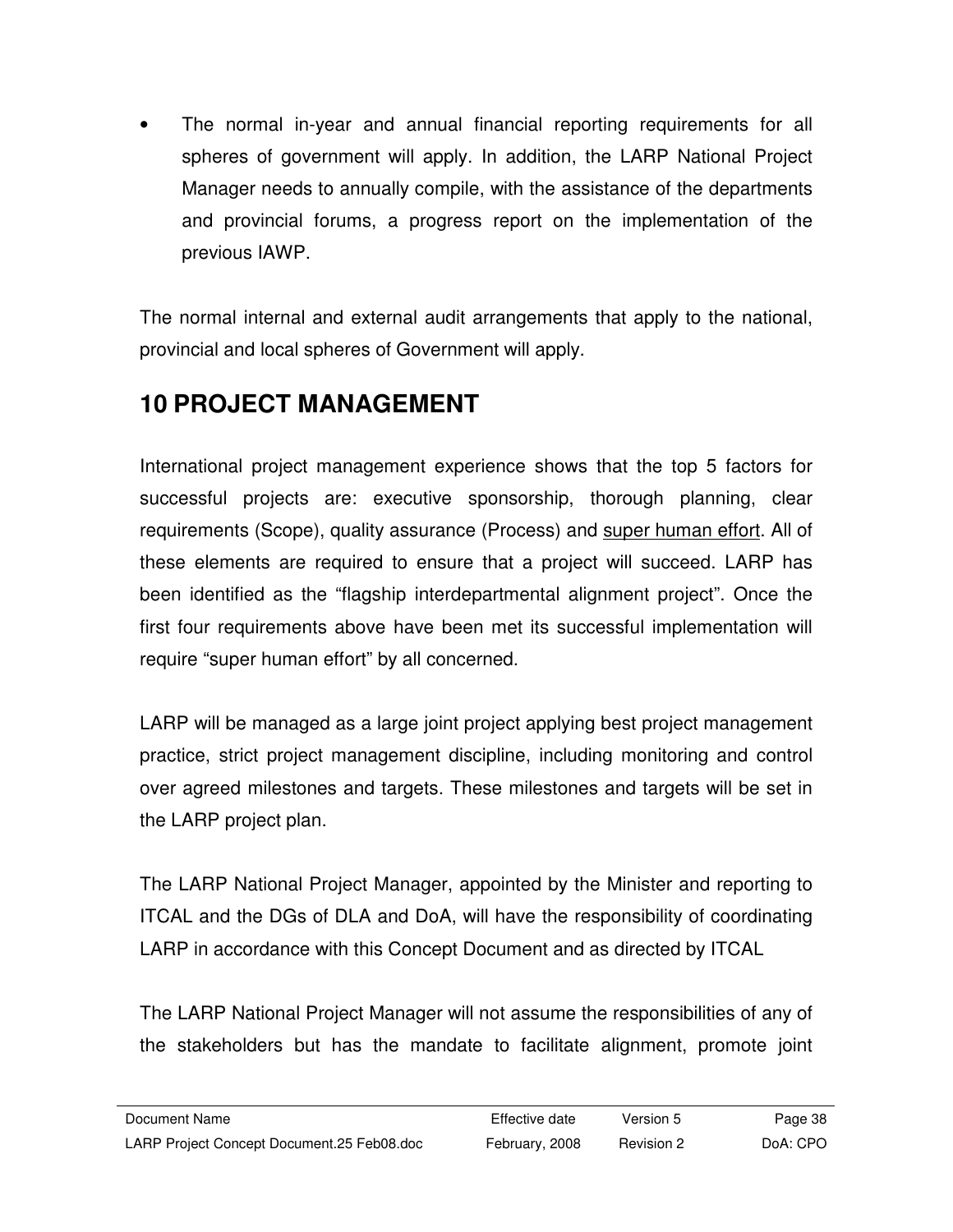planning and coordinate relevant activities in accordance with the LARP project plan and the IAWP.

Appropriate financial resources to achieve the above project coordinating and management functions will be provided to the LARP project manager by the DLA and DoA on a 50:50 basis. The DoA will provide accommodation for the LARP project manager and staff. Human resources may be seconded to the LARP Project Manager for the duration of the project or on a short term basis as required by the LARP Project Plan. Such staff will have the right to return to their permanent positions upon conclusion of their secondment.

## **11 IMPLEMENTATION**

The implementation thrust will build immediately on existing programmes of the Department of Land Affairs and National and Provincial Departments of Agriculture and other social and economic sector departments that have the possibility of wide impact and replicability, while initiating and developing selected new initiatives including a national agricultural support strategy with a limited number of standardized settlement and support models.

The strength and success of the project will be derived from the well coordinated, bottom-up approach inherent in the delivery partnership defined above. Because of this bottom-up approach and the primary reliance on better co-ordination of existing programmes, the strategy will be able to deliver results on the ground very quickly. Provincial Forums and District Committees will be utilised to assume responsibility for planning and implementation of LARP.

At the district and municipal level, implementation includes pro-active joint planning, approval of grant funding for projects, identification of beneficiaries, identification of economic opportunities and constraints, identification of the most appropriate land, negotiation, purchase and expropriation, where needed, sub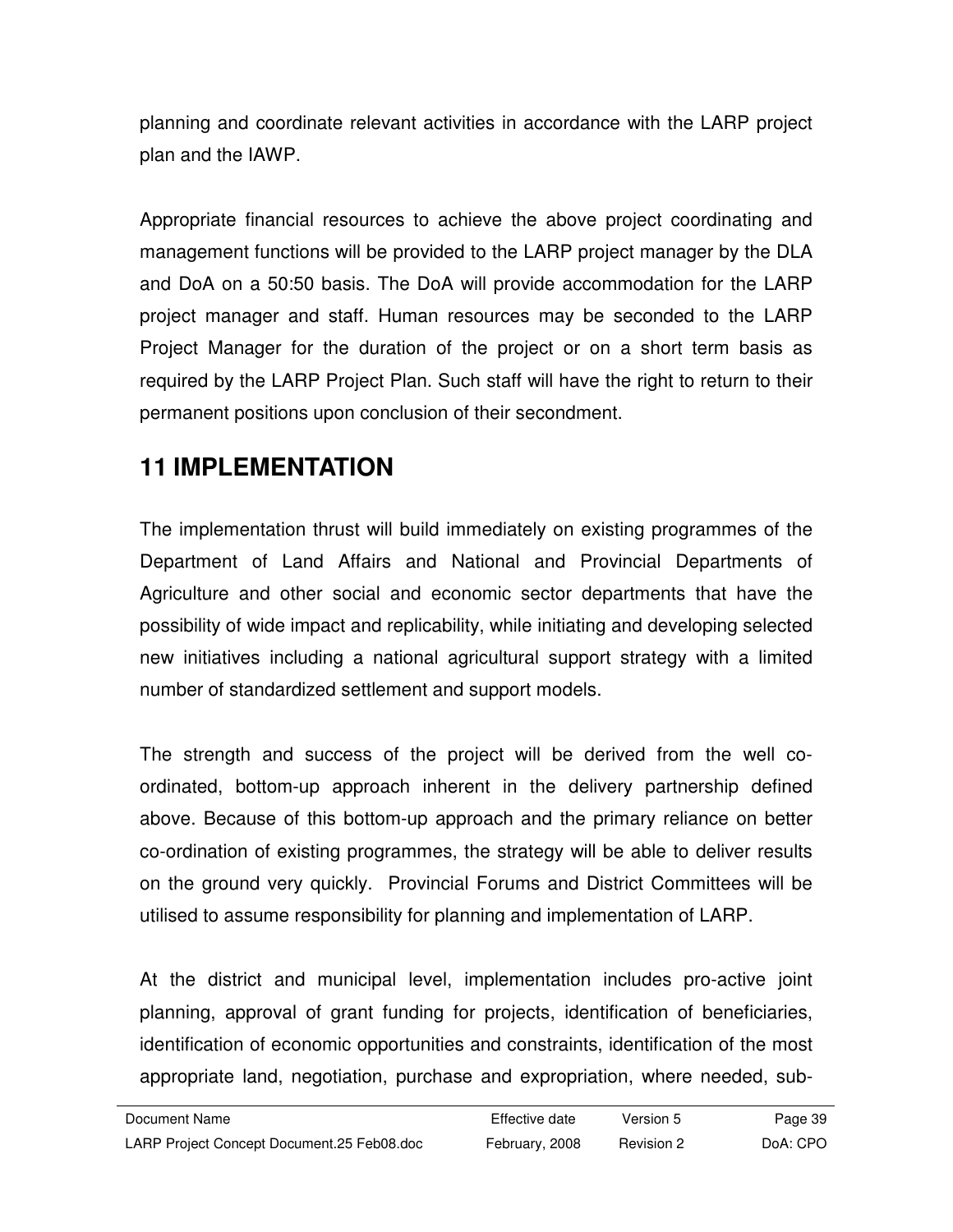division, where necessary, of the land among enterprises and beneficiaries, resettlement and housing of the beneficiaries on land or in agri-villages, development of agricultural and agri-business infrastructure, ensuring the ongoing provision of agricultural services (such as extension, marketing, input supply and credit).

As a core component of improved integration the process of Area Based Planning (ABP) will be phased in as the key vehicle for enhanced integrated land sector planning. This will provide a platform for better intergovernmental relations and public participation. The beneficiary selection process in the focus areas will be aligned to the Area Based Planning processes. Suitable and productive farmland within the proximity of the current location of beneficiaries will be identified for purposes of acquisition for the settlement of farmers. Inclusive consultation will be held between PDAs, local government, the local land reform offices, the local farming associations, beneficiaries and landowners to obtain buy-in for the approach in the identified focus areas.

ABP will facilitate forward planning in areas such as resource mobilisation, service delivery and proactive land acquisition. ABP will ensure that land identification, acquisition and planning in terms of LARP targets conforms and is aligned to local and provincial planning processes.

The 5 LARP priorities will be implemented in all nine provinces in a phased approach targeting specific geographic areas based on focus areas identified by the Provincial Forums. Such geographic areas will be defined by each Provincial Forum, based on existing surveys of opportunities, agricultural comparative advantage, and the needs of the target populations to be served. Farm dwellers are a first priority, given the urgent need for them to fully realise their constitutional rights.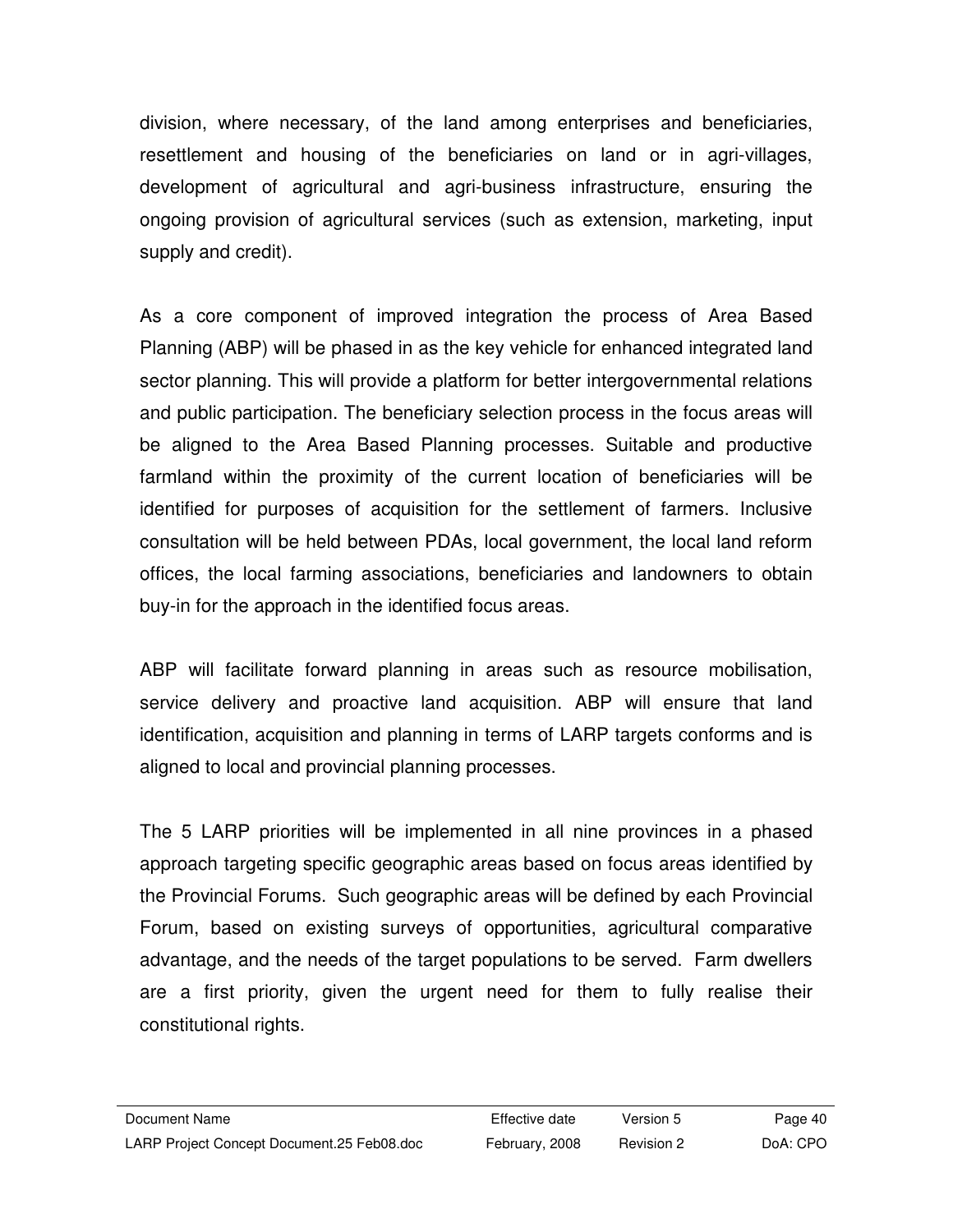The agricultural or agri-business enterprises that are to be created and/or supported under LARP include farms and agri-businesses that can be held by individuals or groups, however, based on the evident difficulties experienced by groups in sustainable management of enterprises, preference will be given to structures where individual management decisions can be taken.

Each enterprise may address one or more of the five LARP deliverables. For instance, a specific farm may redistribute land, enable them to become entrepreneurs, lead to an increase in agricultural production and an increase in agricultural trade. An enterprise may accommodate beneficiaries of restitution, of labour tenant claims, redistribution, or from communal areas, or a combination thereof.

The existence of entrepreneurial skills for managing a farming or agribusiness is a prerequisite for the success and sustainability of LARP projects. Such skills must be identified and nurtured through LARP. New entrepreneurs with the requisite skills to make a success of a new farming or agribusiness enterprise beyond current farm dwellers in commercial areas also will be sought out for and will qualify for LARP projects.

The health, education and housing circumstances and social welfare of rural dwellers has an impact on their productivity and on rural stability. The LARP delivery paradigm relies on comprehensive service delivery at the local level and this will be planned and implemented jointly with partner departments such as Department of Housing, Department of Transport, Department of Social Development, Department of Local and Provincial Government, Department of Health the Department of Education

# **12 MONITORING AND EVALUATION**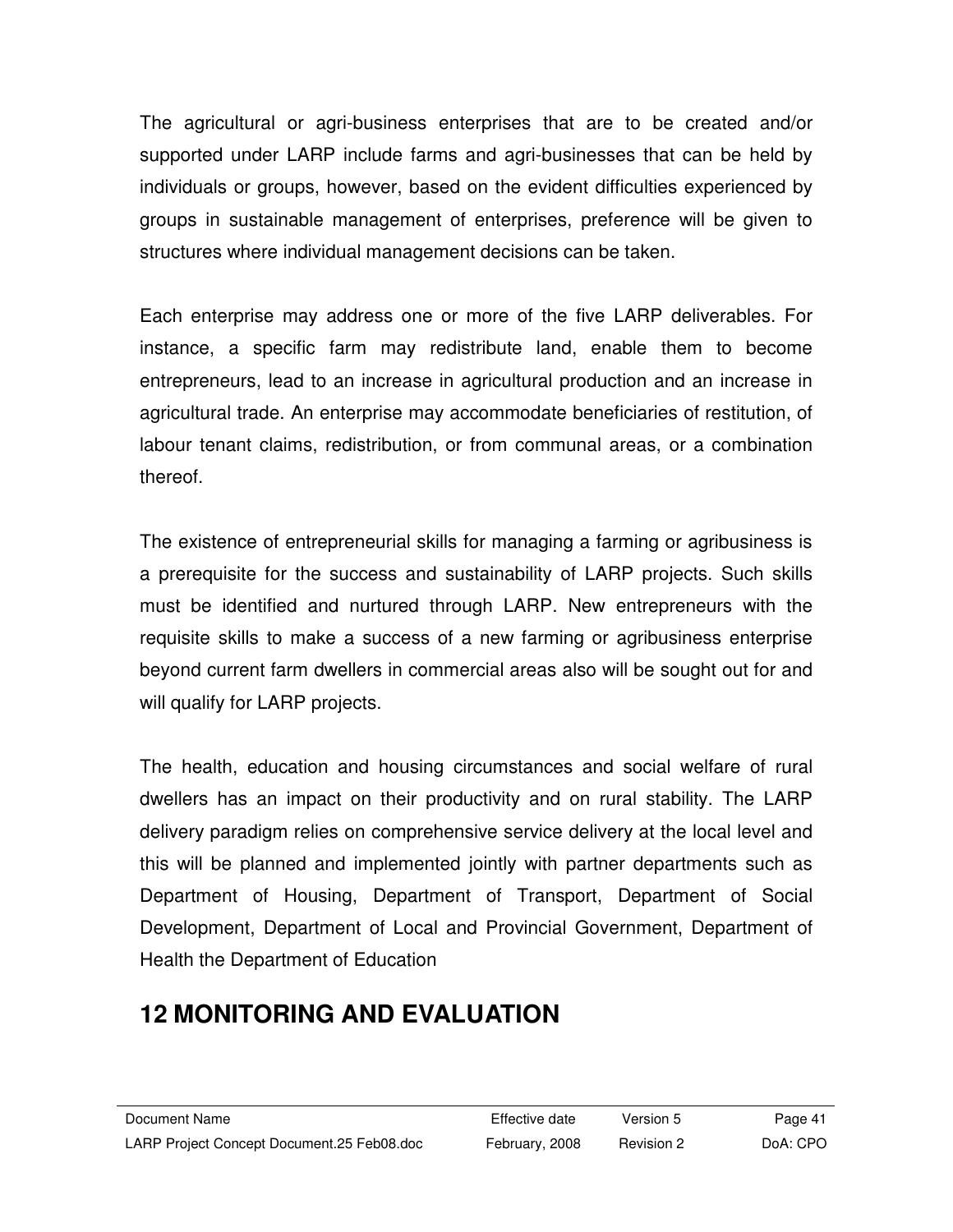A monitoring and evaluation (M&E) system will be put in place at each of the project levels in consultation with the M&E units in DLA and DoA in order to ensure that useful, reliable, and timely feedback is provided to Government and other relevant stakeholders. In accordance with the principles of LARP its ultimate success will be measured against the long term sustainability and success of individual projects. The monitoring and evaluation system will be designed so as to assess the achievement of this goal.

The monitoring and evaluation system should also monitor risk areas, such as financial management by service providers and beneficiaries, the adequacy of support services, land price inflation, and environmental issues. Ex-post random audits, both physical and financial, will be systematically deployed.

The monitoring and evaluation system will assess project outcomes and processes using the following methods and tools:

- An adapted management information system (MIS), in order to collect and organise baseline and progress data on sub-projects', beneficiaries' and service providers' performance;
- Guidelines for performance information recording and management;
- Periodic qualitative monitoring of beneficiaries, in order to examine project processes and problems;
- Periodic farm and firm-level surveys from a sample of beneficiaries, in order to help establish enterprise-level benefits from the project; and
- Qualitative assessments of the impact of the project on people living in the focus areas.

To conclusively demonstrate the success or failure of the project, a scientifically rigorous impact evaluation will be undertaken. It is the impact evaluation which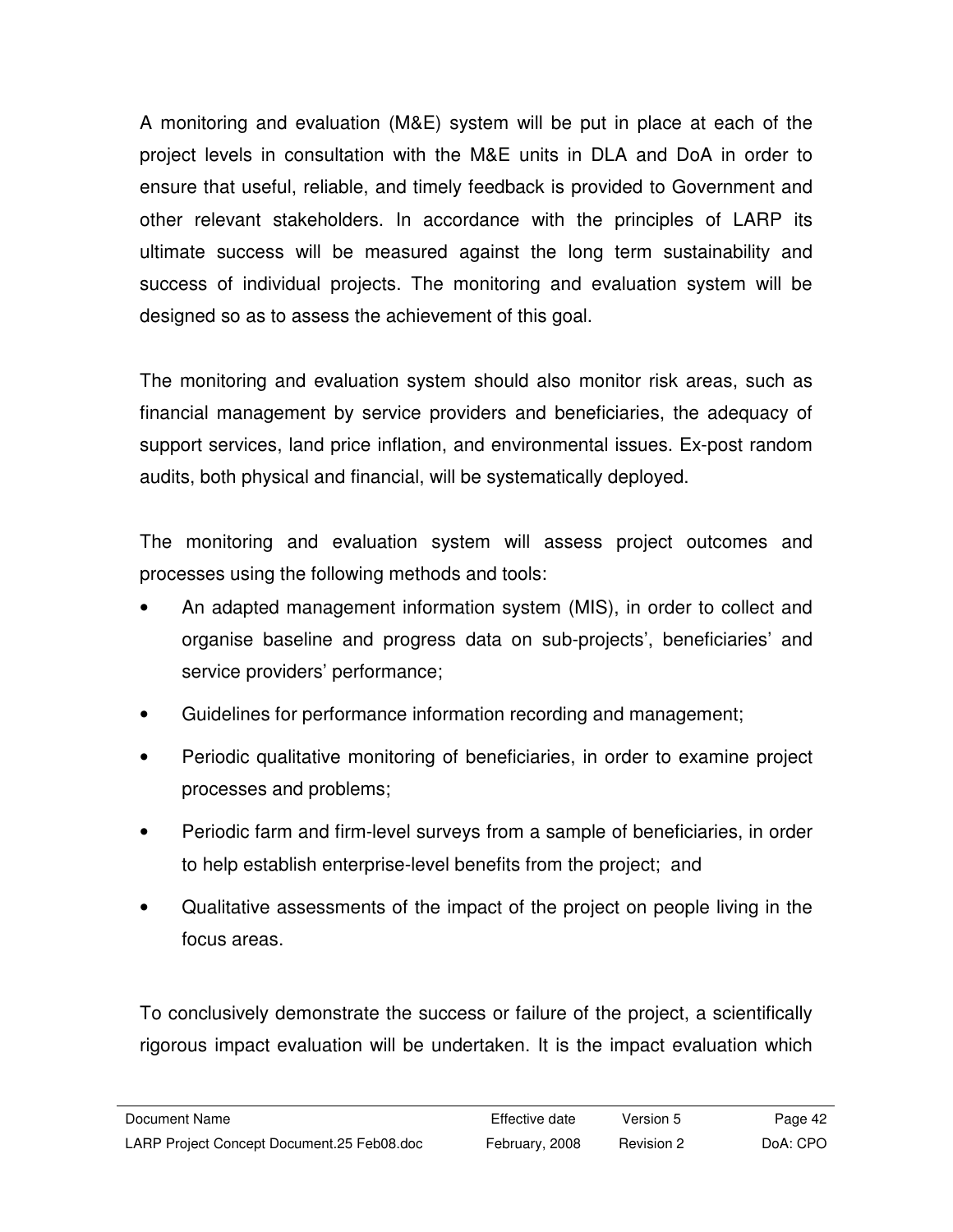assesses whether the key outcome indicators are being achieved i.e. individual project success and sustainability.

It is imperative that the impact evaluation system is in place and operational before project activities start and in areas where the project will not be active. Consequently, during the project design phase, an appropriate service provider will be appointed to design and implement the impact evaluation.

## **13 SIGNATORIES**

By signing this document, the Joint Project Sponsors concur with the content of this Concept Document as the project Scope of Work and authorise the appointed Project Manager to commence with the assigned functions mandated in this Concept Document.

**Project Sponsors:** 

Mr M M Mbongwa Director-General: Agriculture tebruary 2008 Date:  $25$ 

Mr T Gwanya Acting Director-General: Land Affairs Date: 25 FEBRUARY 2008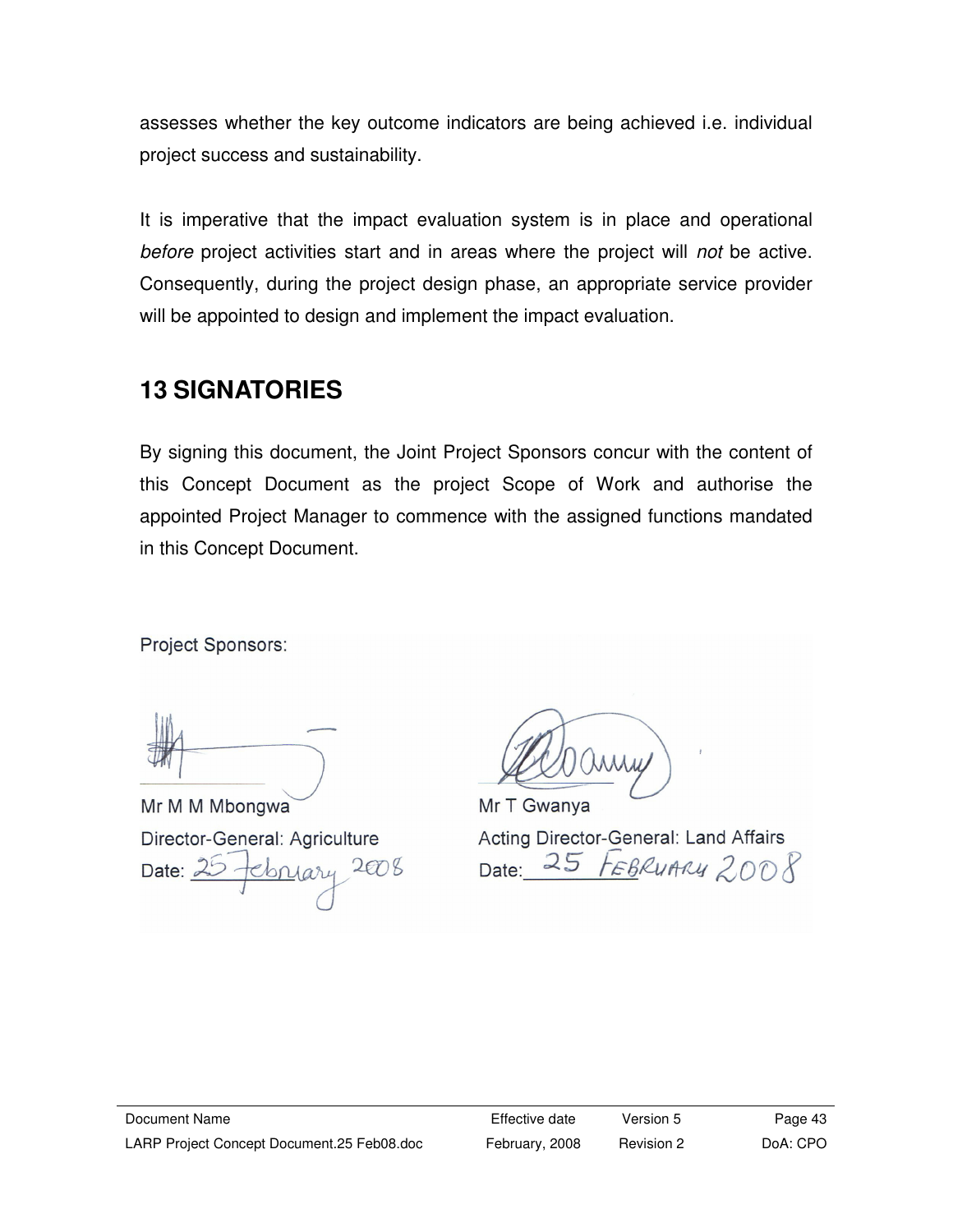# **14 ANNEXURE A - FURTHER IMMEDIATE TASKS**

A LARP project plan, with timelines, milestones and targets for the roll-out and implementation of this Concept Document is to be developed by the LARP National Project Manager for approval by ITCAL by 1 April 2008. This Project Plan should not be confused with the IAWP, and is a Work Breakdown Schedule of all activities required to implement this Concept Document.

Provincial Forums are to be set up by MECs with the assistance of the LARP National Project Manager.

Provincial Forums should develop joint provincial LARP implementation plans for 2008/09 in accordance with current resource allocations by 30 June 2008.

The LARP National Project Manager will coordinate the development of an Integrated Financial Annual Work Plan for 2008/09 based on current resource allocations and inputs from the Provincial Forums for submission to ITCAL by 30 June 2008.

ITCAL Standing Committees should develop detailed business plans for supporting and implementing each of the LARP pillars. These plans shall by design inform the development by The Land Reform SC and Agricultural 4x4 Joint Budget SC of priority policy options and business plans for MTEF funding of LARP from 2009/10. These options should be available for advocacy by Provinces and national departments in the 2009/10 budgeting cycle

The ITCAL Land Reform SC will develop norms and standards for the identification of beneficiaries and modalities for their acceptance in LARP settlement projects.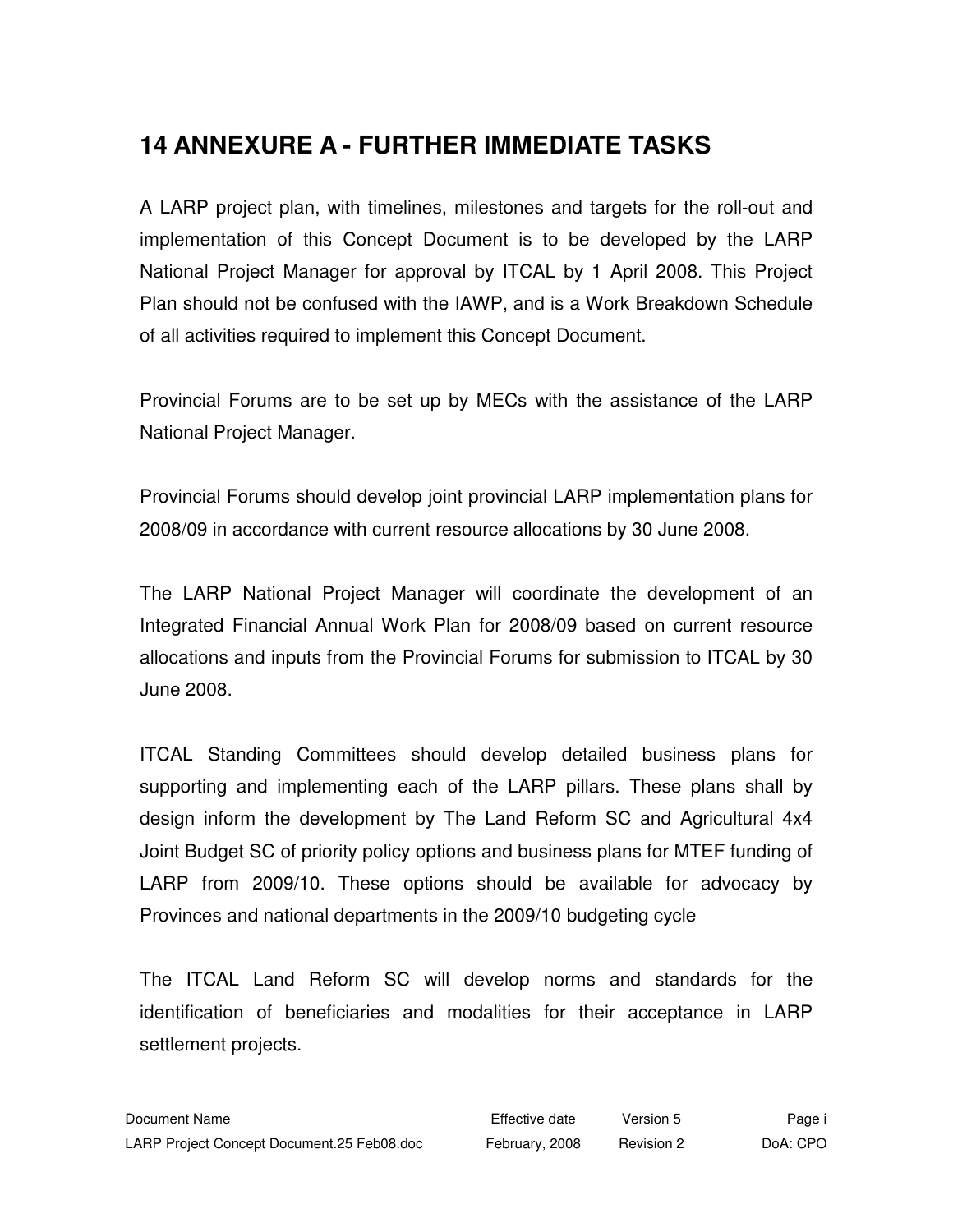The ITCAL Land Reform SC will develop norms and standards for funding settlement projects supported by PDAs and Stakeholders.

The ITCA Agricultural Support SC will develop support norms and standards for project sustainability, viability, models, criteria for the allocation of CASP DORA allocations in terms of LARP and will further analyse and assess each of the CASP pillars for further attention and support.

The NAMC will provide advice to the Agricultural Support SC and Provincial Forums on opportunities regarding two or three appropriate core commodities for each province as well as market intelligence to stakeholders.

The DLA and DoA GITOs, bearing in mind the DLA Umhlaba Wethu project, will conclude a single virtual geo-referenced database of all SLAG, LRAD, commonage, PLAS, restitution, labour tenants rights conferred and ESTA transfers to enable the tracking of the achievement of the land transfers in terms of LARP and the 30% RDP target.

Baseline data and indicators will be developed by ITCAL with the assistance of the National Agricultural Marketing Council (NAMC).

An Induction/training programme is to be established for community development workers on land and agricultural development.

LARP needs to be consulted with sector partners once DoA, DLA and ITCAL have approved this Concept Document.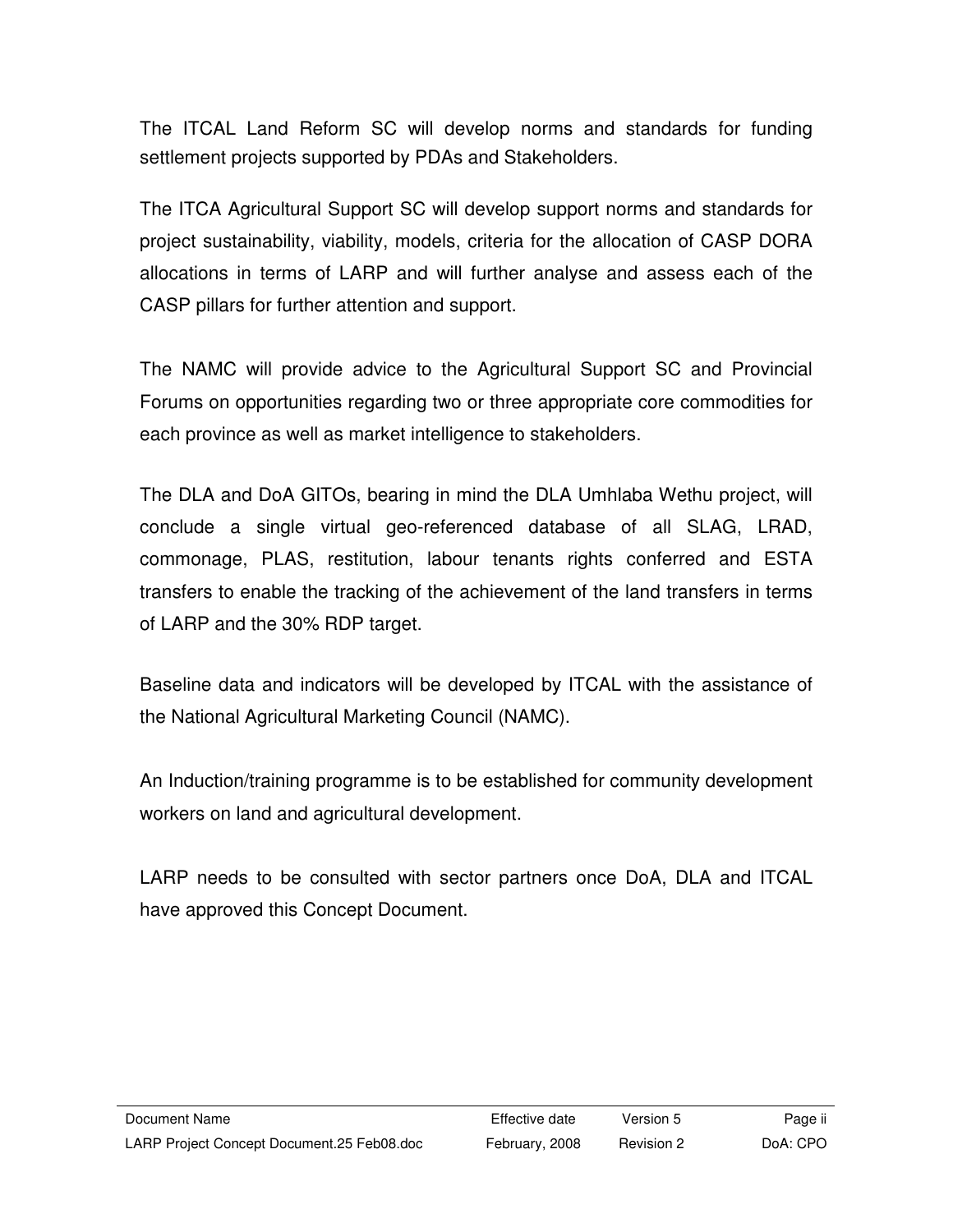# **15 ANNEXURE B - INDICATIVE LIST OF ACTIVITIES**

#### **Priority 1: Redistribute 5 million hectares of white-owned agricultural land to 10 000 farm dwellers and new agricultural producers**

The key activities:

- Create Agricultural Villages
- Develop report on agricultural development corridors
- Settle farm dwellers in agricultural holdings around rural towns
- Settle New Producers along major and secondary corridors of national and provincial commercial road and trade networks
- Provide land for livestock and arable farming purposes
- Provide transportation to and from work
- Provide health, education, sanitation, recreational and other social amenities and infrastructure
- Mobilise farm dwellers into farmers' organizations and cooperatives
- Establish a single virtual land reform database utilising AGIS to visually represent the location of all SLAG and LRAD projects, rural restitution transfers, the acquisition of labour tenant rights and ESTA transfers.
- Establish a register of all farm dwellers that engage in agricultural production in their own right
- Provide comprehensive agricultural support services to all registered producers
- Locate land reform project decision making at provincial level with synchronised granting of CASP funds at project planning stage within Provincial Grant Approval Committees
- Promote multiple income generation activities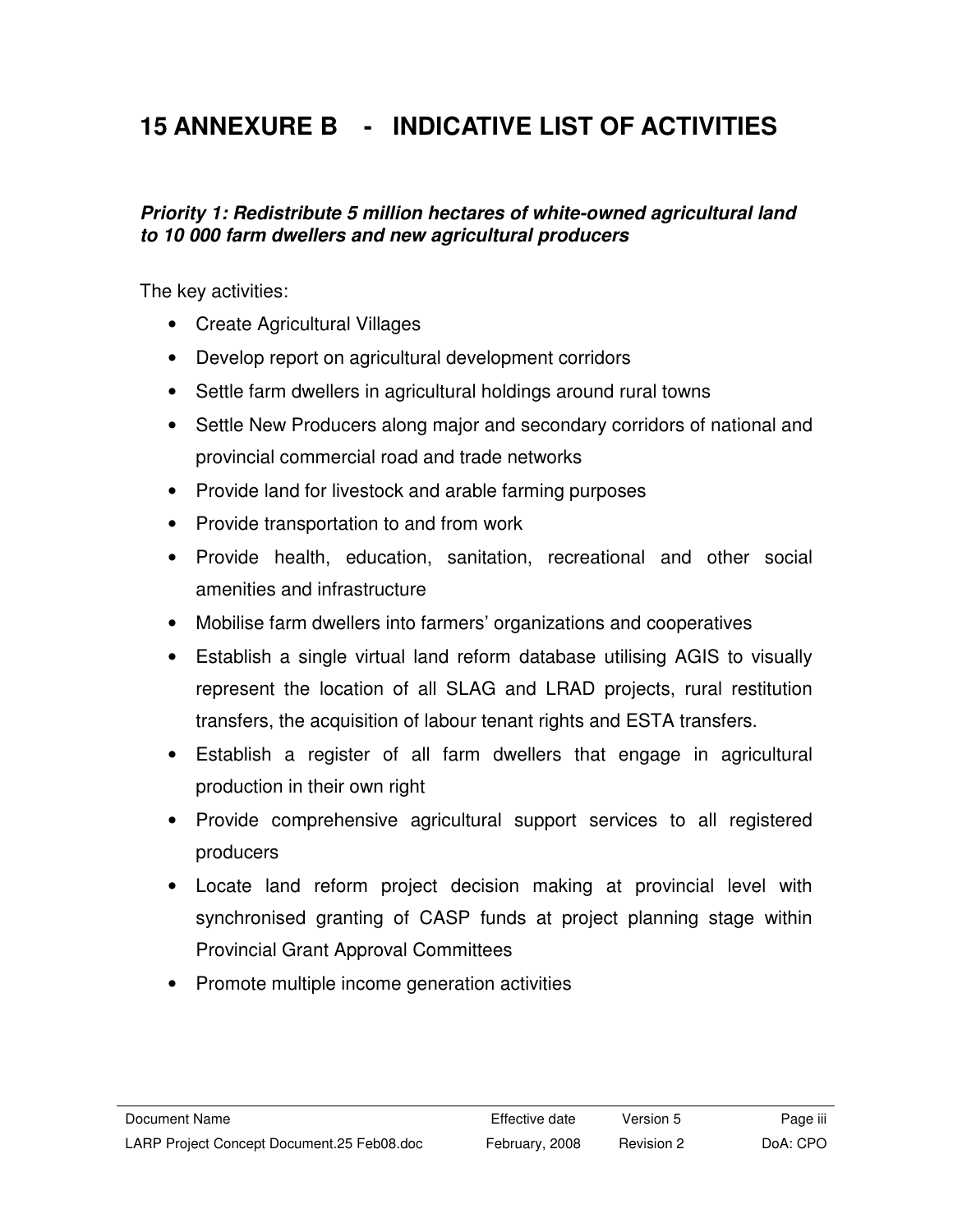#### **Priority 2: Increase Black entrepreneurs in the agribusiness industry by 10%.**

The key activities:

- Create Agricultural Villages
- Settle new producers in agricultural holdings around rural towns
- Settle agribusiness entrepreneurs along major and secondary corridors of national and provincial commercial road and trade networks
- Enhance existing and create altogether new secondary industries for livestock and agricultural products like leather, dairy, juices, canned products, hemp, biofuels, essential oils, medicinal herbs, handicrafts
- Enhance existing and create new agrilogistic businesses
- Provide transportation to and from work
- Provide health, education, sanitation, recreational and other social amenities and infrastructure
- Establish a register of all farm dwellers that engage in agribusiness activities
- Provide comprehensive agricultural support services to all registered producers
- Implement Livestock strategy and animal massification
- Create rural cottage industries
- Create rural and agro-tourist industries
- Promote multiple income generation activities

#### **Priority 3: Provide comprehensive support to the target group**

The key activities:

- Develop a national Post Settlement Strategy
- An Agricultural One-stop Shop to be implemented
- CASP pillars to be unpacked to identify post settlement requirements and schemes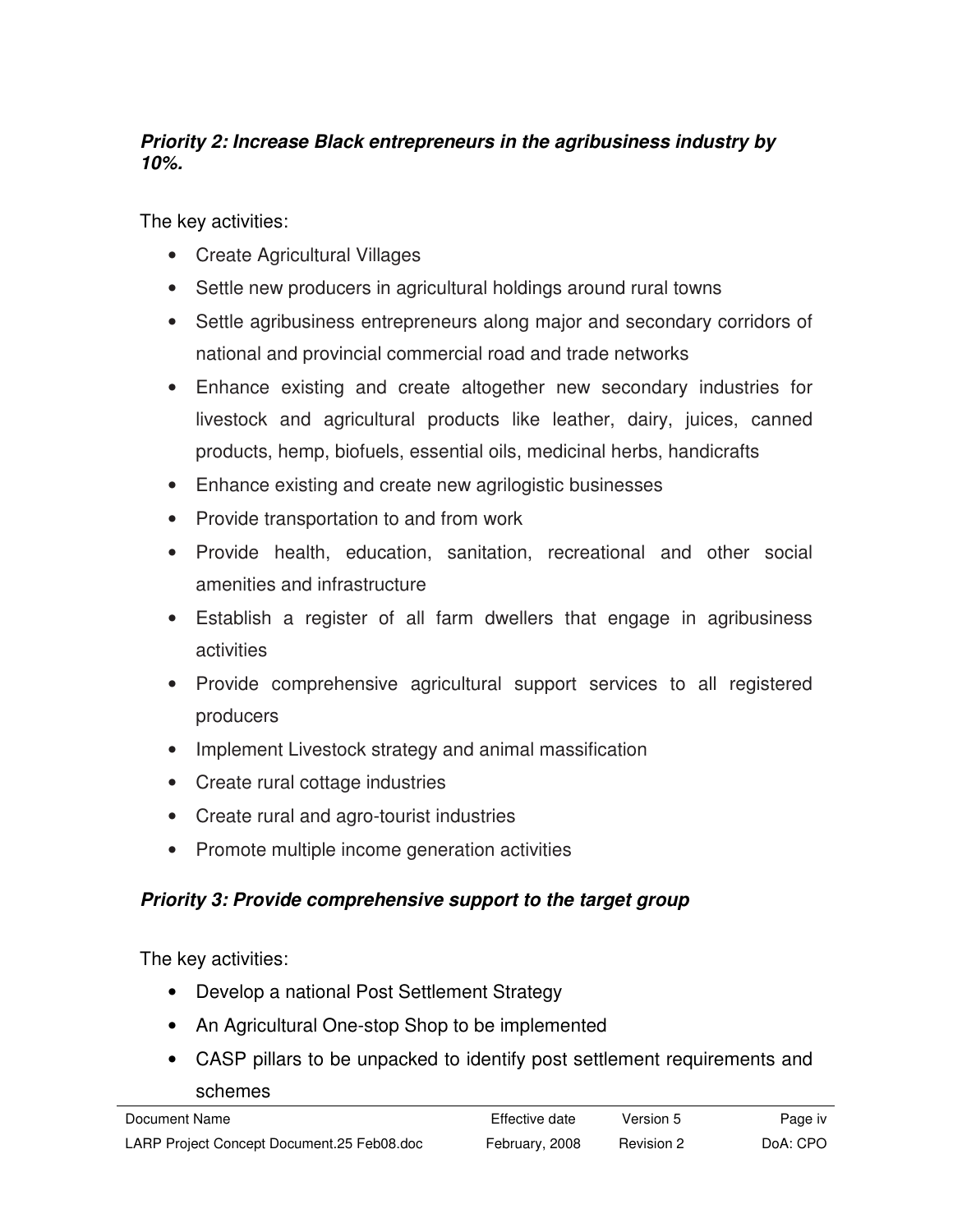- Invest in research and technology improvement for existing and new plant and livestock varieties appropriate for the targeted beneficiaries
- Invest in research for the improvement of existing and new biological and mechanical technology appropriate for the targeted beneficiaries
- Mobilise farm dwellers into agribusiness organizations and cooperatives
- Enhance existing and create new cooperative financial and marketing services
- Strengthen existing and establish new agricultural infrastructure like feeder roads, dams, dipping tanks, marketing depots, information centres
- Strengthen existing agricultural development institutes like Grootfontein, Glen College, Cedara etc
- Create new centres of excellence out of existing agricultural colleges
- Create a national agency for agricultural extension and advisory services
- Create a network of bio- and technology mechanisation centres across the country
- Promote mentorship networks between experienced and new farmers
- Contract major agribusiness companies, cooperatives and farmers to provide special technical, financial, marketing and land development services to targeted beneficiaries

And from the National CASP Assessment Panel:

- Alignment of mentorship offerings from DoA, PDAs and other mentoring bodies
- Agreement on components of a comprehensive business plan
- How to handle production inputs
- Managing the dependency syndrome
- National Farmer settlement support strategy and models
- Norms for debt/equity in CASP projects
- Guidelines for improved project/business planning and management
- CASP criteria for next year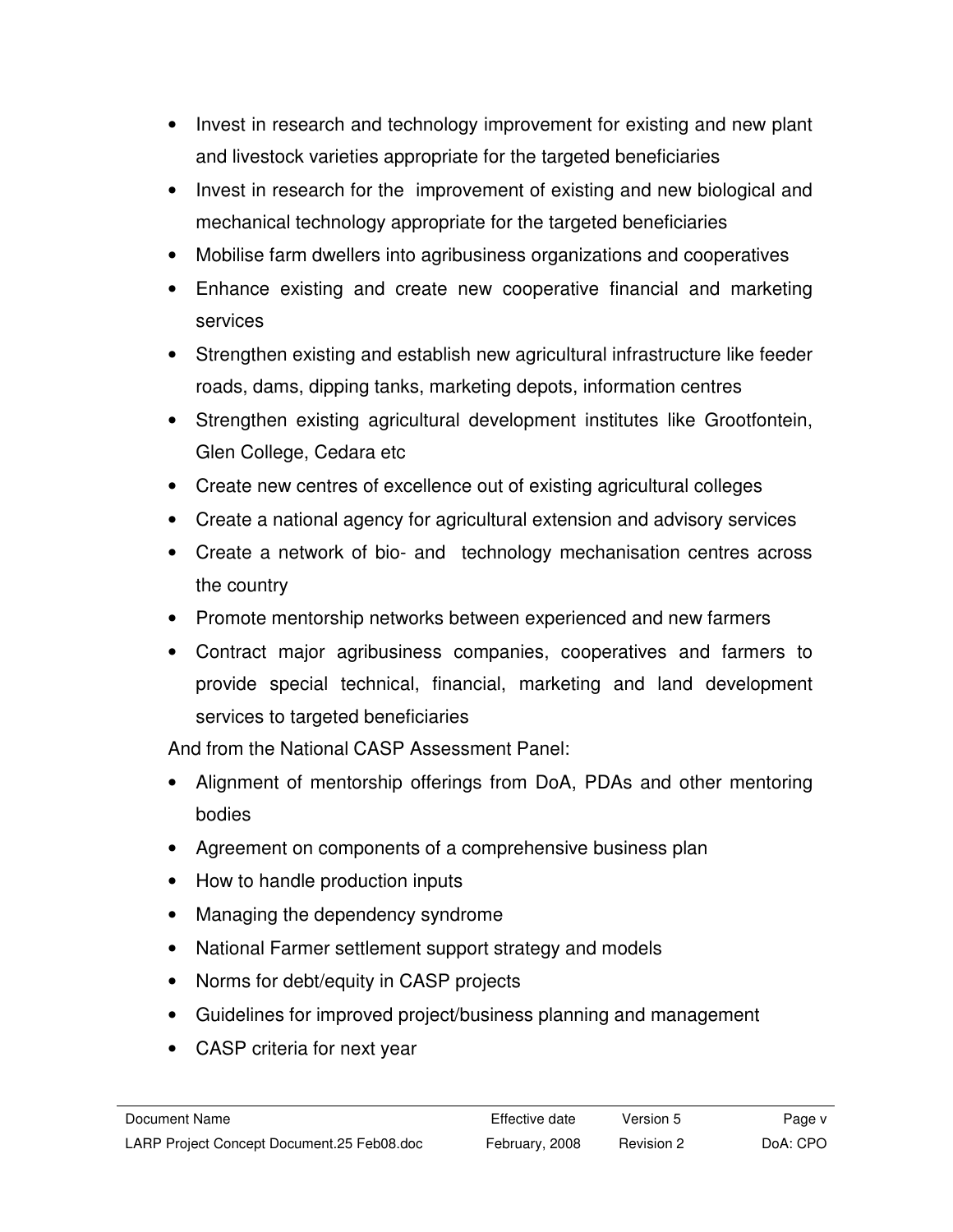- Improve the image of settlement support given by profiling and communicating successful projects
- Guidelines for selecting for beneficiaries/ new emerging (commercial) farmers.
- Prerequisite basic entrepreneurial skills required to farm
- Branding of LARP
- CASP as a service to/subset of LARP
- Allocation of a portion of CASP for project planning
- Logical relationship of equitable share to CASP pillars
- Developing a common understanding on business plans and common terminology e.g. food security/HFP, baseline
- Revisit LARP cost drivers
- Funding for support for state land and PLAS
- Advertising of CASP grant
- Guidelines for collaboration in dealing with sector partners (e.g. NWGA shearing sheds)
- How to deal with possible additional CASP MTEF allocations
- Synchronising CASP and LRAD grants
- Simplifying the reporting system (monthly financial, non- financial, EPWP, Treasury, premier, national)

#### **Priority 4: LETSEMA-ILIMA Campaign: Increase agricultural production by 10-15%**

The key activities:

- Invest in the improvement of the quality of the livestock in communal areas such as the Nguni cattle, goats and chicken for Africa
- Increase family and community production for household food and nutritional security
- Develop agricultural development corridors
- Increase the % of land that is put to productive use